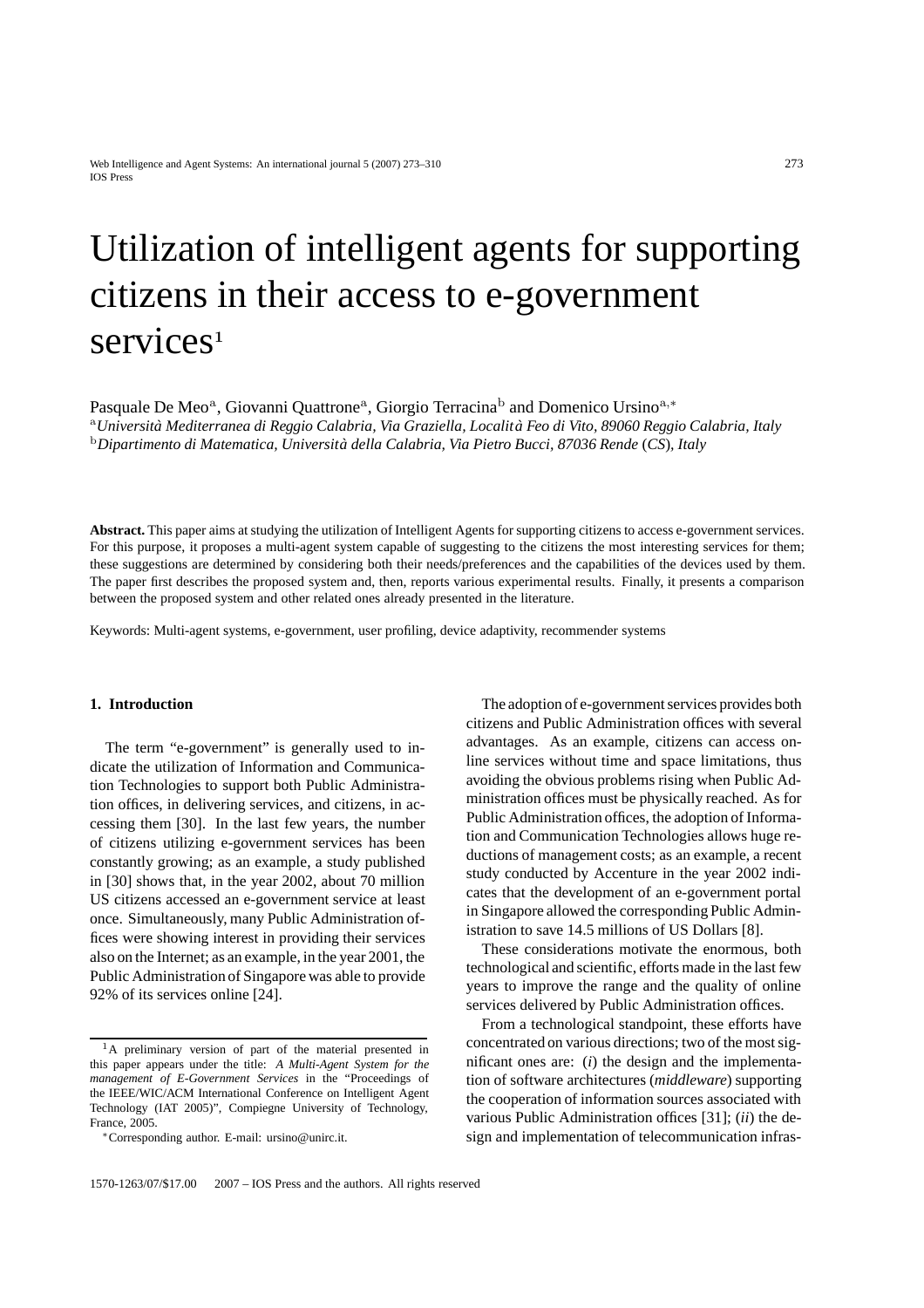tructures to simplify the information exchange between Public Administration offices and citizens; these infrastructures consist of multiple information channels, such as computer networks, mobile phones, and so on (*multichannel approaches*) [23].

From a scientific standpoint, research efforts have concentrated on various directions [30]; among them we cite: (*i*) *Transaction Service Management*, mainly concerning privacy and security issues; (*ii*) *Citizen Participation*, regarding the development of tools for involving citizens in the decisional processes of Public Administration offices; (*iii*) *Information/Service Access*, aiming at simplifying both the access and the utilization of the data/services provided by Public Administration offices.

This latter research line is particularly interesting because the amount of data yearly produced by Public Administration offices is extremely large and its efficient management is a key feature for the success of an e-government portal. An Information/Service Access system can support both citizens and Public Administration offices; in fact, on one hand, it can select a set of services interesting for citizens by filtering out a (generally wide) set of services supposed to be not relevant to them [16,17]; on the other hand, it can analyze data/services of Public Administration offices for simplifying citizens' access to them [32]; as an example, it can verify if it is possible to divide offered services into simpler sub-services and the outsourcing of these last ones in such a way as to optimize the costs for their management.

This paper aims at providing a contribution in this setting; indeed, it presents a system for supporting citizens in their access to the services delivered by Public Administration offices. The proposed system provides citizens with a *personalized* and *adaptive* access to services, since it considers their profile as well as the profile of the devices they are currently utilizing in their activities.

The reference context considered in this paper is intrinsically distributed; moreover, the ultimate goals of the system and the features it should present make it particularly suited to be developed by means of the Intelligent Agent technology [44]. This technology has been extensively applied in the past for handling the distributed access to a wide variety of e-services (e.g., e-commerce, e-learning, e-recruitment, and so on). Its adoption in the context of e-government, instead, received less attention. The goal of this paper is to show, by presenting a system, that the Intelligent Agent technology not only can be applied but also can provide important benefits in this context.

In our system five types of agents operate, namely:

- **–** *User-Device Interface Agent*; it is an interface agent that makes the communication between a user and the corresponding User-Device Agent easier; it is specialized for the device on which it must operate.
- **–** *User-Device Agent*; it supports a user in the search of services of his interest. Each *User-Device Agent* utilizes both a *user profile*, storing the personal data, the preferences and the past behaviour of a user, and a *device profile*, registering the capabilities of the device he is currently utilizing.
- **–** *User Profile Agent*; it manages the profiles of the users registered in our system. The presence of this agent is necessary because each user can access our system by means of several devices; as a consequence, it is necessary to maintain a unique copy of his profile, independently of the device he is currently utilizing.
- **–** *Service Recommender Agent*; it evaluates user queries and suggests those services appearing to be the most interesting ones, according to their characteristics as well as user needs, preferences and past behaviour.
- **–** *Public Administration Agent*; it supports Public Administration officers to add, remove or modify available services.

As previously pointed out, the main features of our system are the utilization of the Intelligent Agent technology, personalization and device adaptivity.

As far as the first aspect is concerned, it is worth pointing out that Intelligent Agents are characterized by the following properties, that are particularly interesting in our reference context [44]:

- **–** *Reactivity*: agents are capable of detecting modifications of the environment they are operating in, and can rapidly react to these modifications by suitably adapting their behaviour.
- **–** *Autonomy*: agents can carry out their own activities without a direct and continuous control of human users.
- **–** *Proactivity*: agents can "foresee" user needs and, without external inputs, can plan or perform activities providing benefits to their users.
- **–** *Social Ability*: agents can interact with other agents (or humans) to exchange information or to cooperate in performing activities.
- **–** *Learning*: agents can apply suitable techniques (e.g., machine learning techniques) to automatically construct and maintain a user profile and can adapt their behaviour to it.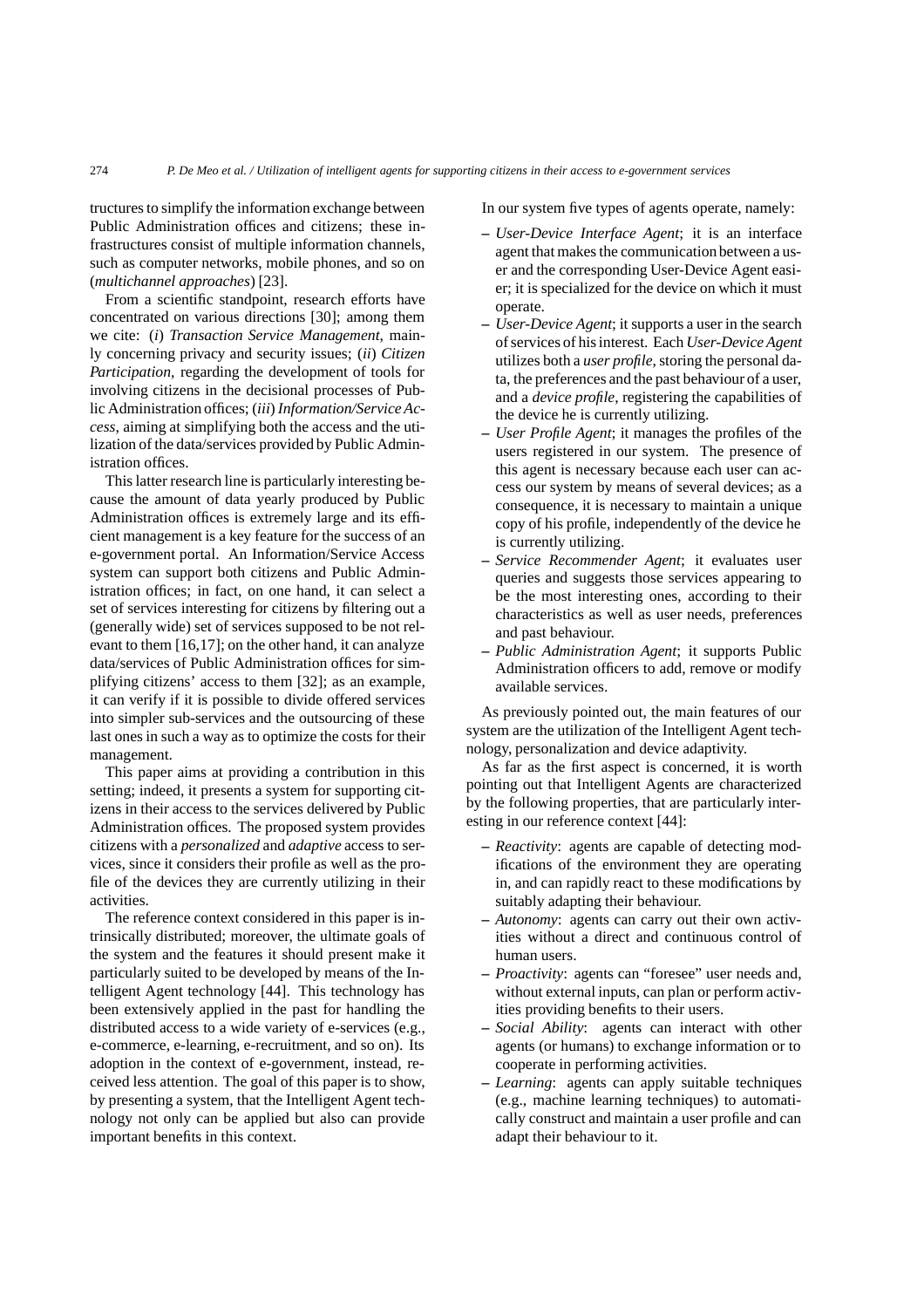As for personalization, it is worth pointing out that our system adopts *user modelling* techniques [25] to derive and update user profiles; these play a key role in the algorithms for selecting services interesting for users and for adapting provided suggestions to user needs. In this respect, we point out that, in the e-government context, it is possible to handle particularly rich and detailed user profiles since Public Administration offices are entitled to access a wide variety of information about citizens. Clearly, the utilization of this information is regulated by laws on privacy that vary from country to country. If necessary, a user can be required to authorize the utilization of his personal data. Alternatively, it is possible to adopt an approach, analogous to that described in [32], that allows a user to formally define the rules for the utilization of his personal data that must be followed by the system.

Finally, device adaptivity appears to be particularly important in the present technological scenario where users can utilize various kinds of devices (e.g., personal computers, notebooks, PDAs, and so on) to access telecommunication networks. In order to understand this concept better, assume that a user visits a Web page related to an e-government service twice and that each visit takes  $n$  seconds. Suppose, also, that during the first access he utilizes a PDA having a low processor clock and supporting a connection characterized by a low bandwidth and a high cost. During the second access, he uses a personal computer having a high processor clock and supporting a connection characterized by a high bandwidth and a low cost. Since, during the two accesses, connection time is identical, it is reasonable to argue that the interest the user exhibited for the service during the former access is greater than that he exhibited during the latter one. The importance of device adaptivity is confirmed by the existence of several approaches, already proposed in other contexts (such as e-health, e-banking and e-learning), in which the knowledge of the devices currently utilized by users plays a relevant role (see [19,29,39]).

The plan of this paper is as follows. Section 2 presents a detailed description of the proposed system. Experiments carried out to test its performances are illustrated in Section 3. A detailed comparison of our system with other ones supporting e-government activities, and previously proposed in the literature, is presented in Section 4. An overview of some possible future enhancements of our system is presented in Section 5. Finally, in Section 6, we draw our conclusions.

#### **2. Description of the proposed system**

The general architecture of our system is shown in Fig. 1. From this figure it is possible to observe that our system is characterized by five types of agents, namely: (*i*) User-Device Interface Agent, (*ii*) User-Device Agent, (*iii*) User Profile Agent, (*iv*) Service Recommender Agent, and (*v*) Public Administration Agent.

Information about provided services is stored in a Service Database, since this information is directly handled by more than one agent. On the contrary, information about citizens accessing our system is stored in a Support Data Structure, internal to the User Profile Agent, since this is the only one that directly manages it.

In the following we describe the various components of our system in detail.

#### *2.1. User-Device Interface Agent*

The User-Device Interface Agent (hereafter *UDIAij* ) is associated with a user  $U_j$  who wants to access our system by means of a device D*i*.

 $UDIA_{ij}$  is an interface agent, which is activated each time  $U_j$  connects to our system.

It works on  $D_i$  and is specialized in such a way as to take the characteristics of this device into account.

It supports  $U_j$  to supply our system with services of his interest; in addition, it visualizes our system's answers to  $U_j$  in a friendly fashion.

#### *2.2. User-Device Agent*

A User-Device Agent (hereafter *UDAij* ) is associated with a user  $U_j$  utilizing a device  $D_i$  to access our system. It works on  $D_i$  and is activated each time  $U_i$  wants to access our system for performing some activity.

#### *2.2.1. Support data structure*

The Support Data Structure of *UDAij* consists of a triplet  $\langle DP_i, UP_j, PPB_{ij} \rangle$ , where  $DP_i$  represents the profile of  $D_i$ ,  $UP_j$  denotes the profile of  $U_j$  and  $PPB_{ij}$ indicates the Price per Byte of  $D_i$  for  $U_j$ .

 $DP_i$  consists of a pair  $\langle DevId_i, B_i \rangle$ , where  $DevId_i$ is the *Device Identifier* (i.e., a code identifying D*i*), whereas  $B_i$  is the maximum *Bandwidth* that  $D_i$  can provide.

 $UP_i$  is represented by a tuple: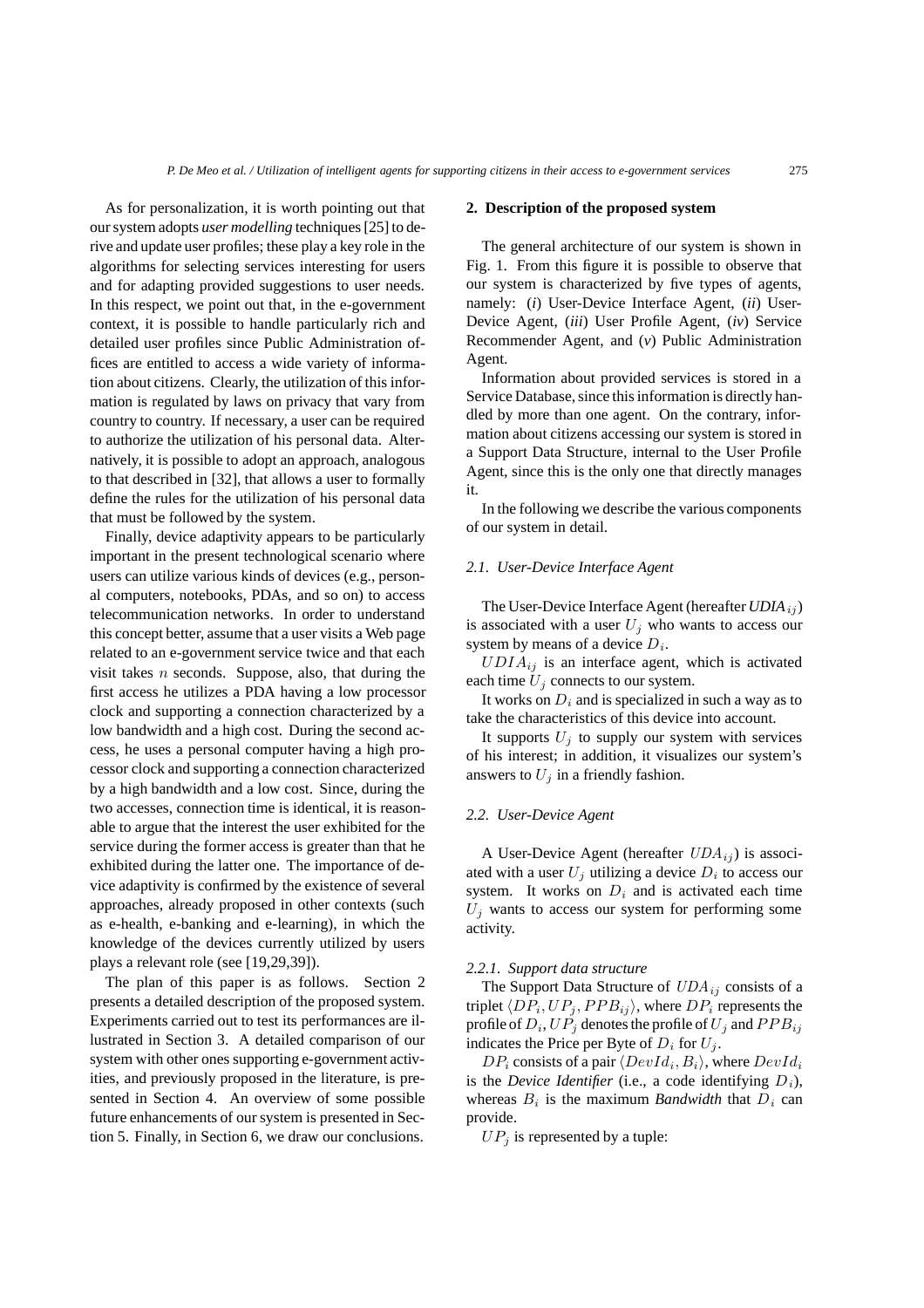

Fig. 1. Architecture of the proposed system.

# $\langle UId_j, PEDataSet_j, InterestSet_j, Audacity_j,$

### $Satisfaction<sub>j</sub>$

where:

- **–** UId*<sup>j</sup>* is a code identifying U*<sup>j</sup>* (e.g., his Social Security Number).
- **–** P EDataSet*<sup>j</sup>* stores personal and economic data of  $U_j$ . Each element  $PEData^f_j \in PEDataSet_j$ consists of a pair  $\langle PEName_j^f, PEValue_j^f \rangle$ ,

where  $PEName_j^f$  represents the name of a personal or economic information, whereas  $PEValue^f_j$ denotes the corresponding value.

**–** InterestSet*<sup>j</sup>* represents the set of keywords that  $U_j$  has specified during his previous queries. An interest  $Interest_j^s \in InterestSet_j$  is represented by a tuple:

> $\langle IntId_j^s, IntName_j^s, IntFVTS_j^s, \rangle$  $IntLVTS_j^s$ ,  $IntAvgNAT_j^s$ ,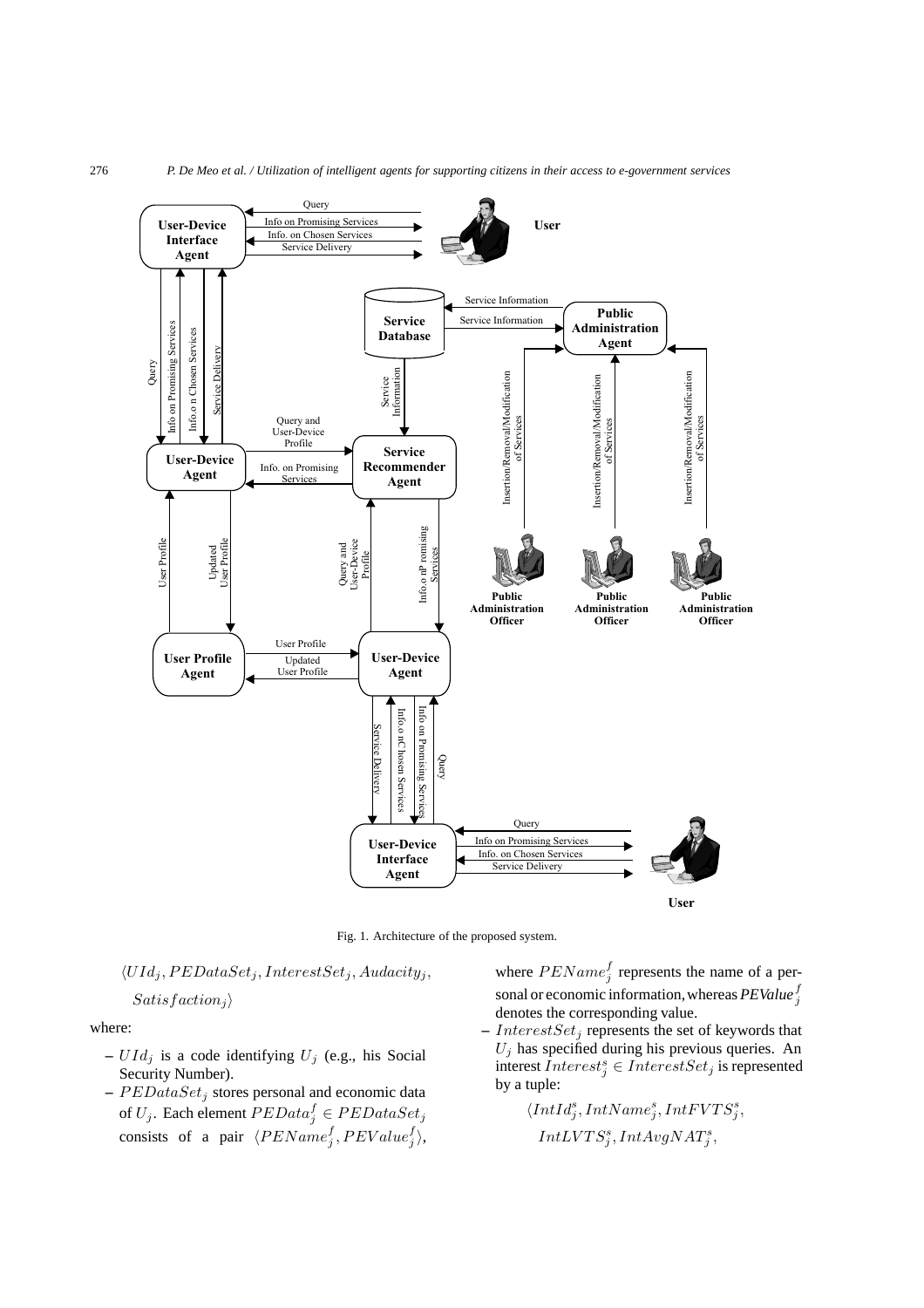$IntAccNum_j^s\rangle$ 

where:

- ∗ IntId*<sup>s</sup> <sup>j</sup>* is a code identifying Interest*<sup>s</sup> j* ;
- ∗ IntN ame*<sup>s</sup> <sup>j</sup>* is a string representing the name of  $Interest_j^s;$
- ∗ IntF V T S*<sup>s</sup> <sup>j</sup>* is the *First Visit Time Stamp* of Interest<sup>*s*</sup></sup>; it stores the exact time in which  $U_j$ visited a service associated with  $Interest_j^s$  for the first time;
- ∗ IntLV T S*<sup>s</sup> <sup>j</sup>* is the *Last Visit Time Stamp* of *Interest<sup>s</sup>*; it stores the exact time of the latest access of  $U_j$  to a service associated with Interest*<sup>s</sup> j* ;
- ∗ IntAvgNAT *<sup>s</sup> <sup>j</sup>* is the *Average Normalized Access Time* of  $U_j$  to services associated with *Interest<sup>s</sup>*</sup> (see below);
- $* IntAccNum_j^s$  is the number of accesses of  $U_j$ to services associated with  $Interest_j^s$ .

 $IntAvgNAT<sub>j</sub><sup>s</sup>$  normalizes the Access Time of  $U<sub>j</sub>$ to services associated with Interest*<sup>s</sup> <sup>j</sup>* against the characteristics of the devices utilized by him. In fact, this coefficient is computed by means of the formula:

$$
IntAvgNAT_{j}^{s} = \frac{\sum_{k=1}^{IntAccNum_{j}^{s}}IntNAT_{j}^{sk}}{IntAccNum_{j}^{s}}
$$

Here:

 $* Int NAT_j^{sk}$  normalizes the time spent by  $U_j$ during his k*th* access to services associated with *Interest<sup>s</sup>*. It is computed as:

$$
Int NAT_j^{sk} =
$$
\n
$$
\left( \sum_{p=1}^{Visted_j^{sk}} \left( IntT_j^{skp} - \frac{PageSize^p}{B^k} \right) \right)
$$
\n
$$
\times \left( PPB^k \times \left( \sum_{p=1}^{Visted_j^{sk}} PageSize^p \right) \right)
$$

where: (*i*)  $V$ *isited*<sup> $sk$ </sup> denotes the number of pages visited by  $U_j$  during his  $k^{th}$  access to services associated with  $Interest_j^s$ ; (*ii*)  $IntT_j^{skp}$ indicates the time spent by  $U_j$  to access and consult the  $p^{th}$  page visited by him during his  $k^{th}$ access to services associated with *Interest<sup>s</sup>*; (*iii*)  $PageSize<sup>p</sup>$  is the size, in bytes, of the  $p<sup>th</sup>$ page visited by  $U_j$  during his  $k^{th}$  access to services associated with  $Interest_j^s$ ; (*iv*)  $PPB^k$ 

and  $B<sup>k</sup>$  represent the Price per Byte and the bandwidth associated with the device utilized by  $U_j$  during his  $k^{th}$  access to services associated with Interest*<sup>s</sup> j* .

This formula is justified by observing that the importance given by  $U_j$  to  $Interest_j^s$  can be assumed to be directly proportional to the time spent by him consulting pages related to *Interest<sub>i</sub>*</sub> (in this computation it is necessary to disregard the time needed for page download, that can significantly vary with the bandwidth of the utilized device), as well as to the price that he must pay for accessing these pages.

- ∗ IntAccNum*<sup>s</sup> <sup>j</sup>* is necessary for normalizing (and, therefore, for correctly comparing) access times, by removing the dependency of the term  $\sum_{k=1}^{IntAccNum_j^s} IntNAT_j^{sk}$  from the number of accesses to services associated with Interest*<sup>s</sup> j* performed by  $U_j$ .
- **–** Audacity*<sup>j</sup>* represents our*system's audacity* in the selection of answers to queries submitted by  $U_j$ ; it belongs to the real interval  $[0, 1]$  and denotes how much our system must be permissive in selecting services for  $U_i$ . As will be clear in the following, our system re-computes this coefficient after each query submitted by  $U_j$ , on the basis of his feedbacks to its previous recommendations. In the following we shall use the symbol  $\alpha_j$  for indicating this coefficient.
- $-$  *Satisfaction<sub>j</sub>* represents the *satisfaction of*  $U_j$ ; it belongs to the real interval [0, 1] and indicates the fraction of services recommended by our system that have been really accessed by  $U_i$ . In the following we shall use the symbol  $\sigma_j$  for indicating this coefficient.  $\sigma_j$  can be computed as:

$$
\sigma_j = \frac{NAccessed_j}{NRecomm_j}
$$

where  $NRecomm_j$  indicates the number of services our system suggested to  $U_j$  when he submitted his last query, whereas NAccessed*<sup>j</sup>* represents the number of services suggested by our system that  $U_j$  has really accessed.

Finally, PPB*ij* represents the Price per Byte of D*<sup>i</sup>* for  $U_i$ ; it indicates the price payed by  $U_j$  for downloading a byte of data by means of D*i*. PPB*ij* is handled as a subjective measure because different prices might be associated with different users for the utilization of the same device.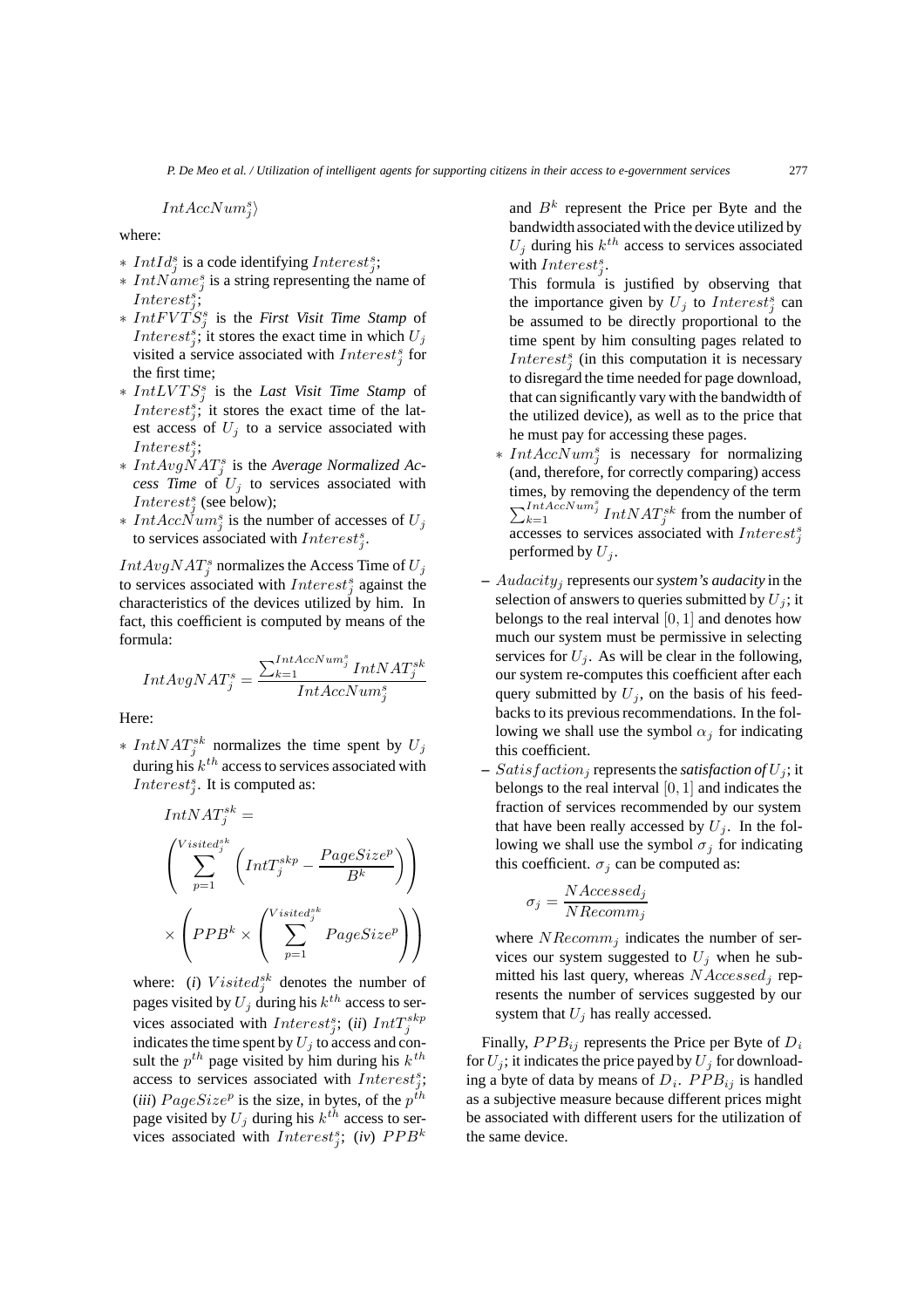$PPB_{ij}$  is stored in our system when personal data related to  $U_j$  are inserted in it.  $U_j$  can always modify  $PPB_{ij}$ , as well as all his other personal data, by means of the User-Device Interface Agent.

# *2.2.2. Behaviour*

The behaviour of a User-Device Agent UDA*ij* can be described as follows:

- 1. It retrieves the Device Profile  $DP_i$  from  $D_i$ .
- 2. It requires the User Profile  $UP_j$  to the User Profile Agent.
- 3. It receives, from the corresponding User-Device Interface Agent, a query Q*ij* submitted by  $U_j$  by means of  $D_i$ .  $Q_{ij}$  can be represented as a tuple  $\langle SelDegree_{ij}, QKeywordSet_{ij} \rangle$ . SelDegree*ij* represents our system's selectivity degree and indicates how much it must be selective in service filtering. QKeywordSet*ij* consists of a set of keywords describing desired services.

Once  $UDA_{ij}$  receives  $Q_{ij}$ , it first updates the profile of  $U_i$ . In this activity, for each keyword  $QKey_{ij}^z \in \overline{QKeywordSet_{ij}}$ , one of the following situations might happen:

- $\blacksquare$  there does not exist an interest *Interest<sup>s</sup>*, corresponding to  $QKey_{ij}^z$ , in *InterestSet<sub>j</sub>*; in this case, an interest corresponding to  $QKey_{ij}^z$ is inserted in InterestSet*j*;
- $-$  an interest *Interest<sup>s</sup></sup>,* corresponding to  $QKey_{ij}^z$ , already exists in *InterestSet<sub>j</sub>*; in this case the corresponding coefficients are suitably updated.
- 4. It sends Q*ij* and its Support Data Structure to the Service Recommender Agent, which processes Q*ij* and returns a list of services satisfying it.
- 5. It sends these services to  $U_j$  via the corresponding User-Device Interface Agent. At this point, U*<sup>j</sup>* can choose those ones best satisfying his interests; after this choice, it computes the new value of  $\sigma_j$ and stores it in its Support Data Structure.
- 6. When the User-Device Interface Agent informs it that  $U_j$  has decided to end the current session, it sends the updated  $UP_j$  to the User Profile Agent.

In order to maintain  $UP_j$  always up-to-date, yet avoiding an excessive growth of its dimension, UDA*ij* performs a pruning activity and removes from  $UP_i$ those keywords that no longer represent current interests for  $U_i$ . Pruning activity can be performed periodically or, if the number of interests stored in

 $UP_i$  becomes excessively large, asynchronously. This task is carried out as follows: first, for each interest  $Interest<sup>s</sup><sub>j</sub> ∈ InterestSet<sub>j</sub>$ , a corresponding relevance coefficient  $\rho_j^s$  is computed; after this, all interests having a relevance coefficient less than a certain threshold  $\bar{\rho}$  are removed from *InterestSet*<sub>*i*</sub>.

The relevance coefficient  $\rho_j^s$  depends on:

- $-$  The number  $IntAccNum_j^s$  of accesses of  $U_j$  to services associated with  $Interest_j^s$ ; specifically, the higher the value of  $IntAccNum_j^s$  is, the higher the relevance of *Interest<sup>s</sup>*</sup> for  $U_j$  will be.
- $\sim$  The interval  $\left(IntLVTS_j^{s'} IntFVTS_j^{s}\right)$ , where  $IntLVTS_j^s$  (resp.,  $IntFVTS_j^s$ ) represents the Last Visit Time Stamp (resp., the First Visit Time Stamp) associated with  $Interest_j^s$ ; specifically, the larger this interval is, the higher the relevance of  $Interest_j^s$  for  $U_j$  will be.
- $-$  The exact time  $TS$  when the evaluation of  $\rho_j^s$  has been carried out; specifically, the greater the interval between TS and  $IntLVTS_j^s$  is, the lower the relevance of *Interest<sup>s</sup>*</sup> for  $U_j$  will be.
- $-$  The Average Access Time  $IntAvgNAT_j^s$  that  $U_j$ spent to access services associated with  $Interest_j^{\tilde{s}}$ , normalized w.r.t. the characteristics of the devices utilized by him; specifically, the higher the value of  $IntAvgNAT_j^s$  is, the higher the relevance of *Interest<sup>s</sup>*</sup> for  $U_j$ <sup>*'*</sup> will be.

As a consequence of the previous reasoning,  $\rho_j^s$  can be defined as:

$$
\rho_j^s = IntAccNum_j^s
$$
  
 
$$
\times \frac{IntLVTS_j^s - IntFVTS_j^s}{TS - IntFVTS_j^s}
$$
  
 
$$
\times IntAvgNAT_j^s
$$

#### *2.3. User Profile Agent*

The User Profile Agent (hereafter, UPA) has been specifically conceived for guaranteeing a deviceindependent management of user profiles. In fact, each user can access our system by means of several devices; as a consequence, it is necessary to maintain a unique copy of his profile, independently of the device he is utilizing during a session.

 $UPA$  stores the various user profiles in an internal support data structure. It can be activated by UDA*ij* each time this last needs the profile of  $U_j$ . In this case, it retrieves this profile from its support data structure and sends it to  $UDA_{ij}$ .

 $UPA$  can be activated by  $UDA_{ij}$  also at the end of a session. In this case it receives the updated user profile and stores it in its support data structure.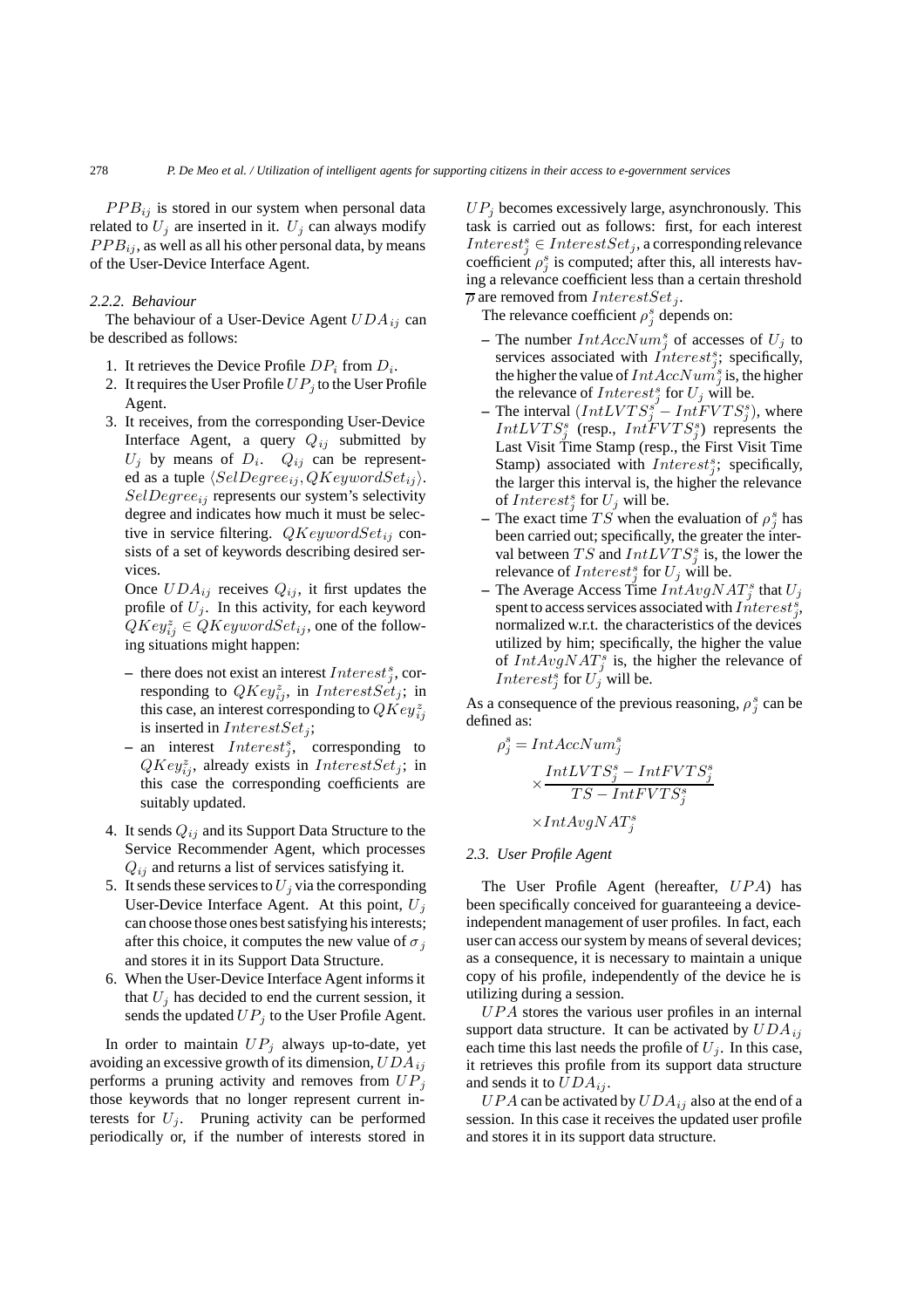#### *2.4. Service Recommender Agent*

The Service Recommender Agent (hereafter SRA) is the core of our system; it makes its recommendations to a user by taking available services, as well as user needs, preferences and past behaviour into account.

# *2.4.1. Support Data Structure*

The Support Data Structure of SRA consists of a collection of Service Profiles; specifically, a Service Profile  $SP_l$  is associated with a service  $S_l$  and is represented by the tuple:

SId*l*, SN ame*l*, SURL*l*, SDescr*l*,

 $\emph{SCharSet}_l, \emph{SRegSet}_l \rangle$ 

where:

- $-$  *SId<sub>l</sub>* represents the identifier of  $S_l$ ;
- $-$  SN ame<sub>l</sub> denotes the name of  $S_l$ ;
- $-$  SURL<sub>l</sub> stores the URL where  $S_l$  can be accessed;
- $-$  SDescr<sub>l</sub> stores a brief description of  $S_l$  which will be utilized by the graphical interface for helping a user to select those services of his interest, more easily.
- **–** SCharSet*<sup>l</sup>* represents the set of characteristics describing  $S_l$ ; each element  $SChar_l^n \in$ SCharSet*<sup>l</sup>* is a keyword representing one of the characteristics of S*l*;
- **–** SReqSet*<sup>l</sup>* represents the set of requisites a user must have for accessing S*l*; a requisite  $SReg^m \in SRegSet_l$  is represented by a triplet  $\langle RegName_l^m, RegOp_l^m, RegValue_l^m \rangle$ , where: (*i*)  $ReqName_l^m$  represents the name of  $SReq_l^m$ ; (*ii*)  $ReqOp_l^m$  indicates an operator belonging to the set  $\{>, \geq, <, \leq, =, \neq\}$ ; *(iii)*  $ReqValue_l^m$  denotes a value for  $ReqName_l^m$ .  $ReqOp_l^m$  and  $ReqValue_l^m$ , together, specify the condition associated with  $S {Re} q_l^m$  that must be satisfied by a user if he wants to access  $S_l$ . As an example, an Italian citizen can apply for a driving licence only if he is at least 18 years old; if the previous formalism is adopted, this requisite would be specified by the triplet  $\langle Age, \geq 18 \rangle$ .

As an example, the Service Profile associated with the free online health-care support system "e-care CUP 2000" [2] is  $\langle Id_1,$  "Health care e-care CUP 2000", www.cup2000.it/cup2000/eng/cup2000.asp, {Health, Telemedicine, Online doctor, Consulting, Booking},  $\{\ \}$ .

#### *2.4.2. Behaviour*

SRA is activated by a User-Device Agent UDA*ij* when a user  $U_j$ , utilizing the device  $D_i$ , submits a query  $Q_{ij}$ . It receives  $Q_{ij}$ ,  $DP_i$  and  $UP_j$  and returns the list of services answering  $Q_{ij}$ , best matching the past needs of U*<sup>j</sup>* and presumably satisfying his future interests. In order to perform its task, SRA carries out the following steps:

- 1. It utilizes Information Retrieval techniques to extract, from the Service Database, all services satisfying user desires and constraints, as specified in  $Q_{ij}$  and  $UP_j$ . Such a task is performed by applying keyword-based matching and characteristicbased matching techniques [22].
- 2. It associates a numeric coefficient with each selected service; this coefficient is computed as follows. Let  $S_l$  be a service and let  $MatchIntSet_{jl}$ be the set of interests of  $U_j$  satisfied by  $S_l$ ; the interest degree associated with  $S_l$  is computed as:

$$
\iota_{jl} = \sum_{Interest_j^s \in MatchIntSet_{jl}} \rho_j^s
$$

where  $\rho_j^s$  represents the relevance of *Interest<sup>s</sup>*</sup> for  $U_j$  (see Section 2.2.2).

At the end of this phase SRA constructs a temporary list  $STempList_{ij}$  of services obtained by ordering those services selected in the previous step on the basis of their interest degree  $i_{il}$ .  $STempList_{ij}$  is already a good solution for  $U_j$ ; however, two further improvements can be performed on it, making it more adequate to user needs. First, we observe that it assigns an interest degree to each service on the basis of its relevance for  $U_j$ ; this is computed by taking only his past preferences into account. As a consequence, it does not consider services that U*<sup>j</sup>* disregarded in the past (for example because he did not know of their existence) but that might be interesting for him in the future. Second, it might contain an excessive number of services. The next steps performed by SRA aim at implementing these improvements.

3. SRA constructs a set SeedServices*ij*, obtained by selecting the first  $[SelDegree_{ij} \times$  $|STempList_{ij}|$  services of  $STempList_{ij}$ . Services of SeedServices*ij* are utilized by SRA as seeds for selecting other services not considered by  $U_j$  in the past but that might be of his interest in the future.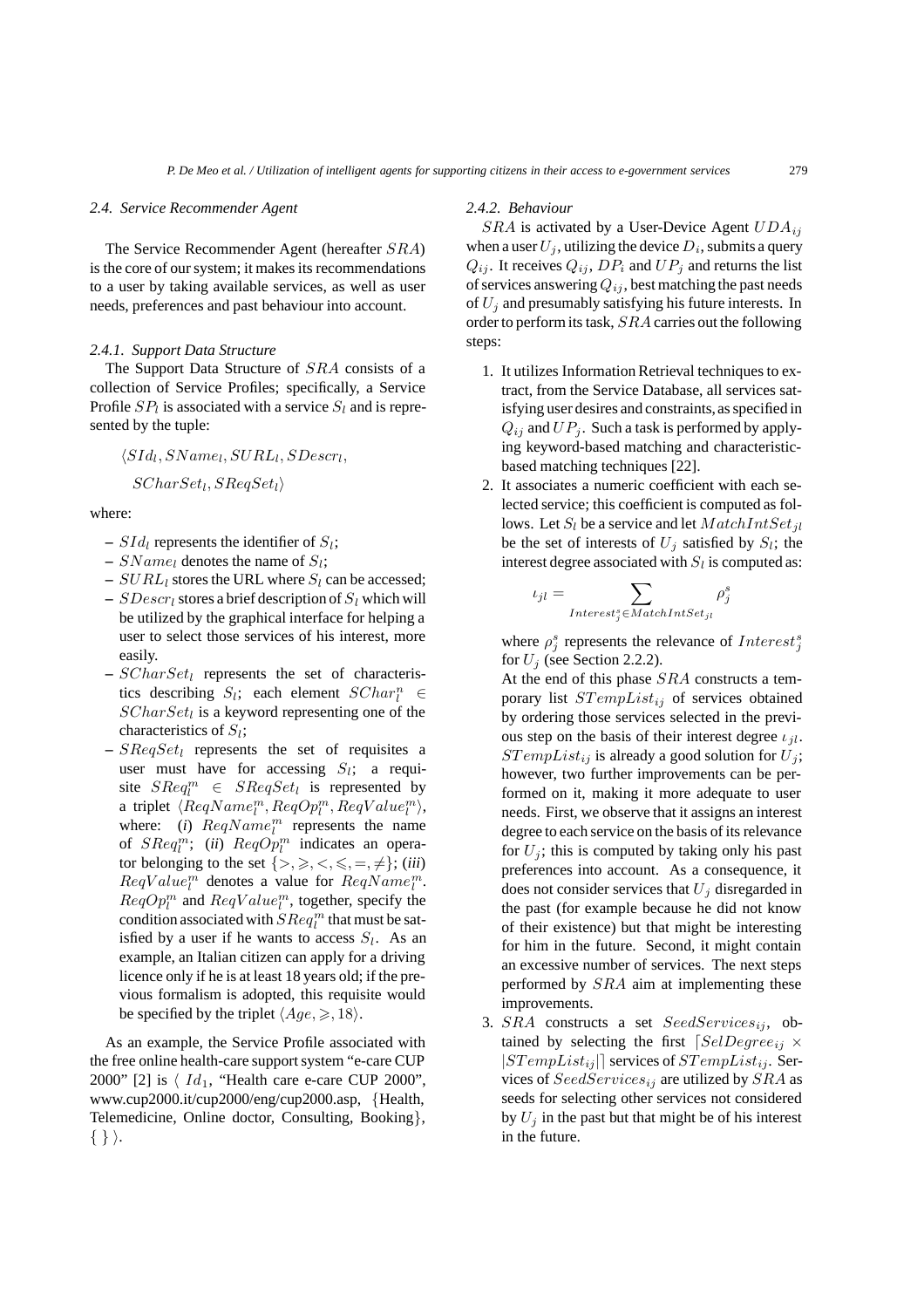4. SRA constructs the final list of services SList*ij* as:

$$
SList_{ij} = SeedServices_{ij} \cup \{S_y | S_y \text{ is a }
$$

service registered in the Service,

Database 
$$
SD\delta(S_x, S_y) < \alpha_j
$$

for some  $S_x \in \textit{Seed} \textit{Service} s_{ij}$ 

In this formula,  $\delta(S_x, S_y)$  represents the "dissimilarity degree" between  $S_x$  and  $S_y$ . It is defined as:

$$
\delta(S_x, S_y) =
$$
  
1 - 
$$
\frac{2|SCharSet_x \cap SCharSet_y|}{|SCharSet_x| + |SCharSet_y|}
$$

where <sup>2</sup>|*SCharSetx*∩*SCharSety*<sup>|</sup> <sup>|</sup>*SCharSetx*|+|*SCharSety*<sup>|</sup> is the well known Dice's coefficient.

 $\delta$  belongs to the real interval [0, 1]; it is minimum when  $S_x$  and  $S_y$  coincide whereas it is maximum when they do not share any characteristic.  $\alpha_j$  is the audacity coefficient introduced in Section 2.2.1 and is dynamically updated by SRA on the basis of the feedbacks of  $U_j$  for the previous system recommendations. In the following we shall examine it in detail.

SList*ij* contains at least those services used as "seeds"; moreover, it could contain also some services that  $U_i$  disregarded in the past but that could be relevant for him in the future. In the selection of these additional services  $\delta$  plays a key role; in fact, it measures the dissimilarity degree of two services on the basis of their semantics, without considering the relevance that  $U_j$  assigned to them in the past.

5. SRA sends to UDA*ij* the names, the URLs and the descriptions of the services present in  $SList_{ij}$ , along with the new value of  $\alpha_j$ .

The audacity  $\alpha_j$  is incrementally updated after each query performed by  $U_j$ , on the basis of his feedbacks to the corresponding system proposals. Such a task is carried out as follows:

 $\overline{\phantom{a}}$  **–** If the value  $\sigma_j^{previous}$  of the satisfaction coefficient after the execution of the previous query is greater than a constant value  $\overline{\sigma}$  (acting as a discriminating factor), then it is possible to conclude that  $U_i$ has appreciated proposed services and, therefore, the system can try to suggest a greater number of services; as a consequence, its audacity coefficient can increase. In this reasoning, it is necessary

to determine a correct value for  $\overline{\sigma}$ ; we have carried out this task by taking users' feedback into account; at the end of this analysis we have set  $\overline{\sigma}=\frac{1}{2}.$ 

- $-$  If  $\sigma_j^{previous} < \overline{\sigma}$ , then it is possible to conclude that  $U_j$  has not appreciated proposed services and desires the system to be more selective; as a consequence, the system audacity should decrease.
- $-\text{ If } \sigma_j^{previous} = \overline{\sigma}$ , then it is possible to conclude that the system audacity should be kept constant.

The previous reasoning allows us to conclude that the higher user satisfaction is the higher the increase of  $\alpha_j$ (w.r.t. its previous value  $\alpha_j^{previous}$ ) should be, whereas the higher user dissatisfaction is the higher the decrease of  $\alpha_j$  should be. In order to quantitatively specify this reasoning we introduce a function  $\varepsilon$  representing the increase (or the decrease) of the audacity coefficient.  $\varepsilon$ is defined as:

$$
\varepsilon_j = \mid \overline{\sigma} - \sigma_j^{previous} \mid
$$

We are now able to formally specify how  $\alpha_i$  can be computed from  $\alpha_j^{previous}$ ; specifically:

$$
\alpha_j = \begin{cases}\n\min\{1, \alpha_j^{previous} + \varepsilon_j\} \\
\text{if } \sigma_j^{previous} > \overline{\sigma} \\
\alpha_j^{previous} & \text{if } \sigma_j^{previous} = \overline{\sigma} \\
\max\{0, \alpha_j^{previous} - \varepsilon_j\} \\
\text{if } \sigma_j^{previous} < \overline{\sigma}\n\end{cases}
$$

#### *2.5. Public Administration Agent*

The Public Administration Agent (hereafter, PAA) is an interface agent, analogous to that described in [7]. It is utilized by a Public Administration officer (or by an employee authorized by him) for adding, modifying or removing information about the services supplied by the corresponding office. P AA plays an important role in our system since it allows our system to provide a uniform interface for managing services that might be highly heterogeneous.

#### *2.6. Service Database*

As previously pointed out, the Service Database stores the profiles of services handled by our system. The structure of a Service Profile has been illustrated in Section 2.4.1.

In order to efficiently deal with possible failures of the Service Database, we adopt the *Database Replica-*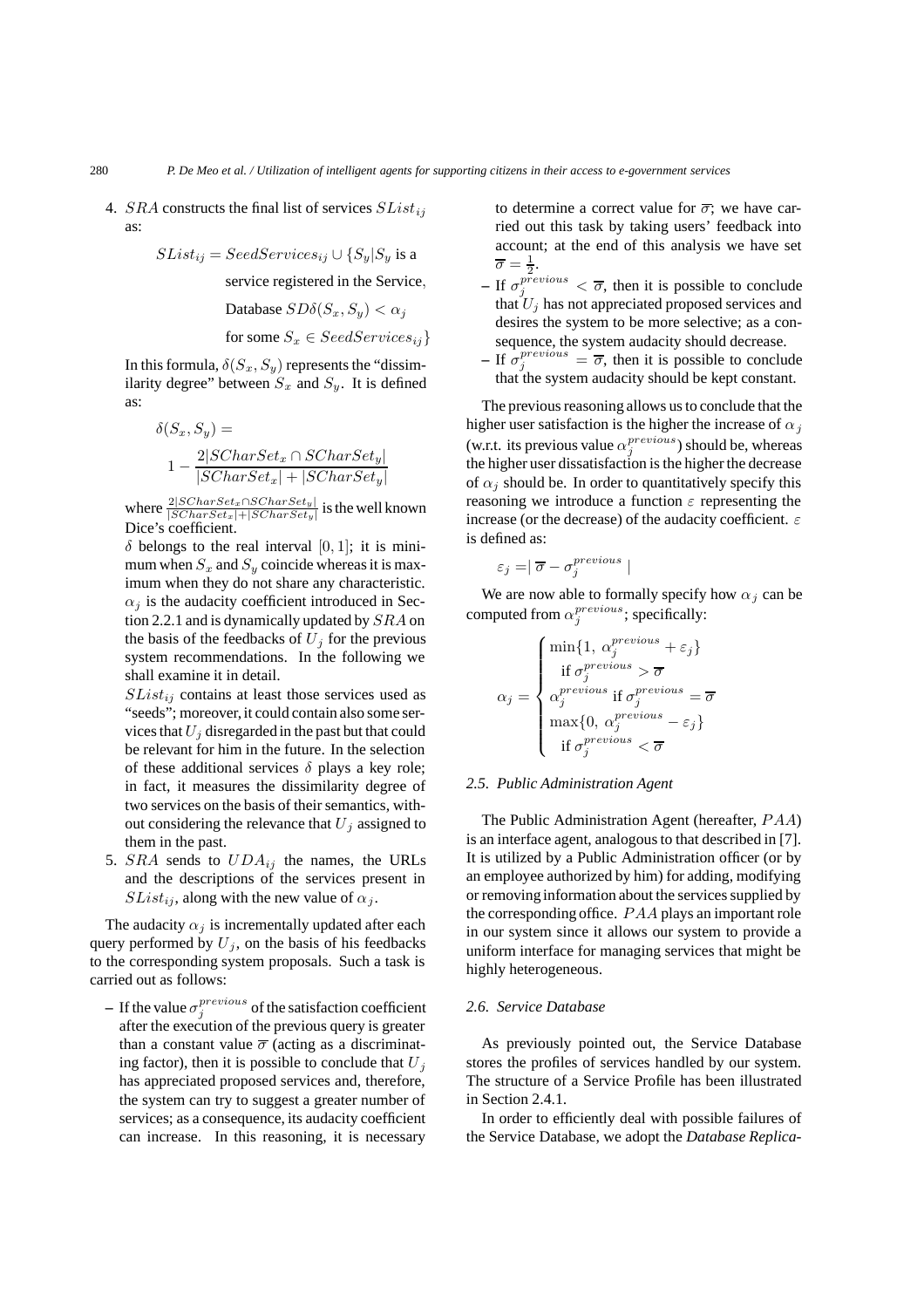*tion* strategy [34]. It uses two or more servers; one of them acts as a primary (*active*) server; the other ones act as secondary (*mirror*) servers and run on different machines.

There is a communication link between the primary server and the mirror ones; each time a service information is added, removed or updated in the primary server, the communication link is utilized for performing the same operation in the mirror ones. As a consequence, at each time instant, both primary and mirror servers store the same data. Such a synchronous data modification policy is possible because addition, removal or update of service information is quite infrequent, if compared with the other activities performed by our system.

In addition to the improvement of our system's robustness, this form of replication is useful for spreading the network/computational load across more than one server, for managing failures of individual servers and for increasing our system's processing capability.

#### *2.7. Summary of the characteristics of our system*

From the previous description it is possible to observe that our system is characterized by the following, interesting, properties:

- **–** *It is proactive*. In fact, it not only proposes to the user those services appearing to be in line with his past behaviour but also tries to detect and suggest further services that he disregarded in the past but that appear to be presumably of interest for him in the future.
- **–** *It is autonomous*. In fact, it constructs and handles a user profile in an unobtrusive fashion. In addition, it automatically utilizes information stored in that profile, along with data derived from user monitoring, for computing relevance and audacity coefficients. Finally, when it receives the description of new services provided by Public Administration offices, it automatically computes their corresponding dissimilarity degrees with the previously inserted services. As specified in Section 2.4.2, all these data are essential for performing recommendation activity. In general terms, it is possible to observe that our system, with all its activities, does not require the presence of external entities performing supervision and coordination tasks.
- **–** *It shows a good learning capability*. In fact, it is capable of continuously monitoring a user for constructing and, then, updating his profile. In this activity it is capable of identifying the new interests of a user and/or removing interests appearing to be no longer relevant to him.
- **–** *It considers the characteristics of utilized devices* when it measures the relevance of an interest, and consequently of a service, for a user. As a consequence, device profiles play a key role in the system recommendation activity.
- **–** *It is flexible*, i.e., it is capable of operating on a wide variety of devices.
- **–** *It is reactive*. In fact, it is capable of reacting to external stimuli and to adapting its behaviour to variations produced by them. Specifically, it is capable of reacting to: (*i*) *variations on user preferences*, since, in their presence, it modifies the corresponding user profile in such a way as to update the relevance coefficient of the various user interests; (*ii*) *variations on the utilized devices*, since, in presence of variations of the device utilized by a user, it updates the  $IntAvgNAT<sub>j</sub><sup>s</sup>$  coefficient and, therefore, modifies the relevance coefficient of the various user interests; (*iii*) *variations on user needs*, since, in their presence, it re-computes the audacity coefficient and, therefore, enlarges or reduces the set of proposed services.
- **–** *It is XML-based*; specifically, (*i*) agents support data structures are represented as XML documents; (*ii*) agents communication language is ACML [18], a language obtained from the combination of XML and KQML; (*iii*) information extraction from support data structures is carried out by means of *XQuery* [4], which is becoming the standard query language for XML; (*iv*) the manipulation of agents support data structures is carried out by means of the Document Object Model (DOM) [1].

Due to space limitations, we cannot provide here examples of the utilization of XML, ACML, XQuery and DOM. However, the interested reader can find them in [10], although they relate to a different application context.

The usage of XML provides various benefits to our system. First, XML is rapidly spreading and is becoming the reference language for data exchange. Moreover, XML documents storing profiles and agent support data structures are textual, and, therefore, light; as a consequence, they can be handled by means of devices characterized by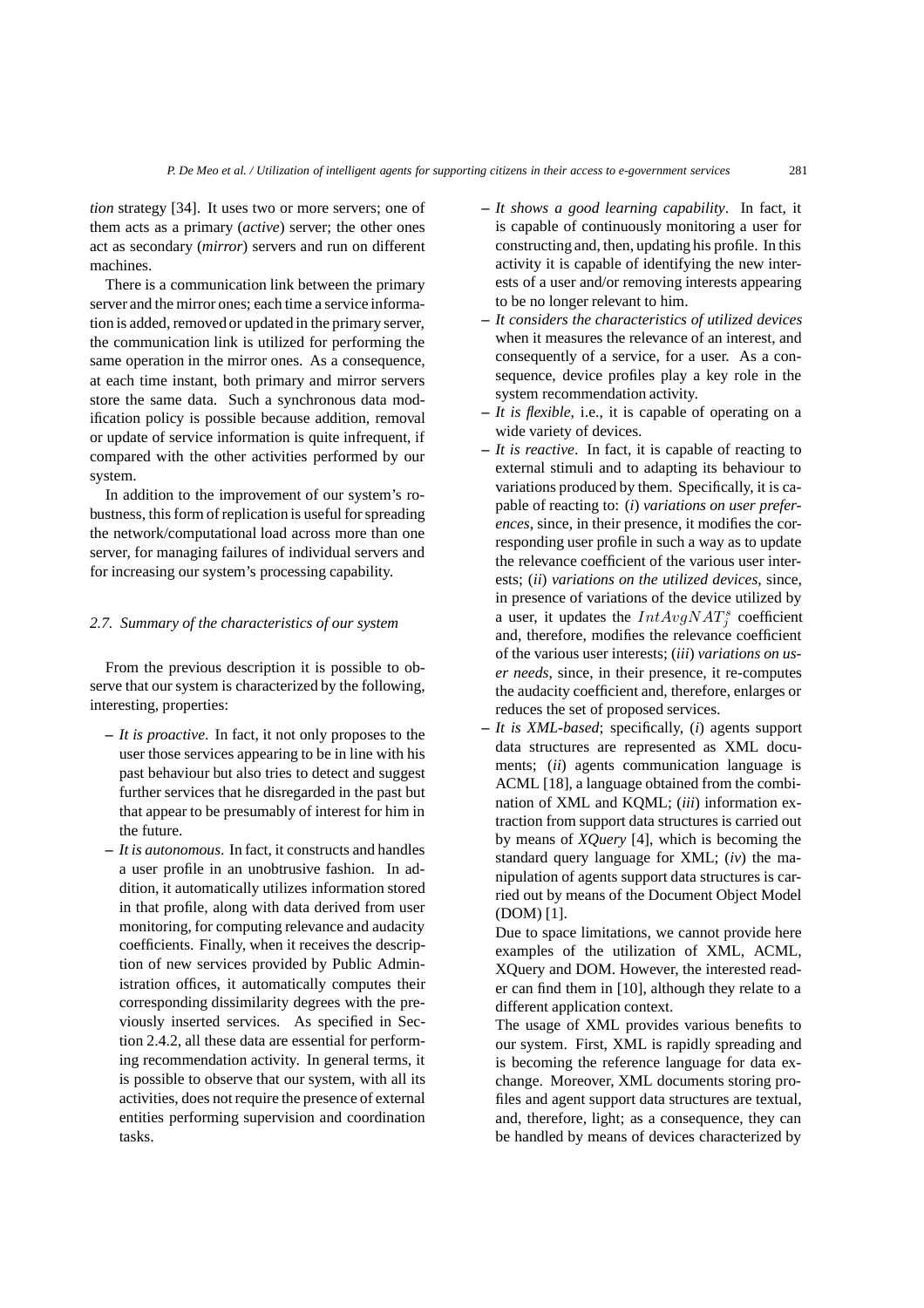limited capabilities, such as mobile phones. This would be much more difficult in case of the same information would have been stored in relational databases, whose management is much heavier.

- **–** *It is scalable*; in fact, it is possible to extend its functionalities by simply defining new agents and integrating them with the pre-existing ones. Moreover, it is capable of handling a large number of users because User-Device Agents operate on user devices and, consequently, their overhead for the system is marginal.
- **–** *It is robust*; specifically, it might be possible to handle more instances of the core agents, namely User Profile Agent and Service Recommender Agent, as well as more instances of the Service Database. This allows User-Device Agents to communicate with alternative agents in case of faults.
- **–** *It is capable of uniformly handling heterogeneous services*, since the presence of the Public Administration Agent allows the adoption of a common interface for handling possibly heterogeneous services; as a consequence, highly heterogeneous services can be handled in a uniform fashion because their representation in the Service Database follows a precise common format.

In the e-government application context, a multiagent architecture guarantees higher usage simplicity, efficiency and robustness w.r.t. a classical client-server architecture. To better clarify this concept consider a client-server e-government system in which a user (*client*) must query more databases (*servers*) that are semantically related to each other (e.g., a welfare institution and an employment agency). In this case, he must manually contact and query the various databases one by one; as a consequence, he must know of the existence, the address and the content of each of them. When the number of databases involved is large and/or when the user is a simple citizen, this task might become prohibitive. On the contrary, in our system, each user must only submit his query to a User-Device Agent by means of a friendly interface handled by a User-Device Interface Agent; the User-Device Agent, then, interacts with the Service Recommender Agent, which automatically determines those service providers appearing to be the most adequate for answering user's query, and presents their links to the user by means of a friendly interface handled, again, by the User-Device Interface Agent. This behaviour allows our system to dynamically create a personalized answer page for each user query. Moreover, numerous experimental studies point out that a multi-agent architecture guarantees a more efficient utilization of available bandwidth, a reduction of latency time and, finally, a higher fault tolerance w.r.t. a client-server architecture [6].

The usage of the Intelligent Agent technology provides various benefits even w.r.t. a classical distributed system based on cooperating processes. In fact, all properties typical of Intelligent Agents are profitably exploited: the role of autonomy and proactivity has been previously examined; adaptivity and learning capability are fundamental for allowing our system to construct and handle user profiles and to adapt its behaviour to both the profile of a user and that of the device he is currently utilizing. Collaborative behaviour also plays a key role; in fact, agents continuously exchange messages and strictly cooperate to pursue the common goal of services recommendation.

Finally, as previously pointed out, a multi-agent architecture, if compared with a classical architecture based on Web services, provides our system with important properties, such as proactivity, autonomy, learning capability, and so on.

Clearly, although a multi-agent architecture provides several benefits, it implies a higher system complexity and higher costs. Specifically, it requires the definition of quite complex policies for handling coordination, messaging and concurrency.

#### *2.8. An overview of the system prototype*

The prototype of our system has been realized in JADE (Java Agent DEvelopment Framework), a FI-PA (Foundation for Intelligent Physical Agents [3]) compliant platform for developing Intelligent Agents. However, a pure JADE-based implementation requires a significant amount of memory and CPU clock, which, usually, are not available on small devices, like PDAs or mobile phones; therefore, we have adopted JADE/LEAP (*JADE Lightweight Extensible Agent Platform*), a version of JADE capable of operating also on small devices.

The choice of JADE (i.e., the choice of an open interface specifically conceived for handling multi-agent systems) allows many facilities w.r.t. generic infrastructures/architectures conceived for managing communication among objects in distributed systems [9]. Specifically:

**–** JADE offers a lot of built-in (and, often, off-theshelf) functions for efficiently and effectively handling agent communication.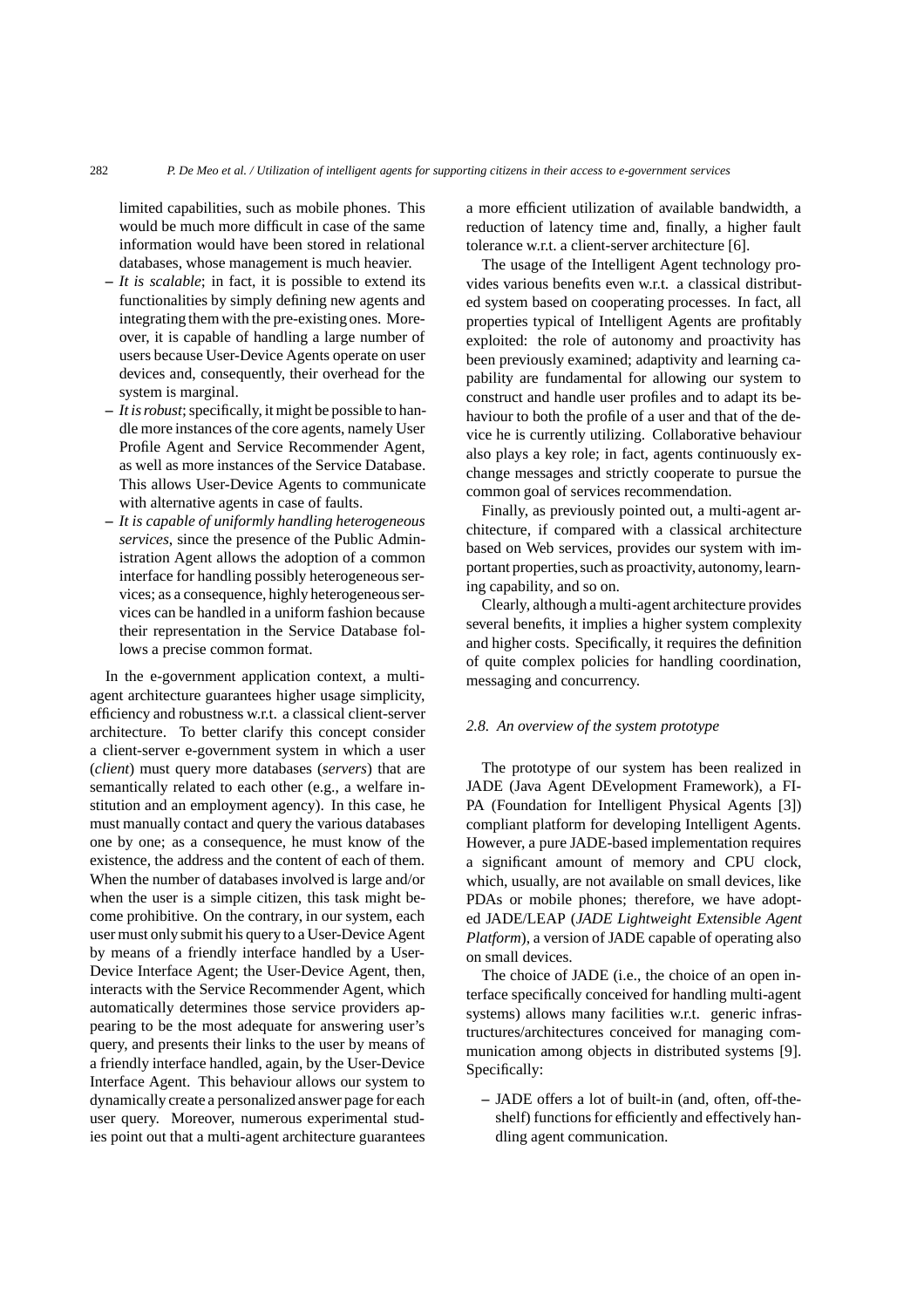*P. De Meo et al. / Utilization of intelligent agents for supporting citizens in their access to e-government services* 283



Fig. 2. The Web interface that our system presents to a citizen.

- **–** JADE can choose the proper message transportation mechanism by taking the agent location into account. This lightens the programmer's work because he has no need to know of the physical addresses of agents, if they live or not on the same platform, and so on.
- **–** JADE provides specific primitives for handling message passing in wireless environments.
- **–** JADE offers a good scalability.

However, it is worth pointing out that, in spite of these facilities, our framework does not require a citizen to install JADE or to perform other complex software installations on his device. In fact, a citizen can access our system by means of a suitable Web interface (see Fig. 2). If he accesses it for the first time, he must register himself. On the contrary, if he is already registered, an authentication process starts; in case this process is successful, our system sends a Java applet which implements the SHA-1 algorithm for assuring the integrity of data exchanged between the e-government Web site and the citizen's browser. When this applet is run by the citizen's browser, the User-Device Agent is active on the citizen's device and he can see his personalized home page (see Fig. 3).

Each time he submits a query, our system processes it, according to the algorithm described in Section 2.4.2; after this, it generates a set of recommendations, in the form of links to external services, and displays them to him in such a way as that he can select those of his interest (see Fig. 4).

When he accesses one of these services, our system unobtrusively monitors him in order to update his profile.

In order to avoid misinterpretations of the behaviour of a user, that might be generated by his casual browsing, our system allows him to suspend the current session at any time (see the link "Suspend session" in Figs 3 and 4).

In order to understand this aspect better, consider a user  $U$  who submits a query  $Q$  and receives a list of recommended services satisfying Q. Assume that U, after having started to consult these services, has to leave our system for some reason. If our system interpreted this behaviour as the end of the current session, it would conclude that  $U$  disliked its recommendations: as a consequence, the next time  $U$  accesses it and asks for Q again, he would receive fewer recommendations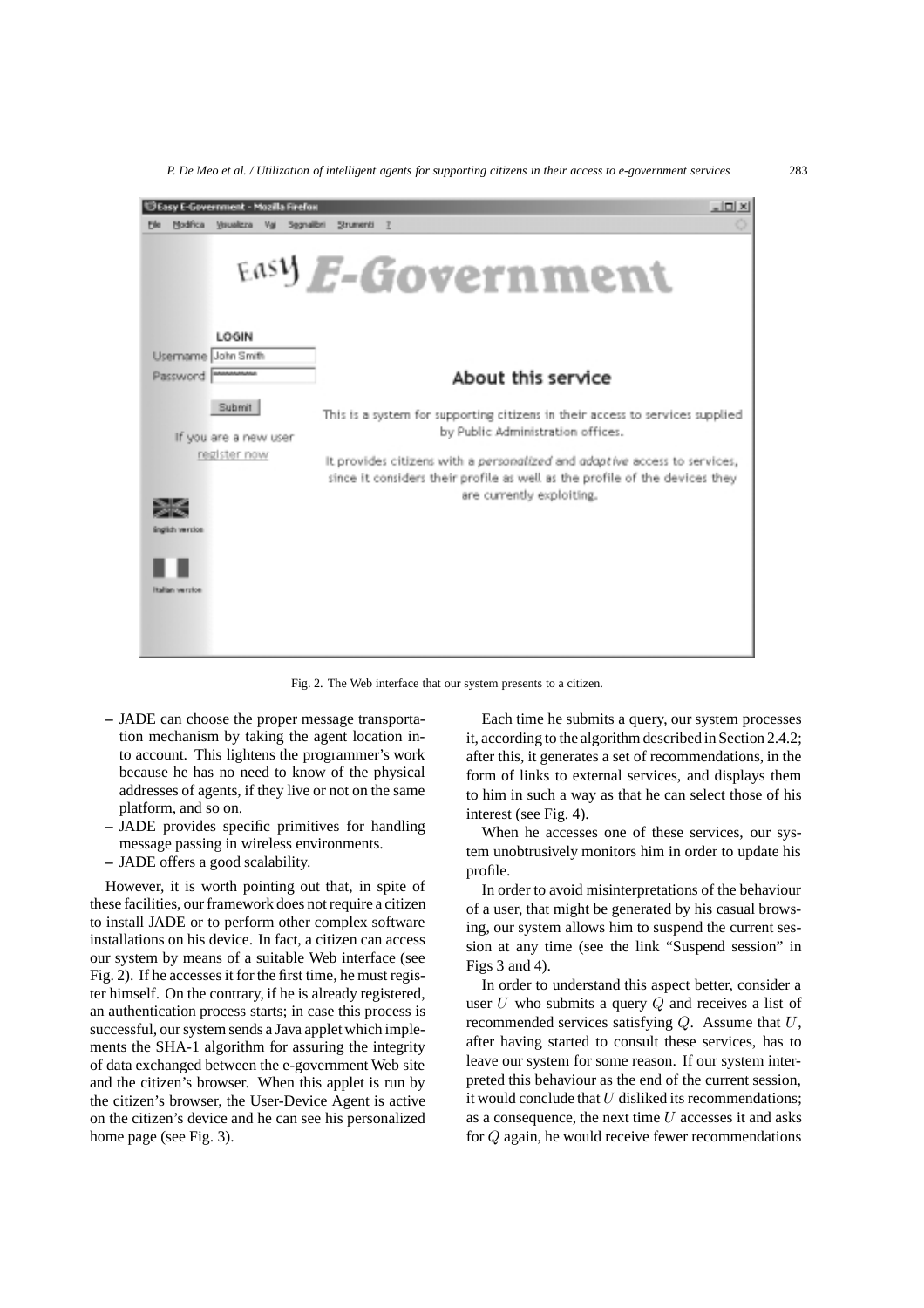| Easy E-Government - Mozilla Firefox                |                                         |  |  |
|----------------------------------------------------|-----------------------------------------|--|--|
| Nodrica<br>Visualizza<br>Vai<br>Segnalibri<br>File | Strumenti<br>z                          |  |  |
|                                                    | Eas <b>y <i>E-G</i>overnment</b>        |  |  |
| Welcome                                            |                                         |  |  |
| John Smith                                         |                                         |  |  |
|                                                    | Input your query here:                  |  |  |
|                                                    | benefit work child<br>Submit            |  |  |
| Update your<br>personal data                       | Your current selectivity degree is:     |  |  |
|                                                    | H.<br>×                                 |  |  |
|                                                    | I need help to change it<br>Low<br>High |  |  |
| Suspend session                                    | Your current satisfaction is:           |  |  |
|                                                    | Low<br>High                             |  |  |
|                                                    | Current system audacity is:             |  |  |
| <b>Brighth version</b>                             | Low<br>High                             |  |  |
|                                                    |                                         |  |  |
| Hahan verston                                      |                                         |  |  |
|                                                    |                                         |  |  |

Fig. 3. The personalized page that our system shows to a citizen.

w.r.t. his previous visit; this is, probably, an undesired result for him.

The possibility to suspend the current session allows this problem to be solved. In fact, if  $U$  must leave our system, but he wants to continue the analysis of its current recommendations, he can suspend his current session, by clicking the link "Suspend session"; in this way, the next time he accesses our system, he will be presented with exactly the same configuration which he left. This has also further implications; in fact, our system considers the two accesses of  $U$  as a single session and, consequently, the User-Device Agent updates the profile of  $U$  only at the end of his second access (if he did not require any further suspension).

A manager of a Public Administration office can access our system by means of a Web interface. When a Public Administration office wants to join our system, a registration task must be performed. If a manager of a registered Public Administration office accesses our system, an authentication process is activated; in case if it is successful, our system sends a Java applet to the manager's browser. When this applet is run, the Public Administration Agent is active and the manager can insert, remove or update information about services offered by the corresponding office (see Fig. 5).

Observe that a service might have several characteristics and several requisites; in order to allow a manager to specify all of them, the Web interface presents the buttons "Add Characteristic" and "Add Requisite". When a manager clicks on one of them, our system presents him with a further page allowing the insertion of the corresponding information.

# **3. Experiments**

This section illustrates the experiments we have carried out to evaluate our system. Specifically, in Section 3.1 we describe the characteristics of users and devices involved in the various tests. Section 3.2 analyzes the variation of accuracy measures for different values of the initial system audacity as well as the variation of system audacity against the number of submitted queries. Section 3.3 studies the role played by the device profile in the accuracy of our system. An analysis of the role of the selectivity degree is presented in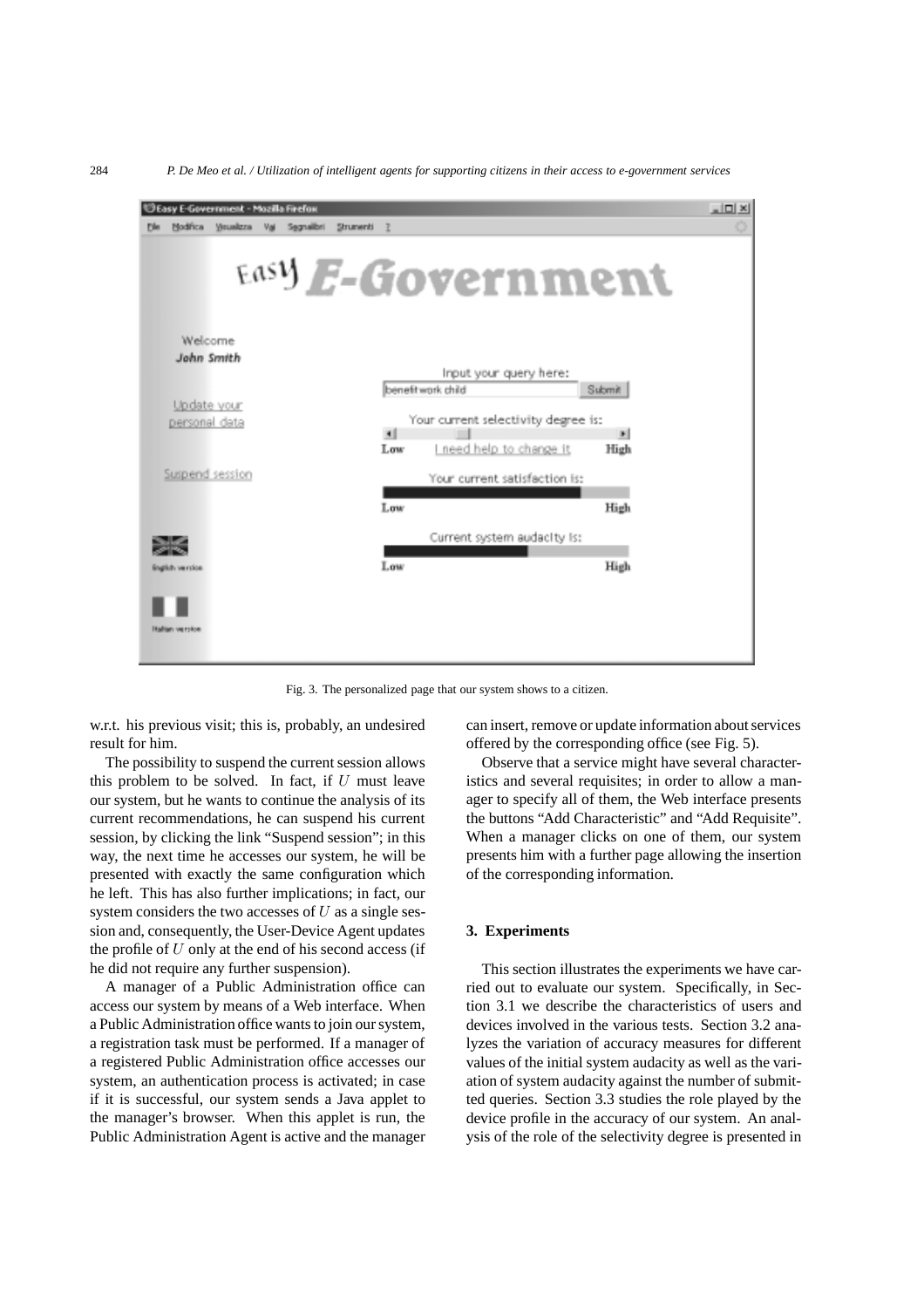*P. De Meo et al. / Utilization of intelligent agents for supporting citizens in their access to e-government services* 285



Fig. 4. The page containing the personalized recommendations to a citizen.

Section 3.4. In Section 3.5 we present an analysis of the performance of our system against an expert human administrator. In Section 3.6 we analyze the computational costs necessary for making our system adaptive w.r.t. user's needs. In Section 3.7 we analyze the answer delay of our system in overload conditions. Finally, in Section 3.8, we present an experimental comparison between our system and other e-government systems currently available on the Internet.

#### *3.1. Characteristics of users and devices*

In our system, the User Profile Agent, the Public Administration Agent and the Service Recommender Agent operate on Personal Computers equipped with a 3.4 GHz CPU and 512 Mb of RAM; some of the User-Device Agents and of the User-Device Interface Agents have been installed on computers equipped with a 2.6 GHz CPU and 256 Mb of RAM, whereas others ran on QTEK 2020 PDAs equipped with a 400 MHz CPU and 128 Mb of RAM.

In our tests we have considered a set  $USet =$  ${U_1, U_2,...,U_{30}}$  of 30 users and a set of 90 services derived from the Italian Government Web site http://www.italia.gov.it. Selected services were associated with different application domains, such as Health, Welfare, Education, Public Transports, and so on.

#### *3.2. Evaluation of the impact of audacity on the accuracy of our system*

As pointed out in Section 2.4, audacity coefficient plays a key role in our system since it allows user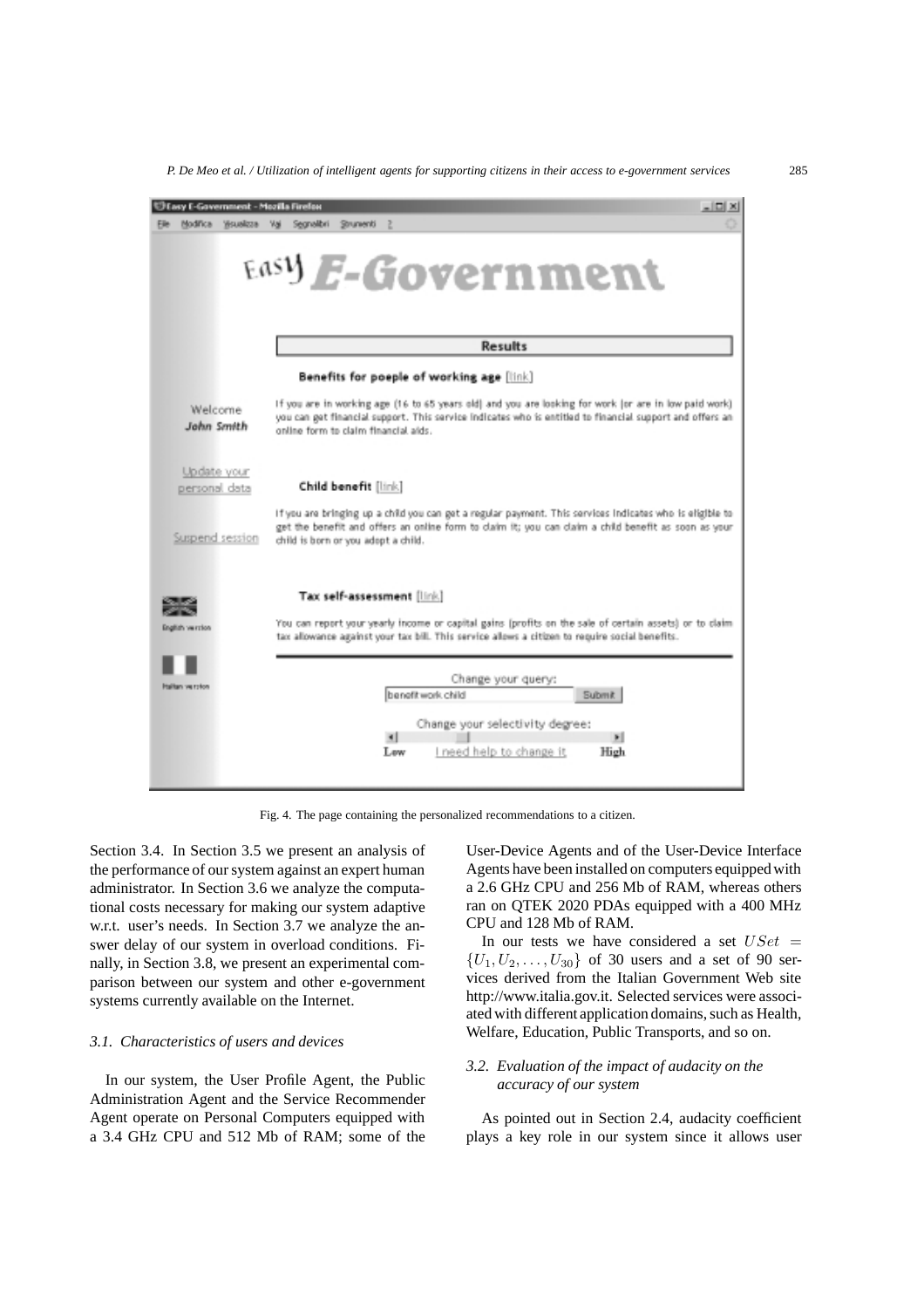286 *P. De Meo et al. / Utilization of intelligent agents for supporting citizens in their access to e-government services*

| Easy E-Government - Mozilla Firefox<br>Modrica<br>Visualizza<br>Val Segnalibri<br>Strumenti                 |                                                                  | $=$ $\vert \Box \vert \times$           |  |
|-------------------------------------------------------------------------------------------------------------|------------------------------------------------------------------|-----------------------------------------|--|
| $\mathbb{Z}$<br>File                                                                                        | Eas <b>y <i>E-Gove</i>rnment</b>                                 |                                         |  |
| Welcome<br>Service Profile:<br>Revenue Office Manager                                                       |                                                                  |                                         |  |
| Your current services.<br>Select one to update it:<br>Capital gain tax<br>Self employment tox<br>Tax credit | Name<br>UH<br>Description                                        |                                         |  |
| Tax on property and rental income<br>Tax on savings and investments<br>$\blacksquare$                       | Characteristic Add Characteristic<br>Regulisite<br>Add Requisite | View Characteristics<br>View Requisites |  |
| Bright-In we ryken                                                                                          | Create New<br>Update                                             |                                         |  |
| <b>Italian</b> version                                                                                      |                                                                  |                                         |  |

Fig. 5. The Web interface that our system presents to a manager of a Public Administration office.

satisfaction on past proposals to be taken into account.

Our approach requires to state an initial value for it<sup>2</sup>; as a consequence, the tuning of this initial value and its role in the system accuracy must be carefully studied. For this purpose, we have adopted some classical measures for evaluating system accuracy, namely *Precision*, *Recall*, *F-Measure* and *Overall*; these measures have been initially defined in the field of Information Retrieval [5,41] and, then, they have been applied to measure the accuracy of Recommender Systems [37].

Precision is defined as the proportion of retrieved and relevant services to all the services retrieved; analogously, Recall is defined as the proportion of relevant services that are retrieved, out of all relevant services available. Both Precision and Recall vary in the real interval  $[0, 1]$ ; high values of them indicate a good accuracy.

The adoption of Precision and Recall is explained as follows: an e-government system should maximize the number of relevant services retrieved by it and should

minimize the number of irrelevant ones. The system is optimum if all relevant services are retrieved (we call this property "completeness" in the following) and no irrelevant service is suggested to the citizen (we call this property "soundness" in the following). Precision is a measure of the soundness of a system whereas Recall is a measure of its completeness. A system is, then, optimum (i.e., it is sound and complete) if both Precision and Recall are equal to 1. Actually, this is an ideal case; in real cases Precision and Recall are generally lower than 1 and, often, are conflicting measures (i.e., for obtaining a good Precision, often, Recall must be sacrificed, and vice versa).

Precision and Recall have been computed as follows:

- each user  $U_j \in \textit{USet}$  submitted a query; this has been processed by means of classical Information Retrieval techniques (keyword-based and characteristic-based matchings, see Section 2.4) and a set SSet*<sup>j</sup>* of services possibly satisfying it has been generated;
- **–** our system has been applied to identify a set  $SS_j \subseteq SSet_j$  of services considered particularly interesting for  $U_i$ ;

<sup>2</sup>Recall that the value of audacity coefficient belongs to the real interval [0*,* 1].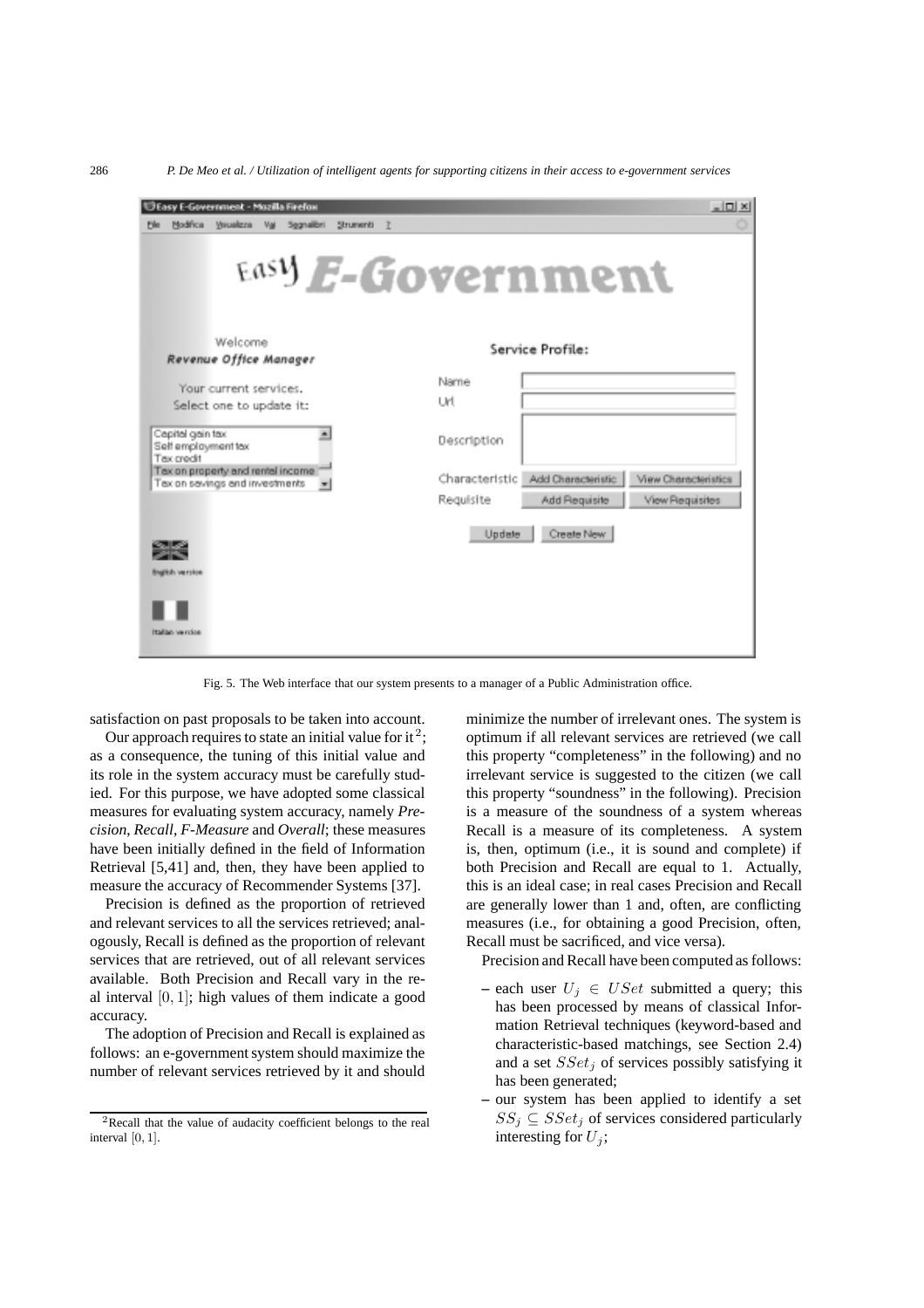

Fig. 6. Impact of the initial value of audacity coefficient on the Precision of our system.

**−** each user  $U_j$  has been asked to specify a set  $SU_j$  ⊆ SSet*<sup>j</sup>* of services that he considered interesting. The Precision  $P_i$ , associated with  $U_i$ , has been defined as:

$$
P_j = \frac{|SU_j \cap SS_j|}{|SS_j|}
$$

whereas the Recall  $R_i$  has been computed as:

$$
R_j = \frac{|SU_j \cap SS_j|}{|SU_j|}
$$

However, neither Precision nor Recall *alone* are good indicators of the accuracy of a system. In fact, a system might achieve a high Precision at the expense of a poor Recall by returning few (almost surely sound) services; in this case users might be dissatisfied because many relevant services are filtered out. On the other side, Recall can be easily maximized at the expense of a poor Precision by returning all services that might be, even vaguely, interesting for users. Also in this case users might be dissatisfied because they would be overwhelmed by many irrelevant proposals. This last reasoning motivates the definition of joint measures between Precision and Recall; two very popular joint measures are F-Measure and Overall.

F-Measure [41] represents the harmonic mean between Precision and Recall; it is defined as:

$$
F_j = 2 \times \frac{P_j \times R_j}{P_j + R_j}
$$

it varies in the real interval  $[0, 1]$ ; the higher  $F_j$  is, the more accurate the system will be. F-Measure gives the same relevance to Precision and Recall in assessing the accuracy of a system; in fact, the formula defining this measure is symmetrical w.r.t.  $P_j$  and  $R_j$  (i.e.,  $P_j$  and  $R_j$  are interchangeable).

Overall [33] measures the effort needed for adding false negatives and removing false positives from the set of services returned by a system; it is defined as:

$$
O_j = R_j \times (2 - \frac{1}{P_j})
$$

 $O_i$  is a real value between  $-\infty$  and 1; high values of O*<sup>j</sup>* indicate a good accuracy.

Figures 6, 7, 8 and 9 show the values of Precision, Recall, F-Measure and Overall, averaged on all involved users, against the number of submitted queries<sup>3</sup>. From

<sup>&</sup>lt;sup>3</sup>Note that when the number of queries submitted by a user grows, the system refines the corresponding User Profile (see Section 2.2).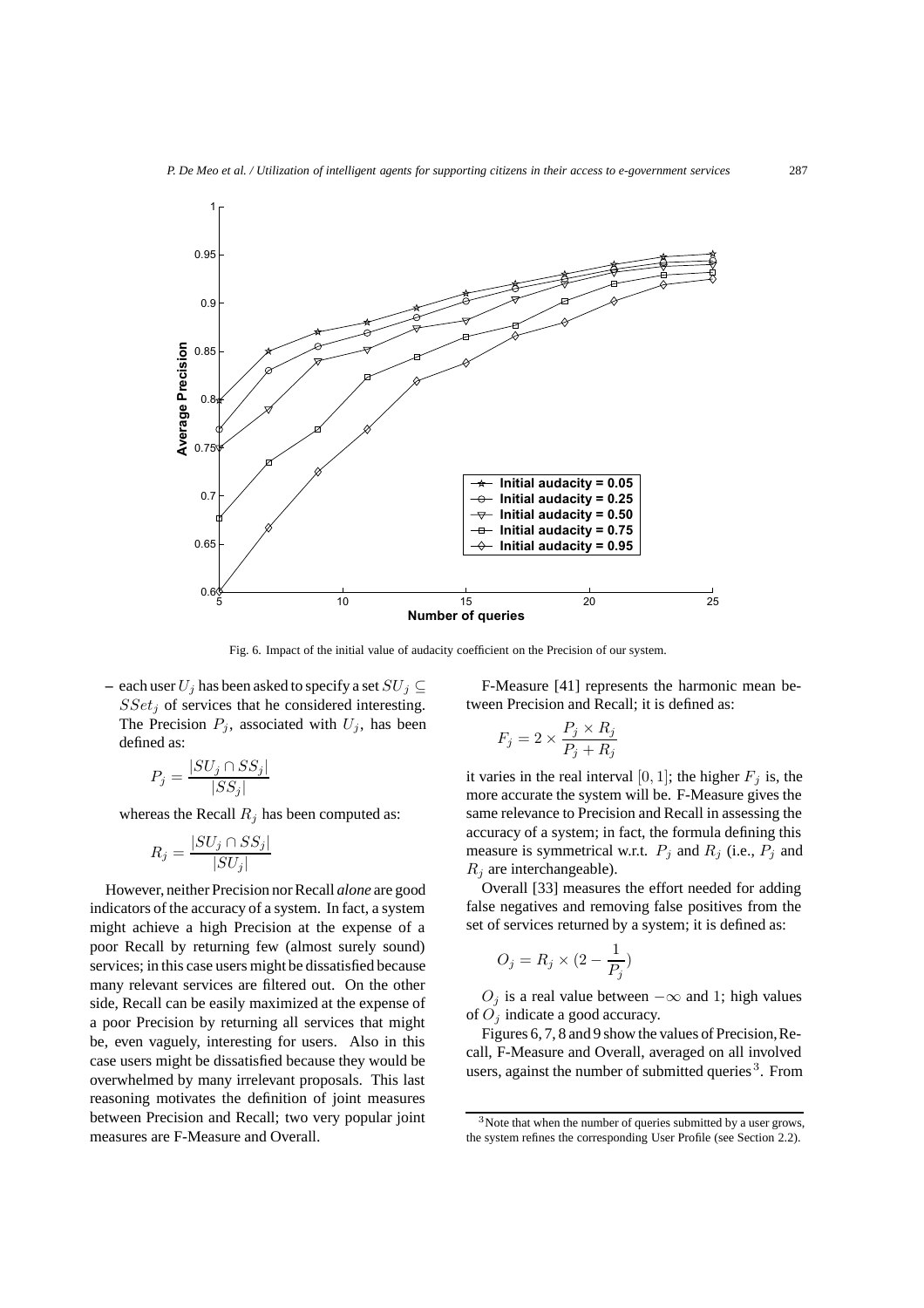

Fig. 7. Impact of the initial value of audacity coefficient on the Recall of our system.



Fig. 8. Impact of the initial value of audacity coefficient on the F-Measure of our system.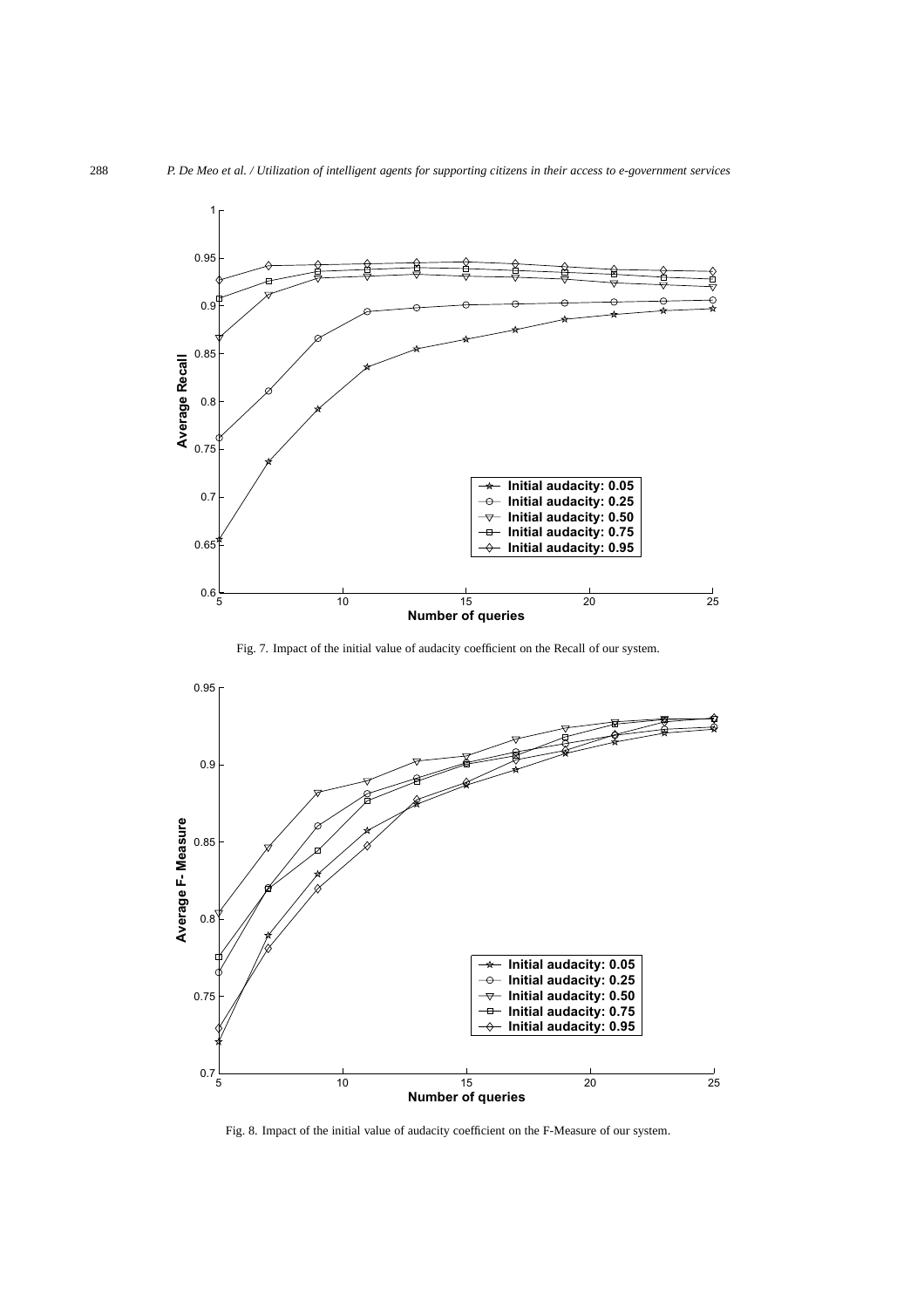

Fig. 9. Impact of the initial value of audacity coefficient on the Overall of our system.

the analysis of these figures, it is possible to observe that the best results are obtained if the initial audacity is 0.50. In fact, "low" values of the initial audacity (e.g., lower than 0.25) allow high values of Precision, but not particularly high values of Recall, to be obtained. On the contrary, "high" values of the initial audacity (e.g., higher than 0.75) allow extremely satisfying values of Recall, but not particularly high values of Precision, to be obtained.

This behaviour can be explained by the following reasoning: if the initial audacity is "low", our system is extremely cautious and suggests only those services it considers interesting for the user with a high degree of confidence; as a consequence, almost all its suggestions are sound, and this justifies the high values of Precision obtained already during the initial queries. However, since a small number of services is selected, it may be that those services appearing only partially interesting for users are discarded; this negatively influences Recall. When the number of user queries increases, the audacity value grows; this allows our system to suggest a higher number of services and causes an increase of Recall. Moreover, information stored in user profiles grows both in "quantity" (i.e., a profile is enriched with new data) and in "quality" (i.e., a profile stores information better describing user needs/preferences). As a consequence, service selection is more accurate and this produces an increment of Precision.

An opposite behaviour is registered if the initial audacity value is "high"; in this case, our system filters out only few services and suggests also services that might not be interesting for the user. This behaviour allows high values of Recall to be obtained already in the initial queries; however, the system could erroneously classify as interesting some services discarded later by the user; this negatively influences its Precision. When the number of user queries grows, audacity value is progressively reduced, our system is more "selective" and filters out a higher number of services; this causes a sensible improvement of Precision and a (limited) reduction of Recall.

An initial audacity value of 0.50 is capable of suitably balancing the two opposite behaviours described above; values of F-Measure and Overall (i.e., the two accuracy measures taking both Precision and Recall into account) confirm that this initial audacity value guarantees the best results (see Figs 8 and 9).

In order to provide an in-depth analysis of the role of the audacity coefficient in our system, in Fig. 10 we show its values, averaged on all involved users, against the number of submitted queries.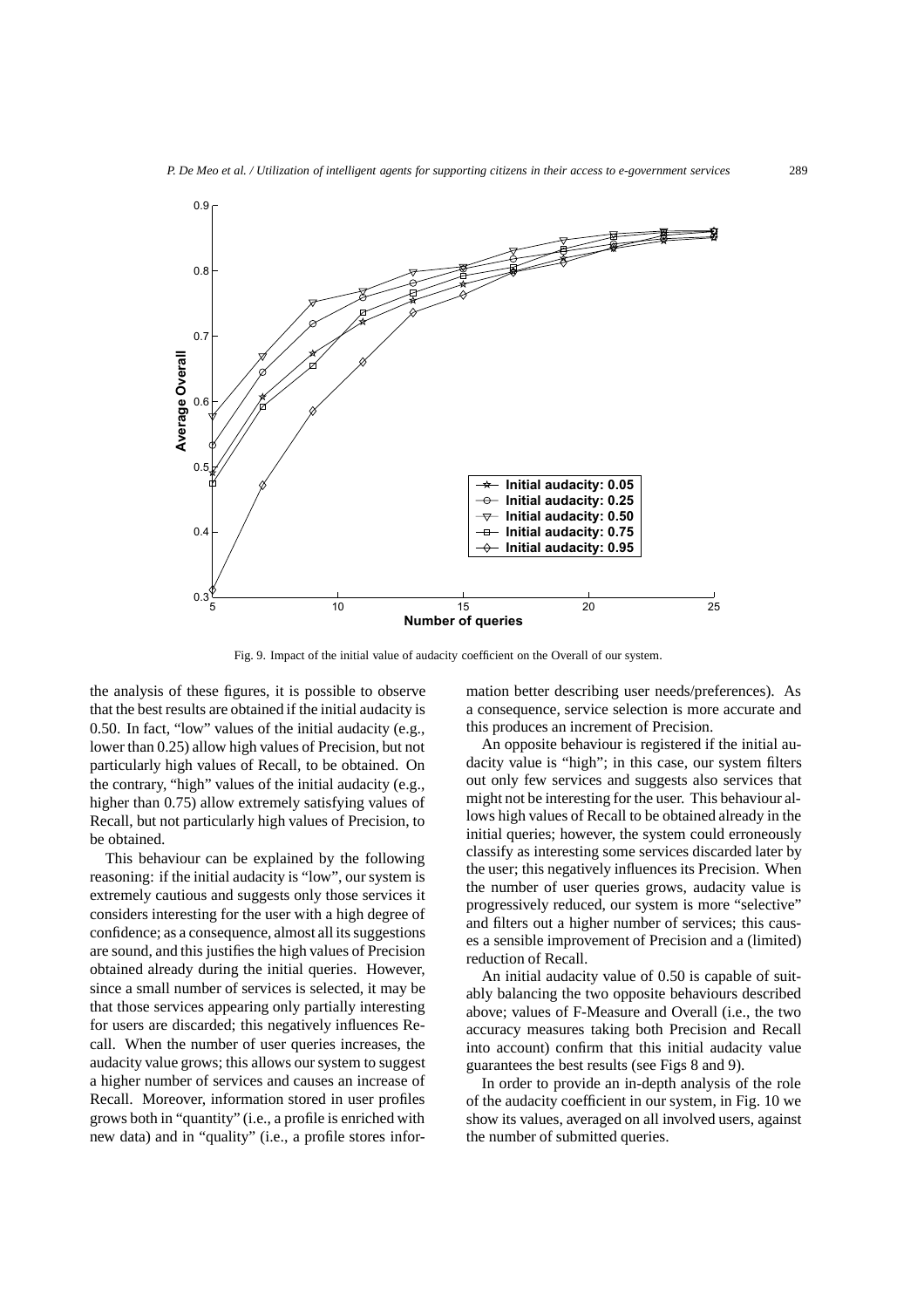

Fig. 10. Variation of the audacity of our system against the number of submitted queries.

From the analysis of this figure we can see that, independently of the initial value, average audacity tends to converge to 0.50. Specifically:

- **–** If the initial audacity is very high (e.g.,about 0.95), then it quickly decreases to a low value (i.e., about 0.30). After this, it presents various, quite high, fluctuations; these decrease when the number of submitted queries increases.
- **–** An opposite behaviour can be observed when the initial audacity is very low (e.g., about 0.05); in this case it is possible to see that audacity quickly increases to a high value (i.e., about 0.70). After this, it presents some large fluctuations that, however, decrease with the increase of the number of submitted queries.
- **–** A more regular trend can be observed if the initial audacity is set to 0.50 (i.e., the initial audacity value detected to be optimal in the previous experiment). In this case fluctuations are more limited and regular and the convergence to 0.50 is much more rapid than in the previous cases.

Finally, observe the trend of Average Recall when system audacity is set to its optimal value (i.e., 0.50). In Fig. 7 we can see that Average Recall initially increases and, then, after about 10 queries, slightly decreases to an asymptotic value. This trend can be understood by observing the variation of audacity against the number of submitted queries when its initial value is 0.50. In Fig. 10 we can see that, initially, audacity increases and reaches its maximum value when the number of submitted queries is about 10; a high audacity value implies that our system proposes to citizens a high number of services; this behaviour tends to increase its Recall and justifies that the maximum value of Recall is obtained when audacity is maximum. After 10 queries audacity decreases; this justifies the slight reduction of Recall. After some other queries, audacity tends to converge to 0.50; moreover, citizen profiles become quite rich and, consequently, the interest degree associated with a service can be more accurately computed and services of interest can be more correctly detected. For this reason Average Recall tends to an asymptotic value.

As a further interesting issue, observe that all curves depicted in Fig. 7 tend to the same asymptotic value, independently of the initial audacity value, although this last value influences the "convergence speed". This trend can be explained by the fact that all audacity curves tend to 0.50, although the corresponding "convergence speed" is different.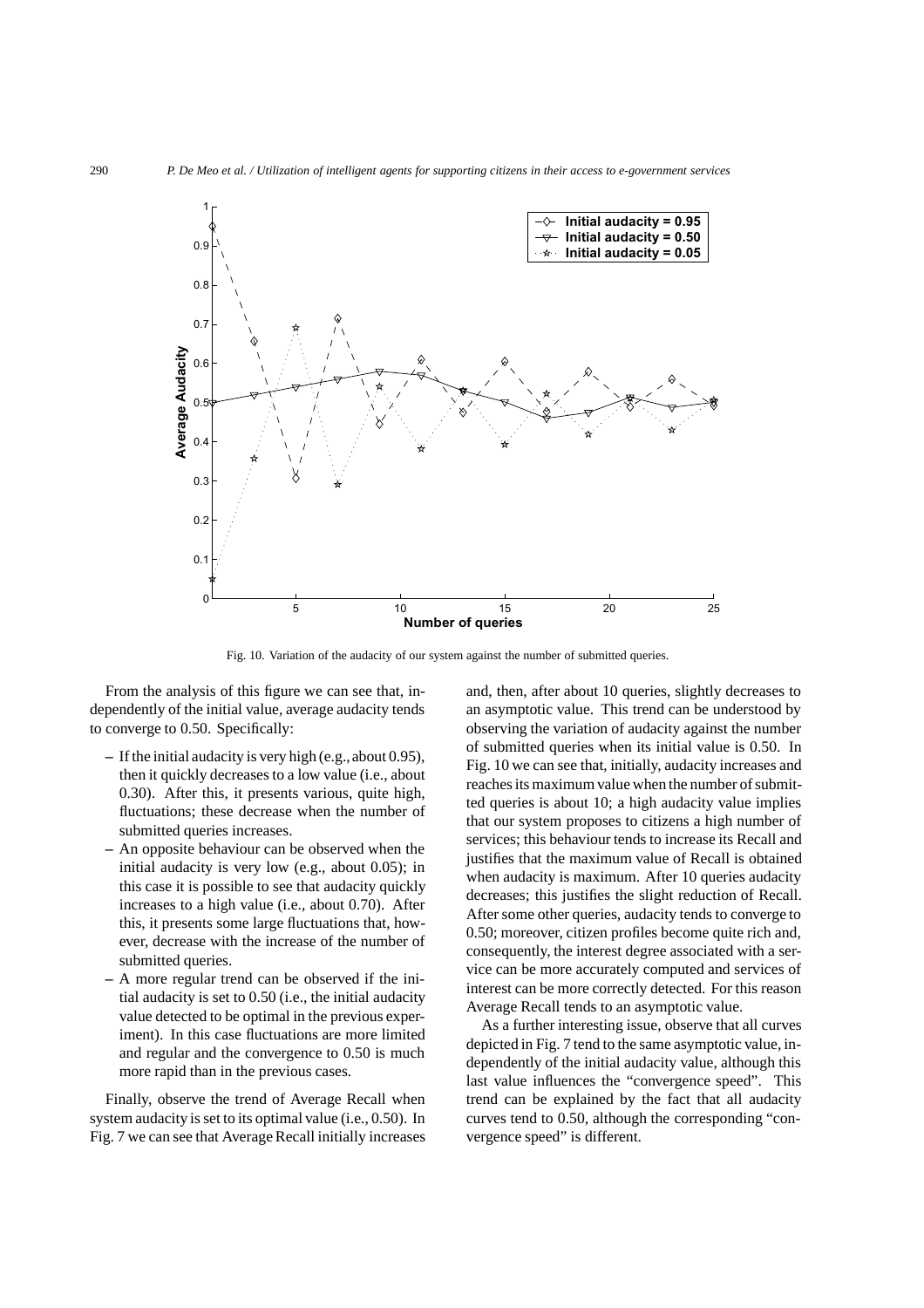

Fig. 11. Precision of our system against the number of queries for *NDA*, *DA*(*P C*) and *DA*(*PDA*) configurations.

# *3.3. Analysis of the role of the device profile in the accuracy of our system*

A second series of experiments has been performed for evaluating the improvements of the accuracy of our system obtained from the utilization of device profiles. Specifically, we have considered two kinds of devices, namely a Personal Computer and a PDA, whose characteristics have been described in Section 3.1; moreover, we have asked each user to choose, for each query, the preferred device. From these choices, it emerged that 72% of times users preferred to access our system by means of a Personal Computer; 28% of times, instead, their preference was for PDAs.

In a first phase (that we call *non device-aware*, *NDA* for short) system suggestions have been computed without taking device profiles into account. In a second phase (that we call *device-aware*, *DA* for short), these profiles have been taken into consideration; in order to improve the significance of our experiment we have partitioned *DA* configuration in two sub-configurations, namely  $DA(PC)$ , when utilized device was the Personal Computer, and  $DA(PDA)$ , when utilized device was the PDA. Finally, we have asked each user to validate system results for both  $NDA$ ,  $DA(PC)$  and  $DA(PDA)$  configurations; this allowed us to compute the value of Precision, Recall, F-Measure and Overall, averaged on all users, against the number of queries submitted by them; the initial system audacity has been set to 0.50. Figures 11, 12, 13 and 14 show the variation of Average Precision, Average Recall, Average F-Measure and Average Overall against the number of submitted queries for  $NDA$ ,  $DA(PC)$ and DA(PDA) configurations.

From the analysis of these figures it is possible to observe that, in the *DA* configurations, accuracy is significantly better w.r.t. the *NDA* configuration. Such an improvement derives from the fact that the knowledge of the characteristics of the device utilized by a user for accessing recommended services in the past allows his interest for them to be quantified in a more precise fashion and, consequently, provides a better knowledge of his preferences and needs.

In addition, we observe that, in the *DA* scenarios, Precision, Recall, F-Measure and Overall present a more "stable" trend w.r.t. the *NDA* scenario, where an oscillatory trend can be observed. In order to understand the reasons underlying this behaviour, consider a user  $U_j$  and an interest *Interest<sup>s</sup>*. As previously pointed out, the Access Time of  $U_j$  for services associated with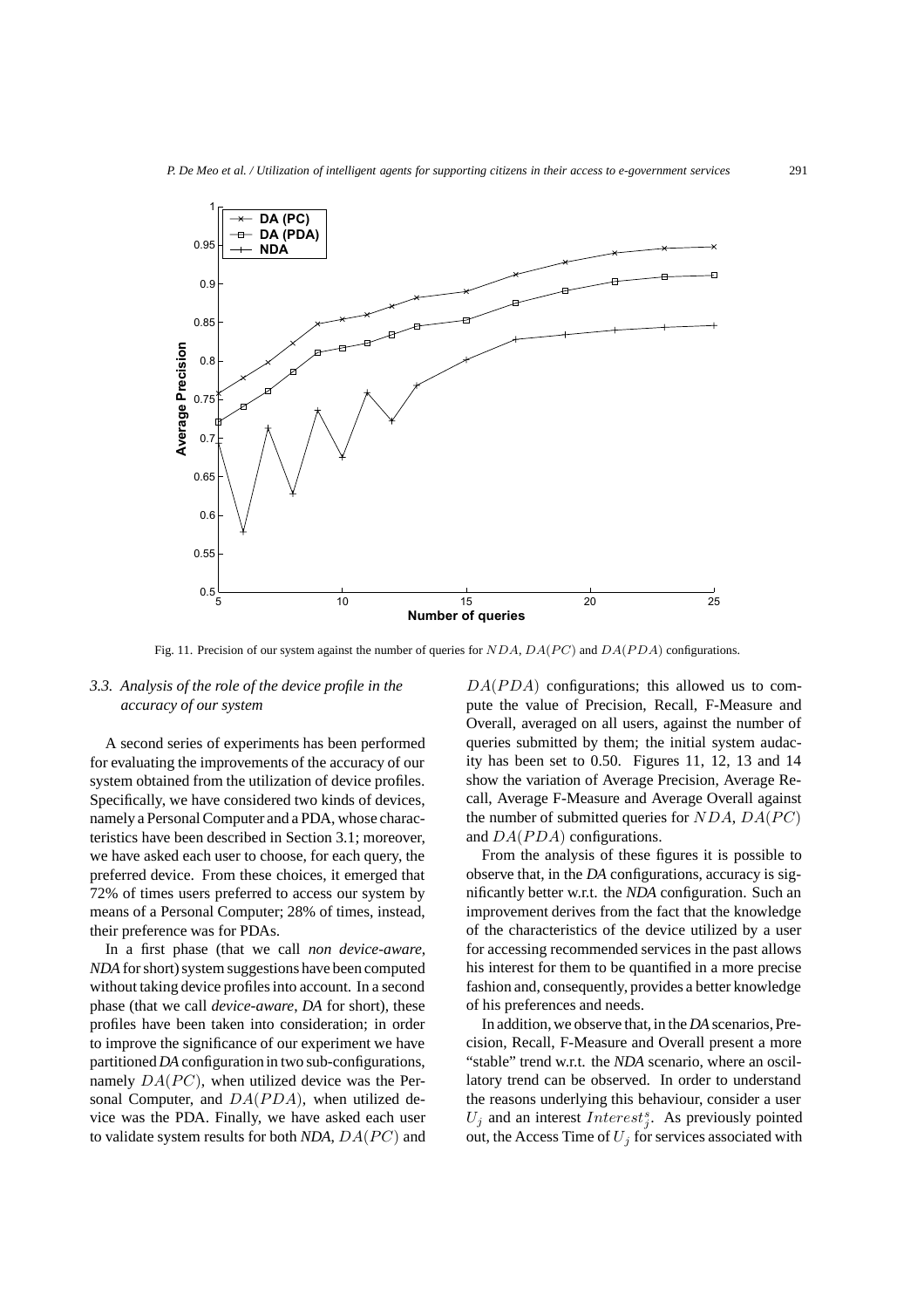

Fig. 12. Recall of our system against the number of queries for *NDA*, *DA*(*P C*) and *DA*(*PDA*) configurations.



Fig. 13. F-Measure of our system against the number of queries for *NDA*, *DA*(*P C*) and *DA*(*PDA*) configurations.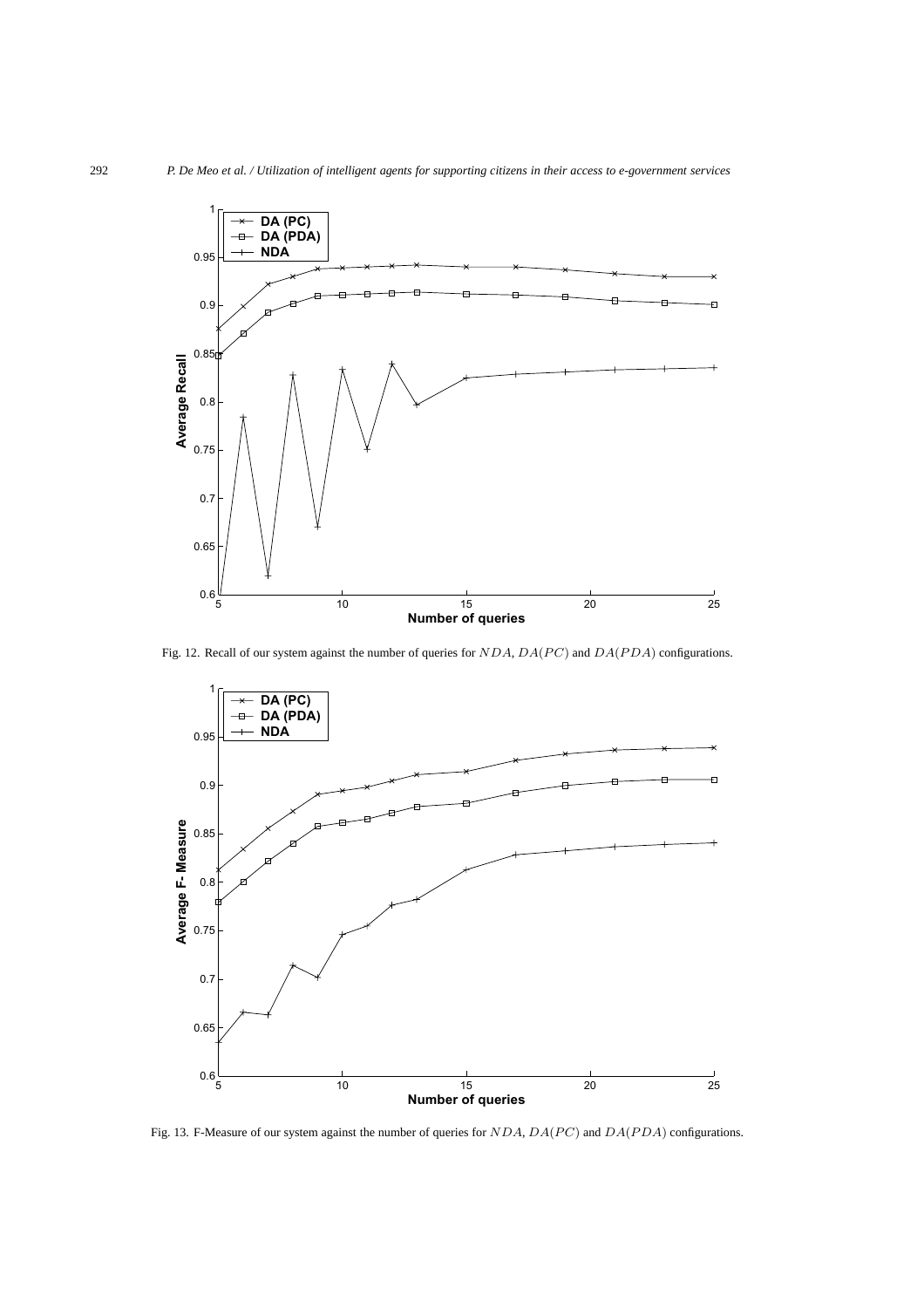

Fig. 14. Overall of our system against the number of queries for *NDA*, *DA*(*P C*) and *DA*(*PDA*) configurations.

 $Interest<sub>j</sub><sup>s</sup>$  plays a key role in the behaviour of our system. This Access Time is analyzed in very different ways in the DA and in the NDA configurations. In fact, in the  $NDA$  configuration, it is simply set to the time (expressed in seconds) spent by  $U_j$  for accessing services associated with  $Interest_j^s$  and suggested by our system. On the contrary, in the  $\overline{D}A$  configurations, the influence of this time is mitigated by the factors:  $(i)$   $\frac{PageSize^p}{B^k}$ , which subtracts the time necessary for downloading the corresponding pages (in such a way as to disregard the time in which the user is inactive because he is forced to wait for page downloading); (*ii*)  $PPB<sup>k</sup>$ , which takes the connection cost of the device the user is utilizing into account.

In order to understand the positive consequences caused by the more "stable" trend observed in the DA configurations, in the following, we analyze the impact of underestimation and overestimation errors in accuracy measures.

In case of an overestimation, Interest*<sup>s</sup> <sup>j</sup>* is classified as relevant for  $U_j$ , even though it would be uninteresting for him; as a consequence, our system suggests to U*<sup>j</sup>* many services specifying Interest*<sup>s</sup> <sup>j</sup>* among their characteristics; in this case  $U_j$  filters out almost all these services and our system reacts to this action by notably reducing its audacity.

In case of an underestimation, Interest*<sup>s</sup> <sup>j</sup>* is classified as irrelevant for  $U_j$  even though it would be interesting for him; as a consequence, our system suggests to  $U_i$  a very limited number of services specifying Interest<sup>s</sup> among their characteristics; in this case  $U_j$  selects all of them and our system reacts to this action by suitably increasing its audacity.

As a consequence, until our system is able to construct a reliable profile of  $U_j$ , audacity fluctuates from high values to low ones, and vice versa; this implies that the number of services suggested for two comparable queries in two subsequent iterations might be very different. Therefore, it may be that, for a specific query, our system generates a small set of sound answers (i.e., it achieves a high Precision but a low Recall) but, for the next query, it might return a large amount of (possibly irrelevant) results (i.e., it achieves a high Recall but a low Precision), and vice versa.

The previous reasoning explains the quick initial fluctuations of Precision, Recall, F-Measure and Overall for the NDA scenario (where estimation errors might play an important role), and the more "stable" trend observed for the  $DA(PC)$  and  $DA(PDA)$  scenarios.

Another important conclusion can be drawn from Figs 11, 12, 13 and 14 by comparing the accuracy mea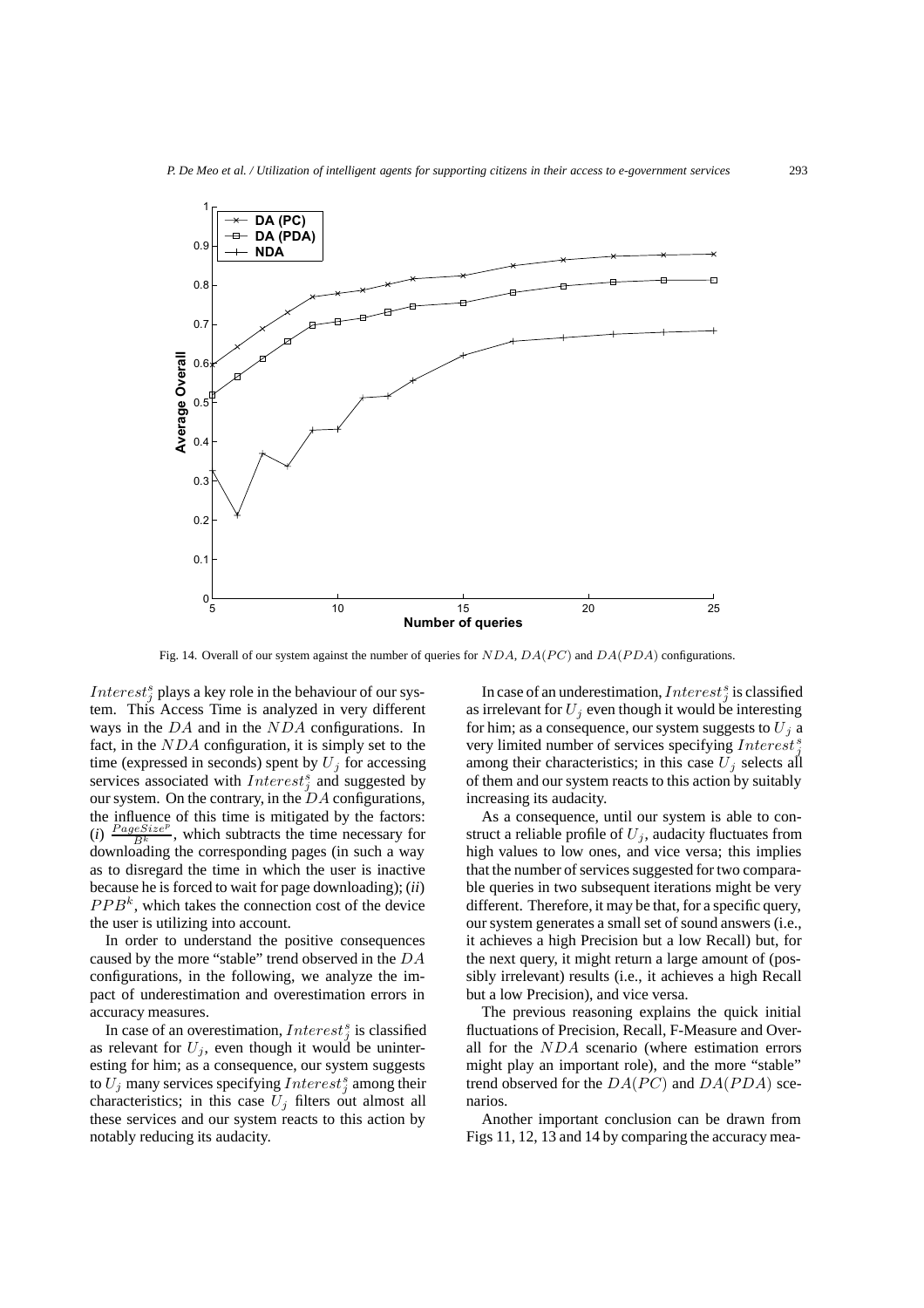sures obtained for  $DA(PC)$  and  $DA(PDA)$  configurations.

Specifically, the Precision obtained for  $DA(PC)$ configuration is rather higher than that obtained for  $DA(PDA)$  configuration. A similar trend can be observed for Recall although, in this case, the corresponding gap is mitigated.

This result can be explained by the fact that, in spite of the enormous advances made in the last few years, generally, the access to a Web system performed by means of a PDA is still more difficult and expensive than the access to the same Web system performed by means of a Personal Computer. Although our system is device-adaptive and, consequently, takes this fact into account and tends to propose only particularly relevant services to a user accessing it by means of a PDA, we have observed that it is still optimistic, if compared with the behaviour of real users that, in these cases, generally, tend to consult only very few services for each submitted query. This reasoning explains the trend observed for Precision in the  $DA(PC)$  and  $DA(PDA)$ configurations.

In addition, the tendency of citizens to consult only few proposed services, if they are accessing our system by means of a PDA, induces our system to reduce its audacity: as a consequence, for each submitted query, it tends to propose quite a limited number of services. This fact explains the trend observed for Recall in the  $DA(PC)$  and  $DA(PDA)$  configurations.

The experiment illustrated in this section makes clear the importance of device adaptivity for our system. Clearly, a system supporting this feature is more complex to manage; however, this complexity is largely balanced by the improvements of the result accuracy obtained by it.

# *3.4. Analysis of the role of the Selectivity Degree on the performances of our system*

In Section 2.2 we have shown that, in our system, each submitted query Q*ij* can be represented as a pair  $\langle SelDegree_{ij}, QKeywordSet_{ij} \rangle$ , where: (*i*) SelDegree*ij* represents the system selectivity degree, indicating how much it must be selective in service filtering; (*ii*) QKeywordSet*ij* represents the set of keywords associated with  $Q_{ij}$ . In this section we illustrate the experiments that we have performed for studying the role of SelDegree*ij* in the behaviour of our system.

In Figs 15 and 16 we plot the average accuracy measures obtained by our system when the selectivity degree varies between 0 and 1. In these experiments the initial value of audacity coefficient has been set to that guaranteeing the best performances, i.e., 0.50 (see Section 3.2). Furthermore, in order to make our tests independent of the number of submitted queries, we have started to compute all accuracy measures after the initial training phase (i.e., after 15 queries), in such a way as that user profiles are rich enough.

From the analysis of Fig. 15 it is possible to observe that, for low values of the selectivity degree, Precision is prioritised over Recall; on the contrary, for high values of this coefficient, Recall is prioritised over Precision. This behaviour can be explained by a reasoning analogous to that we have illustrated for audacity coefficient (see Section 3.2).

Figure 16 shows that, when the values of the selectivity degree range between 0.3 and 0.6, our system presents the best trade-off between Precision and Recall and is capable of guaranteeing the best global accuracy. In fact, when the selectivity degree is within this range, both F-Measure and Overall reach their best values.

As a further remark about this experiment, we observe that our system provides a user with a flexible mechanism for tuning the various aspects of accuracy. In fact, if he wants to prioritise Precision over Recall (without a strong detriment to it), he can choose a low value of selectivity degree (i.e., near 0.3), whereas, if he desires to prioritise Recall over Precision (without a strong detriment to it), he can choose a higher value of selectivity degree (i.e., near 0.6).

In Fig. 17 we illustrate the variation of the Response Time of our system when selectivity degree ranges between 0 and 1. From an analysis of this figure it is possible to observe that the best Response Time is obtained for low values of the selectivity degree (i.e., for values less than 0.25). This result is explained by the fact that, in presence of a low selectivity degree, the number of seed services considered by SRA is limited (see Section 2.4.2); as a consequence, it is necessary to compute few dissimilarity degrees and, therefore, Step 4 of Section 2.4.2 can be quickly executed. However, Fig. 17 shows that the increase of the Response Time caused by an increase of the selectivity degree is limited, if compared with the overall Response Time of our system.

# *3.5. Analysis of the performance of our system against an expert human administrator*

In order to further analyze the performance of our system, we have carried out another experiment, de-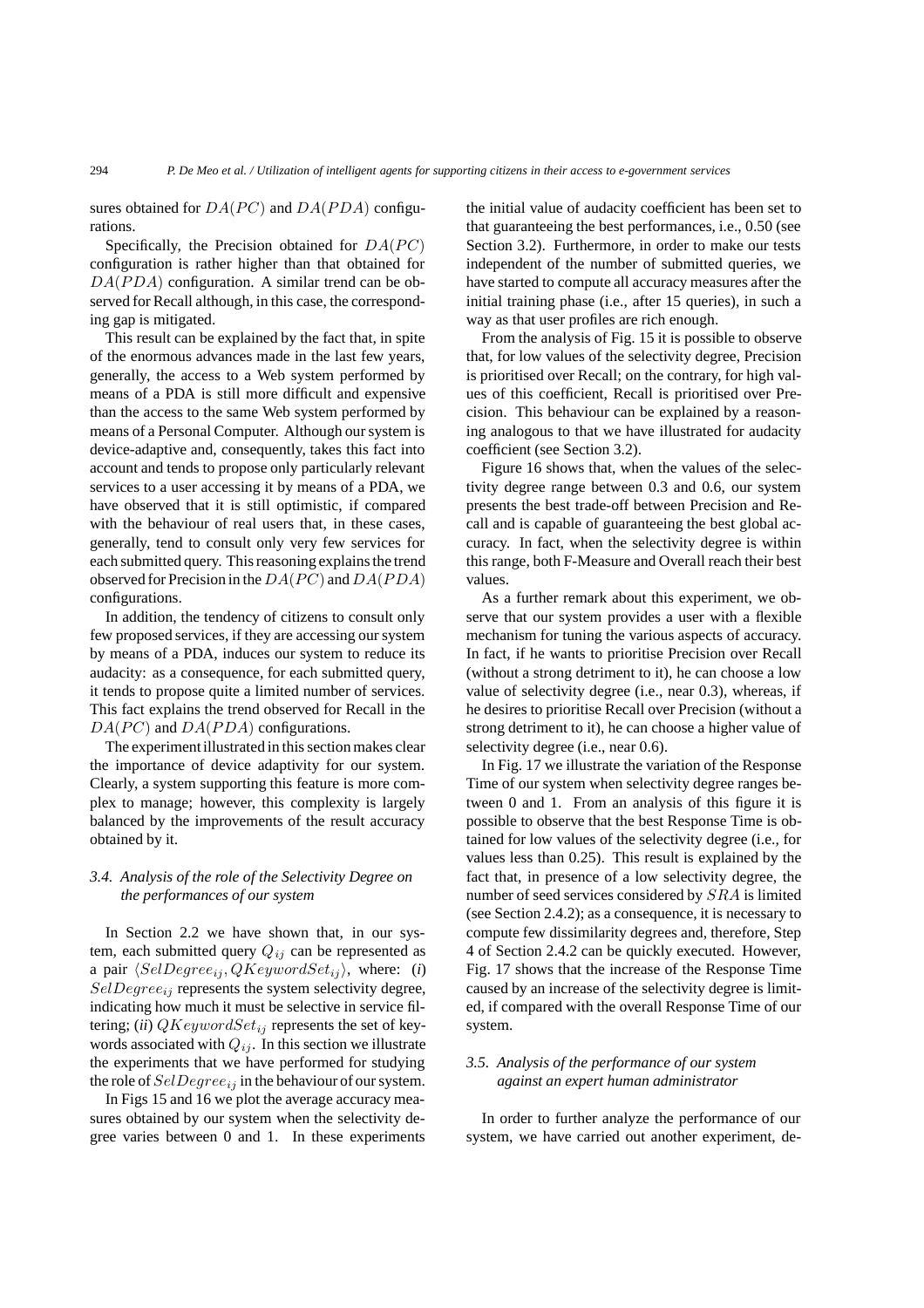

Fig. 15. Variation of Precision and Recall against variation of the selectivity degree.

voted to verifying to what extent the recommendations of our system and those provided by an expert human administrator were similar.

In this experiment we have once again used Precision and Recall as performance measures. The experiment has been performed as follows:

- each user  $U_j$  ⊆ *USet* submitted a query; this has been processed by means of classical Information Retrieval techniques and a set SSet*<sup>j</sup>* of services possibly satisfying it has been generated;
- **–** the expert human administrator has been asked to identify a set  $SE_j \subseteq SSet_j$  of services that he considered particularly interesting for  $U_j$ ;
- **–** our system has been applied to identify a set  $SS_j \subseteq SSet_j$  of services considered particularly interesting for  $U_j$ ;
- **–** U*<sup>j</sup>* has been asked to specify a set SU*<sup>j</sup>* ⊆ SSet*<sup>j</sup>* of services that he considered interesting for him.

The Precision of our system  $(P_i)$  and that of the expert human administrator  $(P'_j)$  have been computed as:

$$
P_j = \frac{|SU_j \cap SS_j|}{|SS_j|} \qquad P'_j = \frac{|SU_j \cap SE_j|}{|SE_j|}
$$

Analogously, the Recall of our system  $(R_i)$  and that of the expert human administrator  $(R'_j)$  have been computed as:

$$
R_j = \frac{|SU_j \cap SS_j|}{|SU_j|} \qquad R'_j = \frac{|SU_j \cap SE_j|}{|SU_j|}
$$

In these tests the initial audacity and the initial selectivity degree of our system have been set to 0.50 and 0.45, respectively, since previous experiments showed that these values allow the best system performance to be obtained.

Figure 18 (resp., Fig. 19) plots the values of  $P$  and  $P'$  (resp., R and R'), averaged on all involved users, against the number of submitted queries.

From the analysis of these figures we can observe that:

 $-$  Both  $P'$  and  $R'$  are almost constant against the number of submitted queries; on the contrary, P and  $R$  increase when the number of submitted queries increases. This behaviour is explained by the fact that the expert human administrator bases his recommendations much more on his experience than on user past behaviour (that he, generally, does not register in a systematic way). On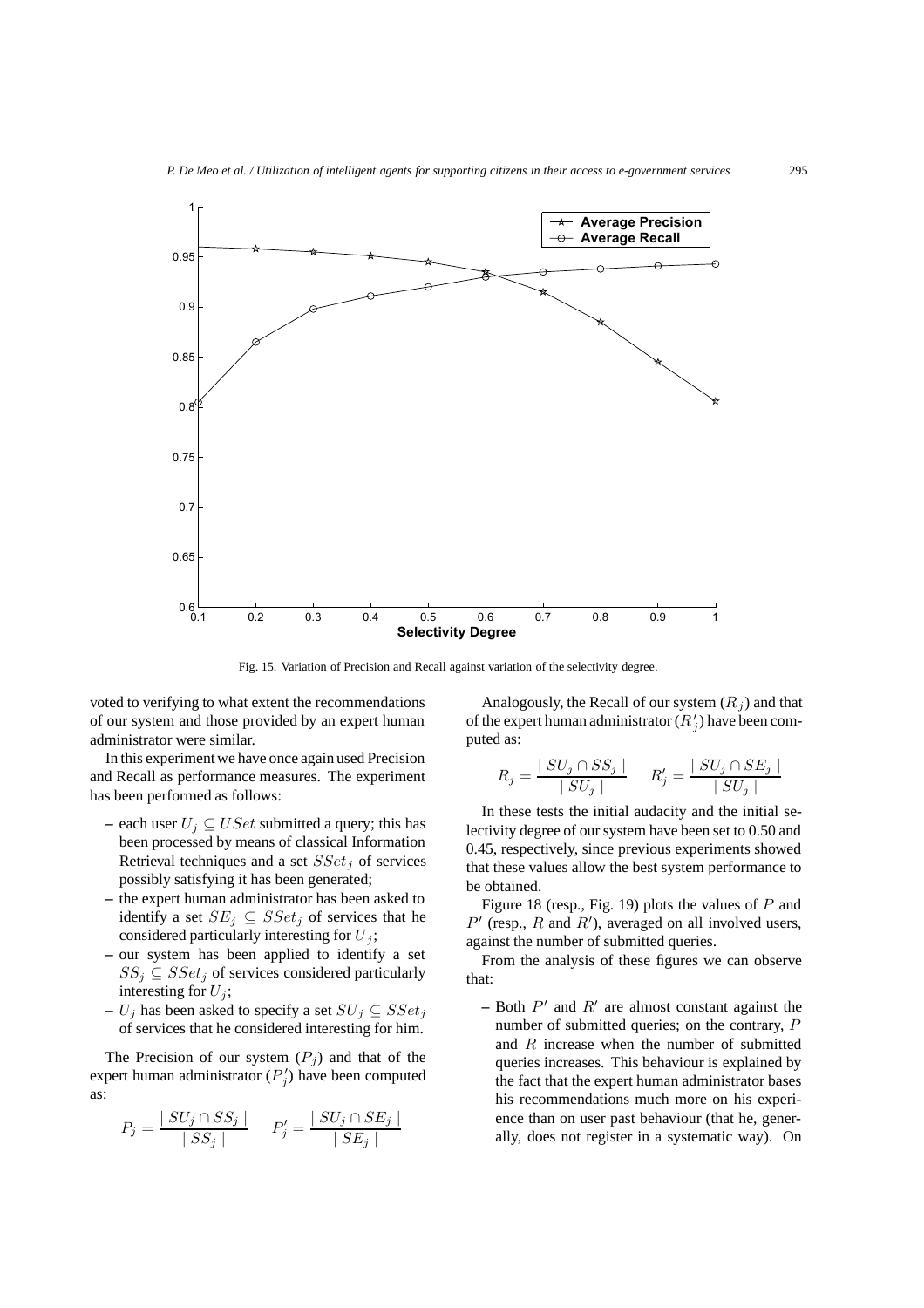

Fig. 16. Variation of F-Measure and Overall against variation of the selectivity degree.



Fig. 17. Variation of Response Time against variation of the selectivity degree.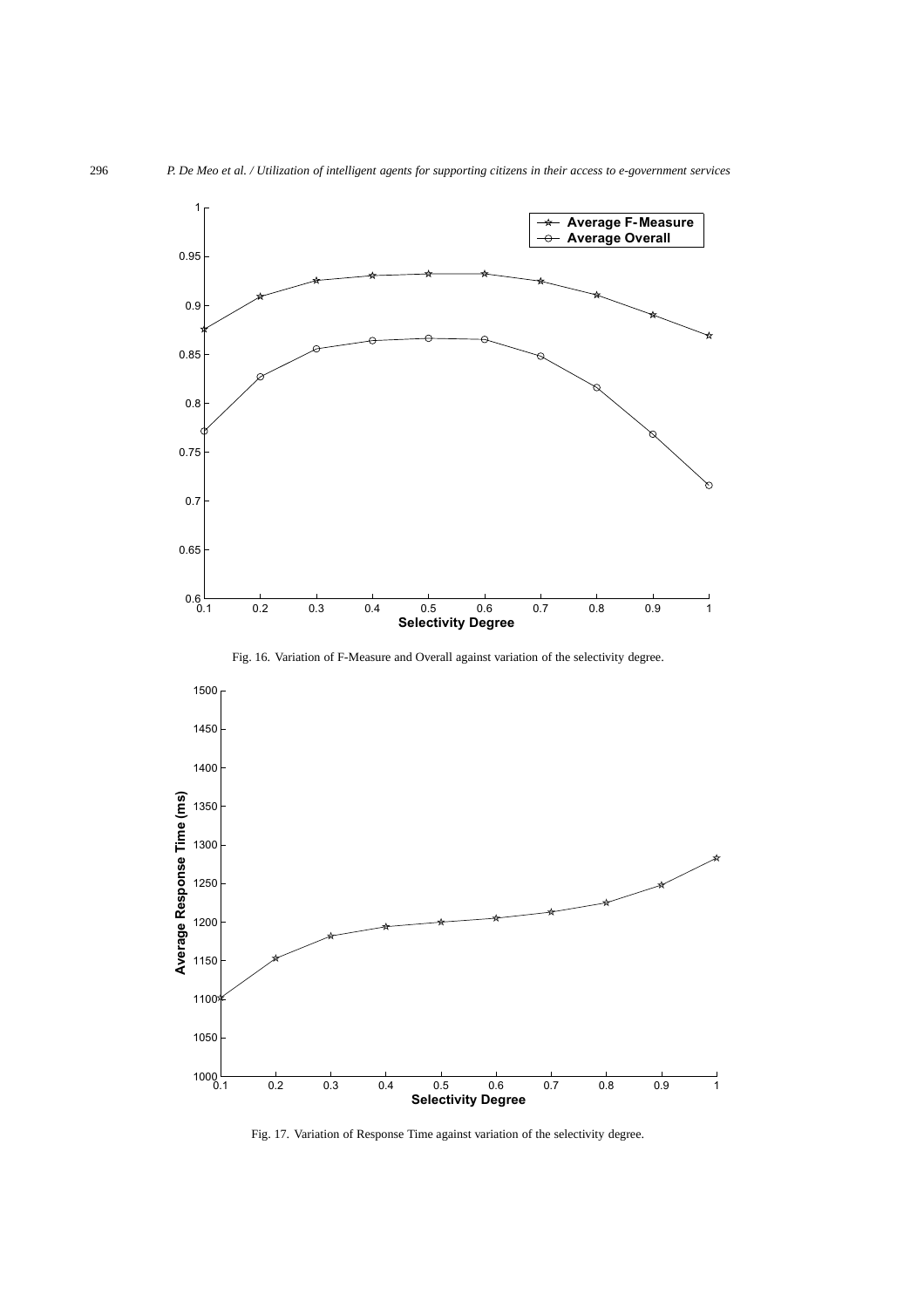

Fig. 18. Variation of Average  $P$  and  $P'$  against the number of submitted queries.



Fig. 19. Variation of Average  $R$  and  $R'$  against the number of submitted queries.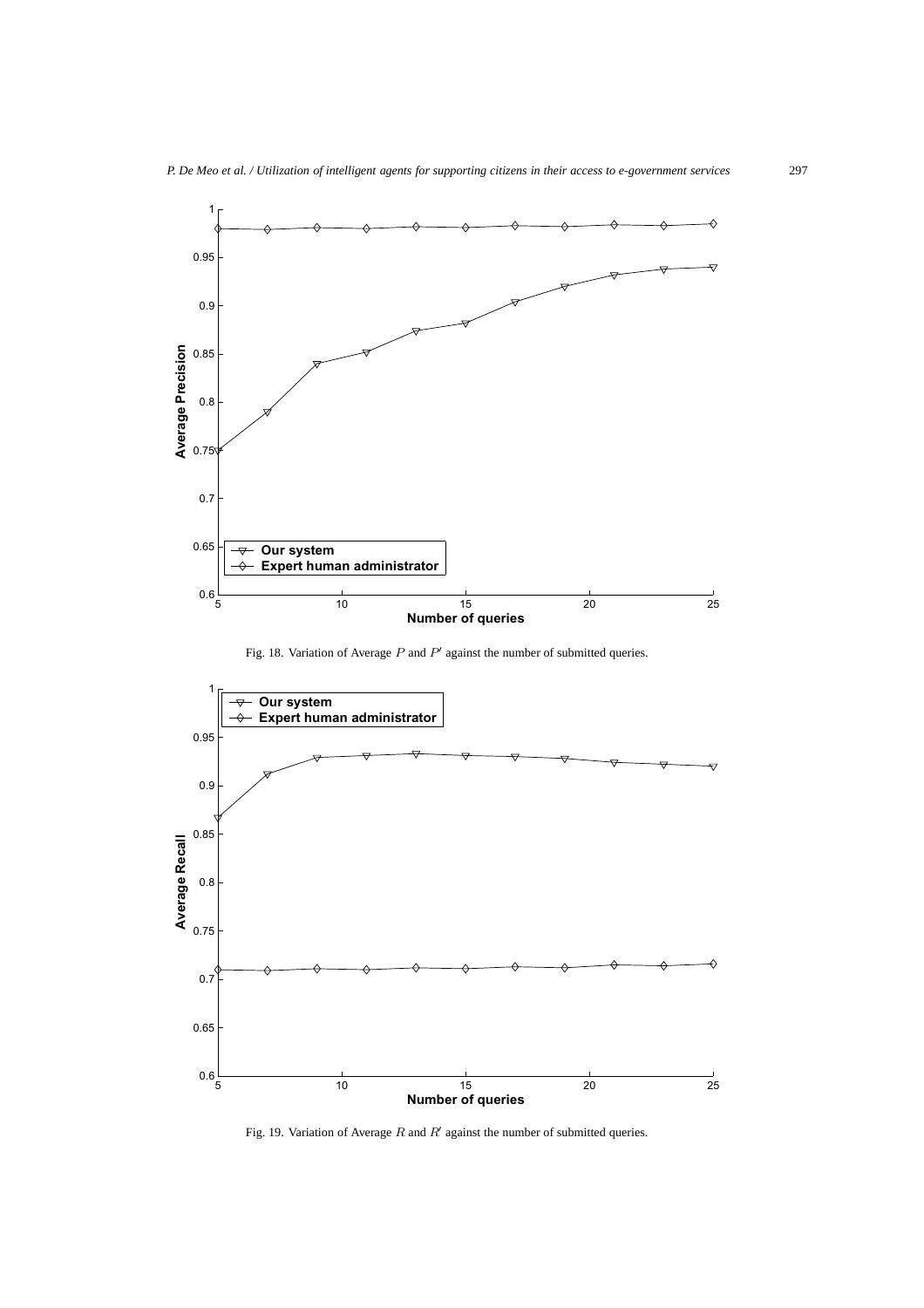the contrary, in our system, user past behaviour plays a key role; in fact, our system refines the profile of each user each time he submits a query and is capable of adapting its recommendations to the user's profile, which stores, among other information, his past behaviour.

- **–** The Precision obtained by the expert is always higher than that reached by our system, although the difference between them significantly decreases when the number of submitted queries becomes high. This result can be explained by the fact that a human expert, due to his experience, can interpret more precisely what is the intended meaning of a submitted query; as a consequence, he can provide a more precise selection of the services corresponding to it. Our system, instead, utilizes automated techniques that are intrinsically less precise; however, when the number of submitted queries increases, he refines user profile and, consequently, acquires "experience" on user needs and preferences.
- **–** The Recall obtained by our system is always higher than that obtained by the human expert. This trend has a precise explanation. In fact, it is well known that one of the main shortcomings of manual approaches is that they are error prone when the amount of information to be handled becomes large. In our context, since, generally, the number of services to be examined is high, it is plausible that a human (even if expert) may fail to propose some relevant services. This reasoning explains the lower values of Recall obtained by the expert compared to those returned by our system. As seen in Section 3.2, the initial increase of our system's Recall is due to the refinement of user profile and to the dynamic adaptation of system audacity.

Summarizing, expert human administrators can obtain more precise results, although, when the number of involved services is large, they may miss some relevant answers. On the contrary, our system can be slightly less precise than a human expert, although this gap: (*i*) is counterbalanced by a higher completeness and less response time; (*ii*) decreases as long as our system refines user profiles.

# *3.6. Analysis of the computational costs necessary for making our system user-adaptive*

This experiment is devoted to analyze the computational costs necessary for making our system useradaptive.

Recall that, for a query  $Q_{ij}$ , our system first applies classical, well assessed, Information Retrieval techniques for extracting, from the Service Database, those services satisfying  $Q_{ij}$  (in the following we call  $t_1$ ) this task; it corresponds to Step 1 described in Section 2.4.2). After this, it constructs an ordered list of services satisfying a user's query, taking his past behaviour into account and presumably matching his future interests (in the following we call  $t_2$  this task; it corresponds to Steps 2, 3 and 4 described in Section 2.4.2).

We have run several queries for measuring the cost of  $t_2$  compared to that of  $t_1$  and we have found that the average time necessary for executing  $t_2$  is equal to 17.95% of the average time necessary for executing  $t_1$ . In other words, it emerges that the important characteristic of our system to adapt the results returned by classical Information Retrieval techniques to user's needs, past behaviour and possible future interests does not require a significant computational effort.

In order to carry out a more detailed analysis, we have studied the variation of the execution time of  $t_1$  and  $t_2$ when the number of keywords present in a user query increases. Figures 20 and 21 show obtained results. From their analysis we can observe that:

- $-$  Differently from task  $t_1$ , the execution time of task  $t_2$  slightly decreases when the number of keywords present in a query increases. This trend can be explained by the fact that, when the number of keywords in a query increases,  $t_1$  is more selective (i.e., it returns a smaller set of services); as a consequence,  $t_2$  works on a smaller set of data and its execution time decreases.
- **–** For each value of the number of keywords present in a query, the execution time of  $t_2$  is significantly lower than that associated with  $t_1$ .

Another important factor that could negatively influence the performance of our system is the correlation possibly existing among the keywords of a query. Specifically, [20] states that a low correlation among the keywords of a query can lead to higher Response Times. We have investigated if our system follows this general trend. Specifically, Figs 22 and 23 plot the average execution time associated with  $t_1$  and  $t_2$ , in presence of a low or a high keyword correlation, for various numbers of keywords present in submitted queries  $4$ . From the analysis of this figure we can see that keyword

<sup>&</sup>lt;sup>4</sup>In this experiment the correlation degree of the various keywords of a query has been directly specified by users.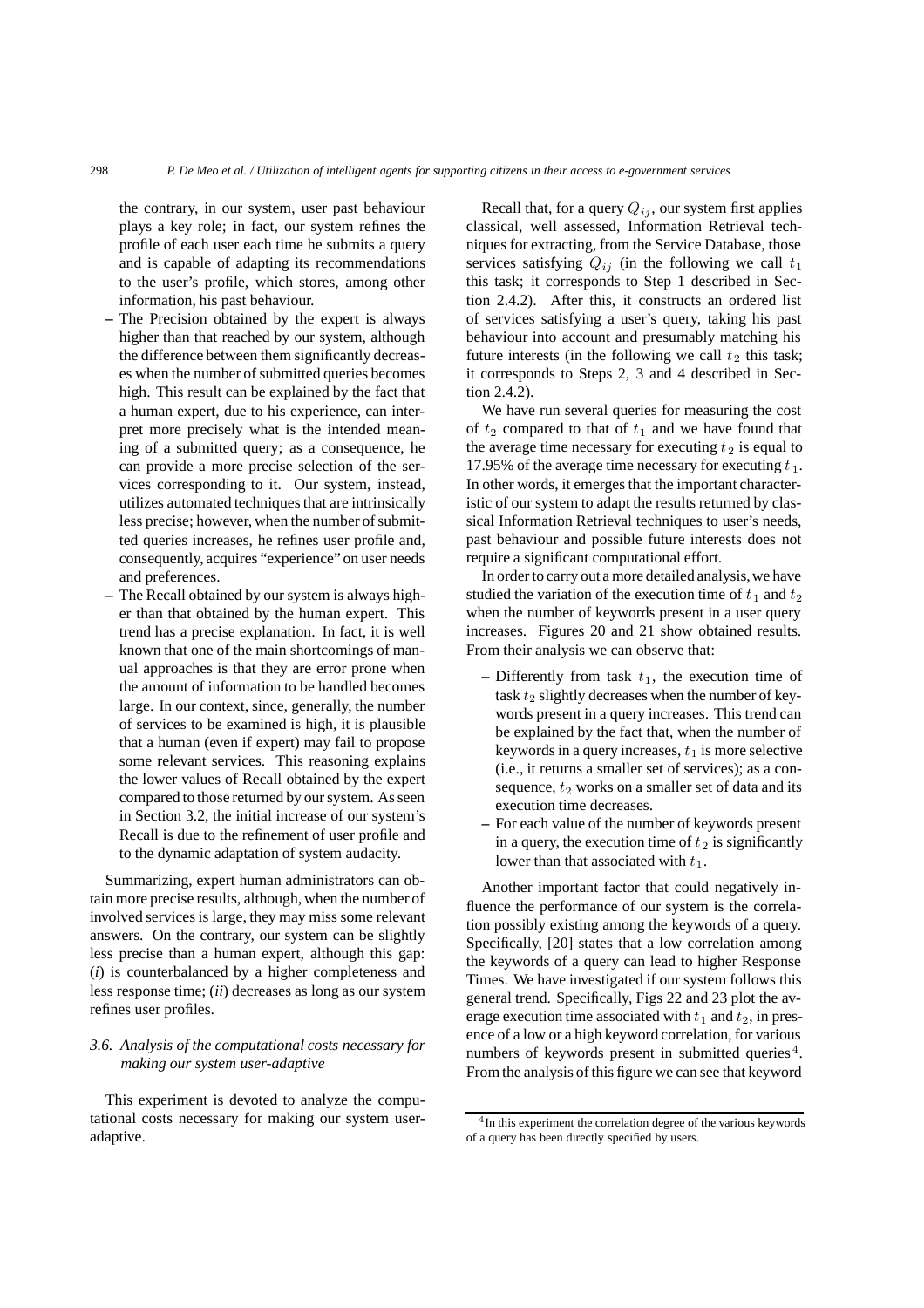

Fig. 20. Response Time of task  $t_1$  against the number of keywords present in a query.

correlation actually influences the execution time of  $t_1$ ; specifically, the higher the keyword correlation is, the lower the execution time will be; this trend confirms the observations of [20]. As for  $t_2$ , our experiments did not find keyword correlation affected its execution time.

#### *3.7. Answer delay in overload conditions*

Our system might be simultaneously accessed by several users and each of them might submit a different query. For each query, the corresponding User-Device Agent contacts the Service Recommender Agent, which provides it with the list of services answering the query and best matching user profile.

If the number of users simultaneously accessing our system is huge, the Service Recommender Agent might be overwhelmed by an enormous number of requests; this would lead to the congestion of both the Service Database and the network; in this case the time necessary for answering user queries might become excessive.

In order to verify the behaviour of our system in the case of several simultaneous requests,we have conducted an experimental study to measure the query answer delay when the number of users concurrently accessing our system increases. We define "answer delay" as the extra time necessary for answering a query  $Q_{ij}$ , when it is submitted simultaneously with other queries, as opposed to the case in which it is the only query to be processed by the system.

In order to carry out this test, a huge number of users should have simultaneously submitted queries using our system; however, since testing our system with thousands of human users would have been extremely difficult, we have implemented a software module simulating the querying activity of a user. Specifically, each instance of this module simulates a user submitting a query to our system and measures the time elapsed between the query submission and the corresponding answer reception.

We have run several benchmark tests; for each of them we have activated an increasing number of concurrent simulated users and we have measured the average answer delay of our system; obtained results are shown in Fig. 24. From the analysis of this figure we can observe that:

**–** For a low number of users (i.e., less than 1000), the average answer delay is almost null and the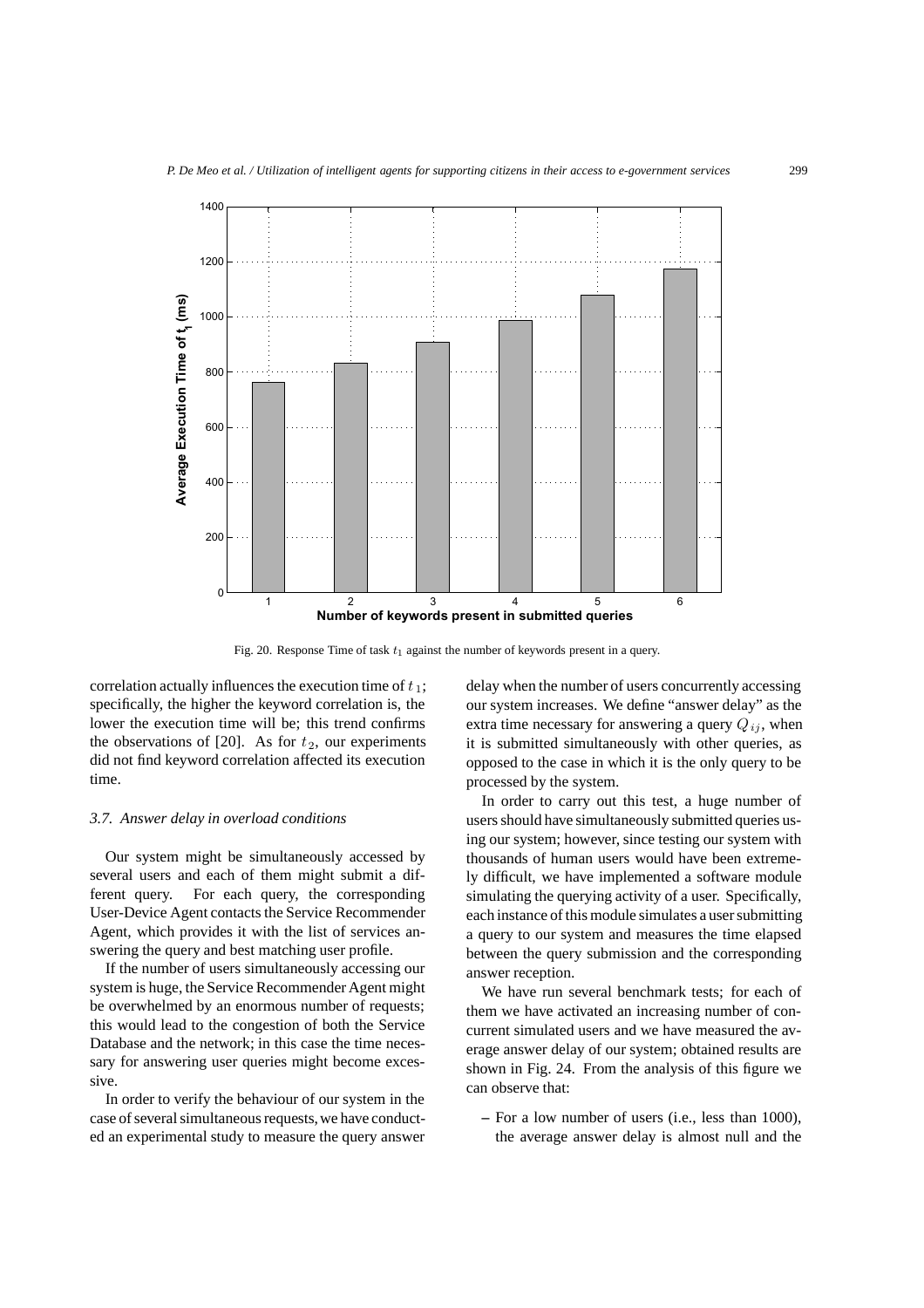



Fig. 22. Role of keyword correlation in the execution time of task *t*1.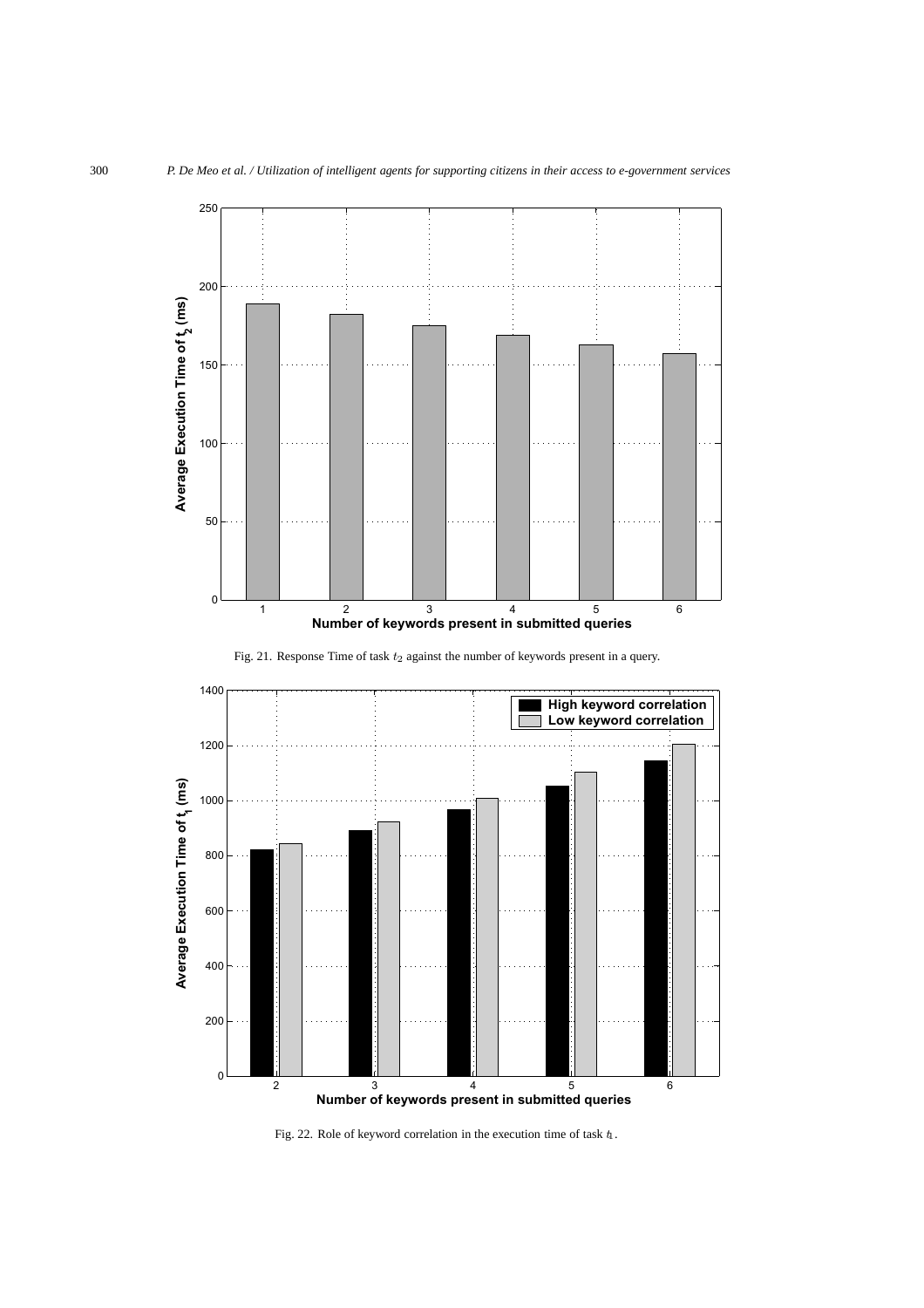

**Number of keywords present in submitted queries**





Fig. 24. Average answer delay against the number of simulated users accessing our system.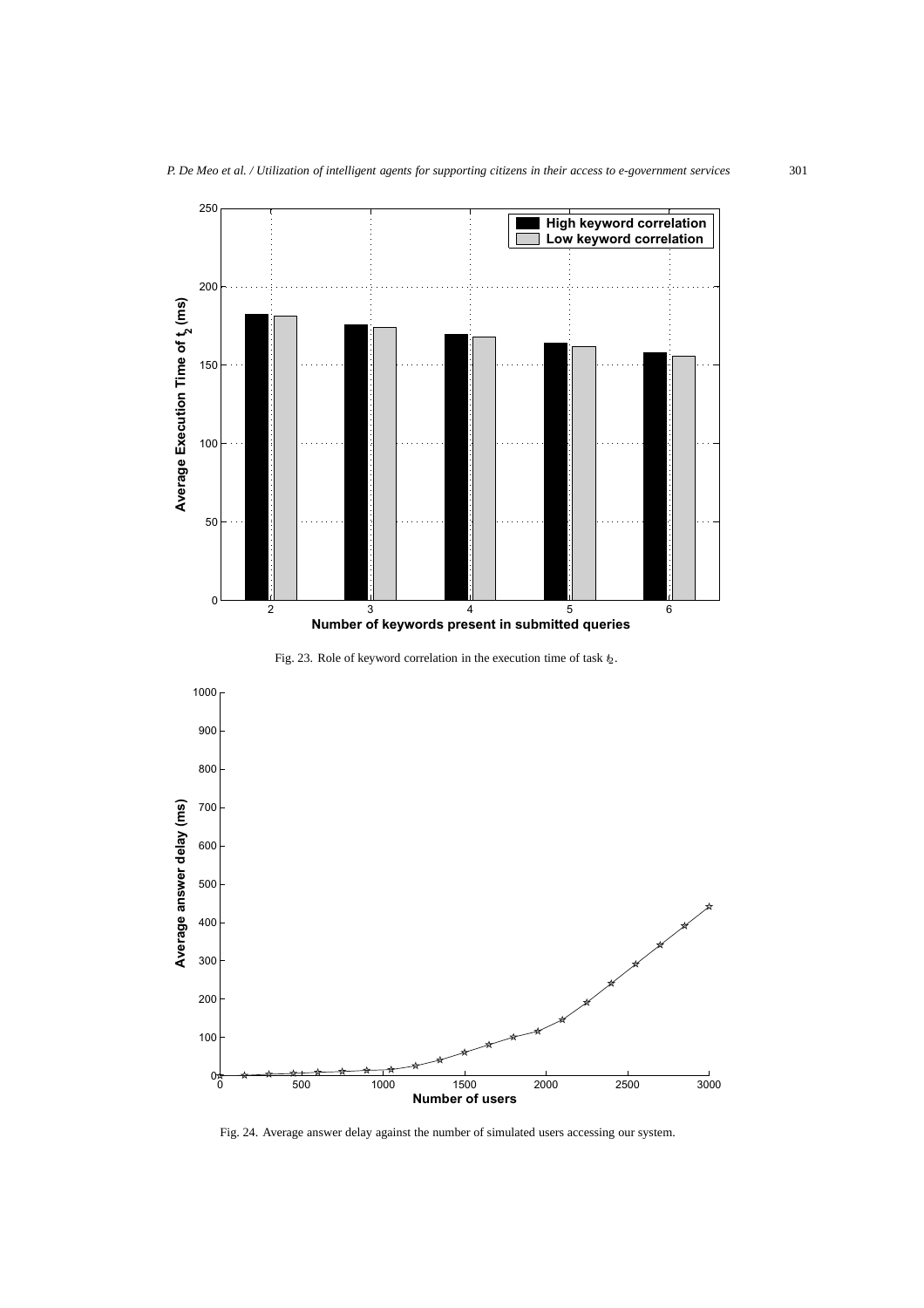| System               | After 5 queries      |                   | After 15 queries*    |                   | After 25 queries     |                   |  |  |  |
|----------------------|----------------------|-------------------|----------------------|-------------------|----------------------|-------------------|--|--|--|
|                      | Average<br>Precision | Average<br>Recall | Average<br>Precision | Average<br>Recall | Average<br>Precision | Average<br>Recall |  |  |  |
| Our system           | 0.70                 | 0.85              | 0.87                 | 0.91              | 0.94                 | 0.90              |  |  |  |
| Italy                | 0.50                 | 0.68              | 0.73                 | 0.60              | 0.83                 | 0.79              |  |  |  |
| United Kingdom       | 0.52                 | 0.56              | 0.77                 | 0.74              | 0.81                 | 0.72              |  |  |  |
| France               | 0.54                 | 0.64              | 0.75                 | 0.73              | 0.82                 | 0.77              |  |  |  |
| Germany              | 0.53                 | 0.61              | 0.72                 | 0.71              | 0.82                 | 0.76              |  |  |  |
| <b>United States</b> | 0.54                 | 0.58              | 0.71                 | 0.66              | 0.79                 | 0.72              |  |  |  |

Table 1 Average Precision and Average Recall obtained by analyzed systems after 5, 15 and 25 queries.

Response Time of our system is independent of the number of users accessing it.

- **–** For an average number of users (i.e., between 1000 and 2000), an increase of the number of users accessing our system causes a slight increase in the corresponding average answer delay.
- **–** For a high number of users (i.e., more than 2000), the average answer delay of our system increases linearly with the increase of the number of users accessing it.

These results can be explained by the fact that:

- **–** The various agents involved in our system exchange a very small number of, generally simple, messages. As a consequence, the network traffic caused by message exchange is very limited. This allows a significant reduction of the risk of network congestion.
- **–** As pointed out in Section 2.6, our system adopts a Database Replication strategy [34] to efficiently handle possible failures of the Service Database. This also allows computational load to be spread across more than one server and the processing capability of our system to be increased.

# *3.8. Experimental comparison of our system with other e-government systems*

In this experiment we have compared the accuracy of our system with that of other, already existing, e-government systems. Specifically, we have examined the official e-government systems of: (*i*) *Italy* – www.italia.gov.it; (*ii*) *United Kingdom* – www.direct.gov.uk/Homepage/fs/en; (*iii*) *France* – www.service-public.fr; (*iv*) *Germany* – www.bund.de; (*v*) *United States* – www.firstgov.gov.

In order to carry out our comparisons we have asked users of  $USet$  to submit some queries; submitted queries were very heterogeneous, ranging from immediate and simple queries to complex and sophisticated ones. Queries have been processed by each system under examination<sup>5</sup>; obtained results have been utilized for computing Precision and Recall.

The values of Precision and Recall, averaged on all users of USet, are reported in Table 1. From the analysis of this table, it is possible to deduce that our system obtains extremely satisfying results;these are explained by the following reasoning:

- **–** With regard to the identification of the most relevant services to recommend, our system utilizes information concerning both user and device profiles; on the contrary, the other systems consider only the keywords specified by users. Profile utilization makes our system more sensitive to user needs and preferences; this feature justifies the improvement of Precision.
- **–** Our system recommends to a user not only those services exactly corresponding to keywords specified in his query but also ones that he disregarded in the past (for example because he did not know of their existence) but that might be of interest to him in the future. As a consequence, it is capable of identifying some services potentially interesting for the user that the other systems generally filter out; this feature explains the improvement of Recall.

# **4. Related work**

In the literature, several systems supporting users in their access to e-government services have been proposed. In this section we compare some of these systems with that presented in this paper.

In [17] the system PASSPORT, aiming at improving the interaction between citizens/companies and Public Administration offices, is proposed. PASSPORT

<sup>5</sup>Taking the analysis presented in Section 3.2 into account, the initial value of the audacity coefficient of our system has been set to 0.50.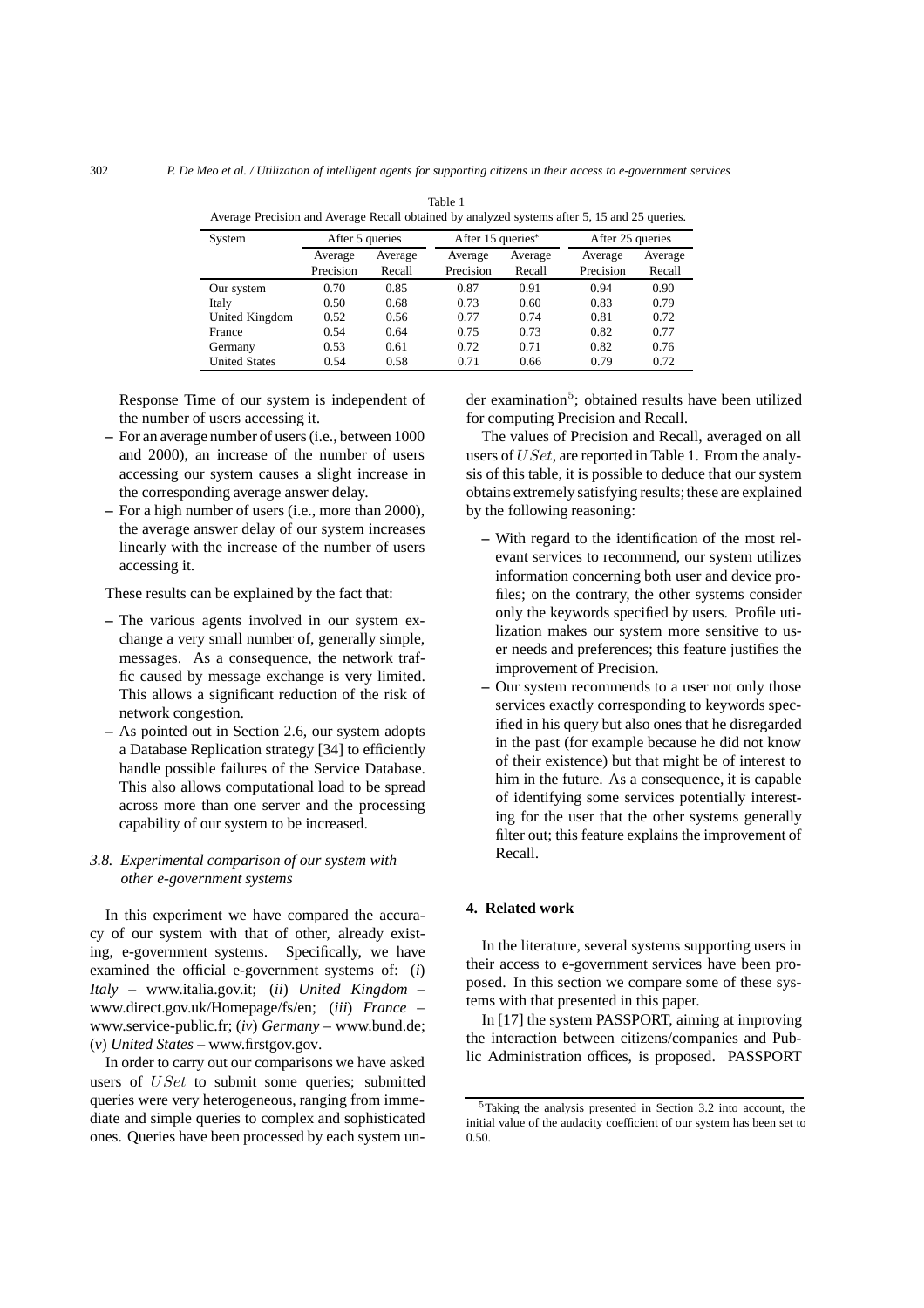consists of three types of software components, namely: (*i*) *service providers*, each associated with a Public Administration office; (*ii*) *end users*, each associated with a citizen/company; (*iii*) the *intermediary hub*, that collects user requests, performs some evaluations and selects those service providers capable of satisfying them.

The main similarities existing between our system and PASSPORT are the following: (*i*) both of them allow services to be added/removedin a very simple way; (*ii*) both of them are *transparent*, i.e., provide mechanisms to hide the complexity of the interactions between Public Administration offices and users. Specifically, PASSPORT achieves this simplification with the support of the intermediary hub, whereas our system realizes it by automatically handling the cooperation among involved agents.

The main differences between our system and PASS-PORT are the following: (*i*) PASSPORT is characterized by a centralized architecture, not based on agents, whereas our system is based on a distributed multiagent platform; (*ii*) in our system both user and device profiles play a key role in service selection; this does not happen in PASSPORT.

In [23] the Authors propose a software architecture for delivering e-government services. The main elements of this architecture are: (*i*) a component devoted to collect and evaluate user requests; (*ii*) a component handling the information systems supporting Public Administration offices; (*iii*) a component identifying those services best satisfying user requirements and scheduling the activities necessary to deliver them.

It is possible to find some similarities between our system and that described in [23]. Specifically: (*i*) both of them define mechanisms for service selection, aiming at satisfying the present needs of a user as well as at identifying services potentially of interest to him in the future; (*ii*) both of them provide a user with the capability of utilizing heterogeneous kinds of devices for accessing e-government services.

The main differences existing between our system and that described in [23] are the following: (*i*) in the system proposed in [23] services are selected by means of a *workflow analysis*, whereas our system utilizes user profiles and past user feedbacks; (*ii*) the software architecture presented in [23] is centralized; it does not utilize the Intelligent Agent technology and is multilayered; on the contrary, our system is multi-agent and, consequently, it is distributed and utilizes most of the features characterizing the Intelligent Agent technology.

In [32] the WebDG (*Web Digital Government*) system, conceived to simplify citizens access to services of local Public Administration, yet preserving their privacy, is presented. The architecture of WebDG consists of three software components, namely: (*i*) *providers*, each associated with a Public Administration office; (*ii*) *consumers*, each conceived for supporting citizens; (*iii*) *registry*, that retrieves, from providers, the most interesting services for consumers.

The main similarities existing between our system and WebDG are the following: (*i*) both of them utilize user profiles; however, in WebDG, these are utilized only for guaranteeing user privacy, whereas, in our system, they allow service selection to be personalized; (*ii*) both of them utilize a conceptual model for service representation; specifically, our system adopts an XML based model, whereas WebDG utilizes the Web service paradigm.

The main differences between our system and Web-DG are the following: (*i*) WebDG is characterized by a centralized architecture, not based on the Intelligent Agent technology, whereas our system is multi-agent; (*ii*) WebDG provides mechanisms allowing both the composition and the outsourcing of available services; such a feature is not provided by our system; (*iii*) for service suggestion, our system considers the characteristics of the device currently utilized by a user; such a feature is not included in WebDG.

In [28] the Authors propose a system for simplifying user access to an e-government portal. This system consists of the following software elements: (*i*) a *database*, storing services provided by a Public Administration office; these are represented by means of the Web services paradigm; (*ii*) a component, called *CLIPS* (C Language Integrated Production System), which is in charge of identifying the most interesting services for users.

Some similarities exist between our system and that described in [28]. In fact: (*i*) both of them provide mechanisms to represent available services; specifically, the system proposed in [28] utilizes a suitable ontology, whereas our system adopts a suitable XML Schema; *(ii)* both of them provide a software component supporting Public Administration offices in the management of services delivered by them.

The main differences existing between our system and that proposed in [28] are the following: (*i*) our system is multi-agent and completely distributed, whereas the system presented in [28] has a centralized architecture consisting of several interacting software "layers"; (*ii*) the approach described in [28] handles service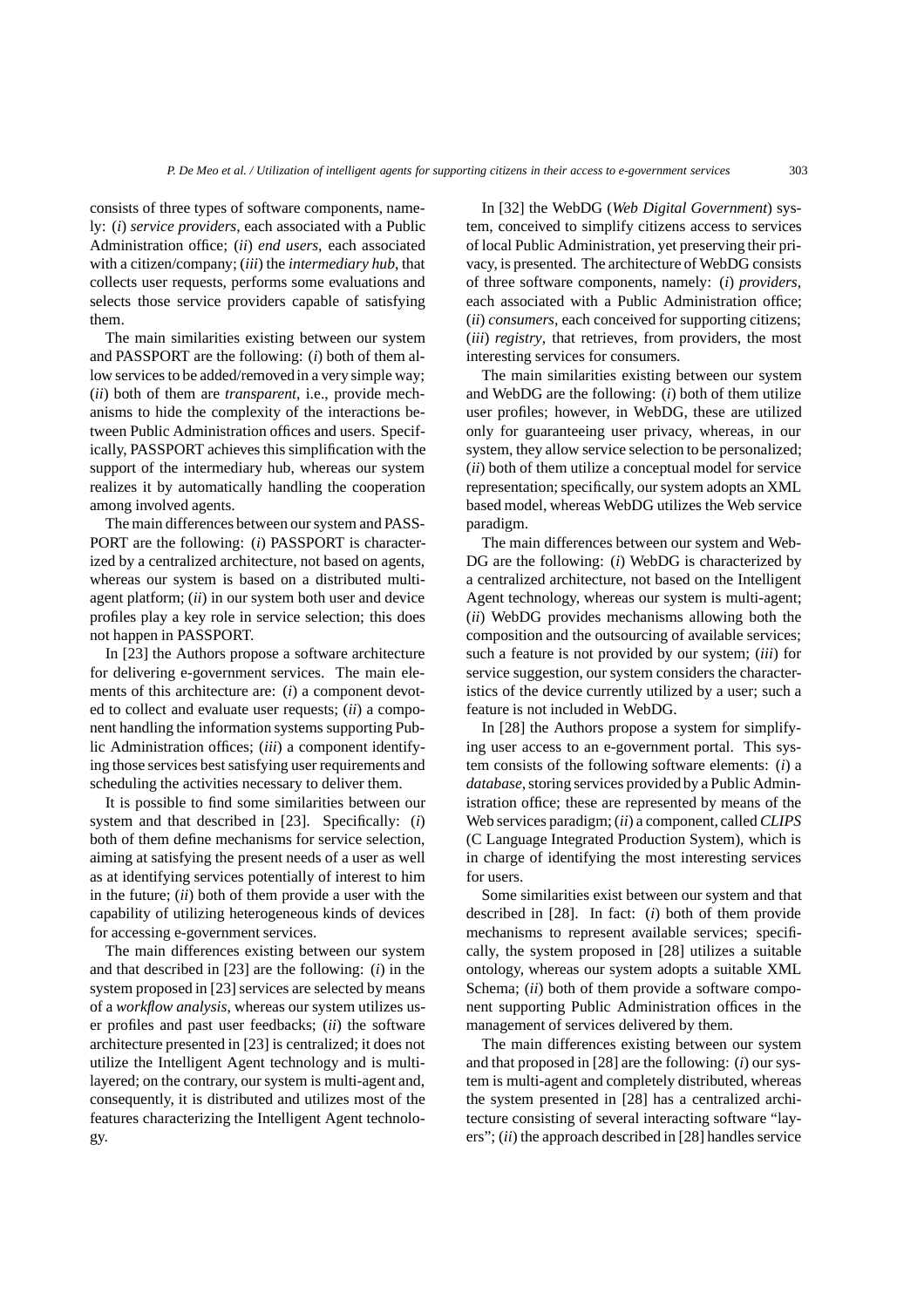*modularity*, i.e., it is capable of segmenting a complex service in several simple sub-services and of assigning each simple sub-service to a public/private administration for its execution; this feature, not included in our system, can be profitably utilized for service outsourcing.

In [16] the Authors describe a system helping users to access services provided by Japanese railways. This system assumes that each user is provided with a device storing his characteristics (e.g., his personal data, his possible handicaps, and so on); this device can be utilized by him for contacting a server to construct an itinerary between two cities. The server elaborates received requests and generates a set of routes best satisfying user needs. The user can choose one of these routes and, possibly, can buy tickets.

Some similarities exist between our system and that presented in [16]; specifically, both of them: (*i*) utilize a user profile; (*ii*) are based on a distributed architecture capable of interacting with heterogeneous devices.

The main difference existing between our system and that described in [16] is that the latter has been conceived for operating with public railway systems; as a consequence, some of the design/implementation choices have been specifically made for this application context and are difficult to extend to other domains. As for another, important, difference between the two systems, we observe that the approach of [16] does not utilize the Intelligent Agent technology.

In [36] an approach for assisting citizens to access e-government services is proposed. It relies on *dynamic taxonomies*. These are taxonomies designed by domain experts; their components are called *concepts*. A concept is a label that identifies a set of instances (*items*). Concepts are linked together through semantic connections stating *subsumptions* relationships. When a user submits a query the system identifies a subset of concepts (along with their descendants) satisfying it; this set of concepts is called *focus*. After this, it presents to the user the set of services corresponding to the concepts of the focus; the user may accept or reject this set. In the former case the recommending activity successfully ends; in the latter one the system refines the focus (*zooming activity*) by discarding some of the corresponding concepts. Zooming activity continues until a suitable set of services of interest to the user has been identified. This service retrieval activity can be, therefore, depicted as an iterative thinning of a dynamic taxonomy.

We can highlight some similarities between our approach and that presented in [36]. Specifically: (*i*) both of them are capable of finding correlations existing among e-government services; for this purpose our approach utilizes a distance function whereas the approach of [36] breaks a compound service into simple elements; (*ii*) in both of them service retrieval requires intelligently inspecting a database of services; for this purpose, our approach utilizes audacity coefficient; conversely, the approach of [36] carries out several zooming operations on a dynamic taxonomy.

As for the main differences between the two approaches, we observe that: (*i*) the approach of [36] does not take device profiles into account; (*ii*) in order to find relevant services for citizens, our approach utilizes user profiles; conversely, the approach of [36] requires citizen collaboration; for this purpose, it adopts an interactive tool.

In [43] the *eip.at* project, aiming at supporting heterogeneous users accessing e-government services, is presented; involved users might be citizens, Public Administration offices, businesses, and so on. In *eip.at*, services delivered by a Public Administration office are described by means of a suitable ontology called *knowledge map*. This ontology comprises various *classes*, each representing a real life aspect (e.g., asylum/immigration, cultural heritage, and so on). Each class contains various*instances*. Classes can be related to each other by means of several kinds of relationships (e.g., *is-a* relationships). Each time a user submits a query, *eip.at* splits it into its keywords; after this, it locates, on the knowledge map, those classes matching keywords. If a class exactly matches one (or more) keywords, its instances are included in the result. If no class exactly matches at least one keyword, the original query is replaced by an *extension* of it, obtained by relaxing or dropping some constraints.

As for the main similarities between our system and *eip.at*, we can observe that: (*i*) both of them provide a formalism for describing services; in *eip.at* it relies on ontologies, whereas in our system it consists of XMLbased profiles; (*ii*) both of them consider different types of users accessing e-government services; specifically, our system handles both citizens and Public Administration offices whereas *eip.at* can support citizens, Public Administration offices, private businesses, and so forth.

As for the main differences between the two systems, we can observe that: (*i*) in *eip.at* service recommendation is carried out by utilizing ontologies and ontologybased query languages (e.g., RQL); on the contrary, for performing the same activity, our system utilizes both user and device profiles; (*ii*) *eip.at* does not consider the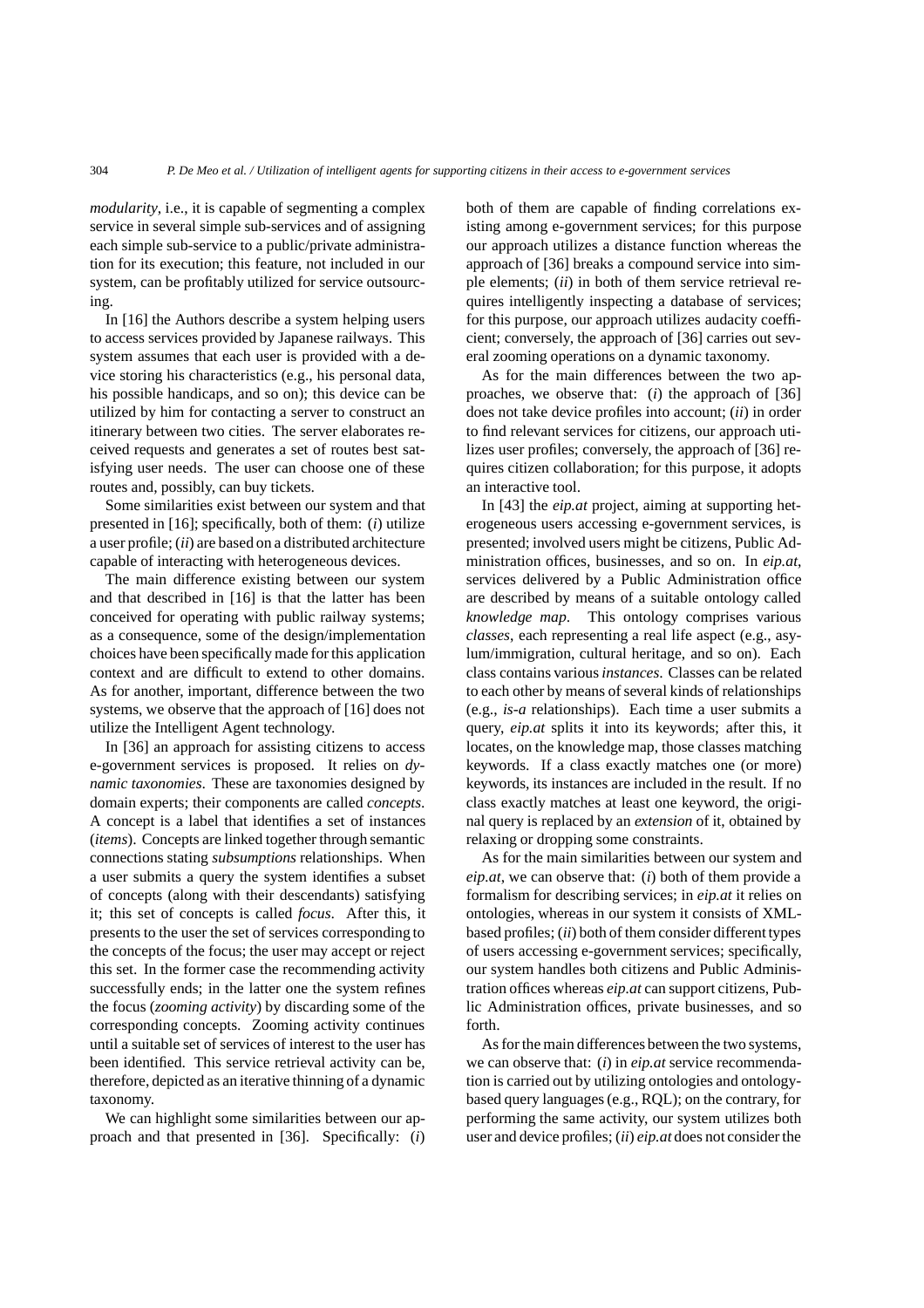features of the devices utilized by users for accessing e-government services.

In [21] the system *STEF* (Smart Trade Exhibition Finder) is described. *STEF* has been conceived for managing trade exhibitions, i.e., international trade fairs in which businesses can advertise their products or services. *STEF* supports companies to find the right trade exhibitions for them (and, consequently, it improves their product export while reducing the time, costs and risks associated with their entry in an international market). It collects information about business preferences, behaviours and activities, as well as information about past trade exhibitions. This information is utilized by a Recommendation Engine that separately applies a collaborative filtering algorithm and a content-based one and, then, merges obtained results for generating recommendations.

We can recognize some similarities between our system and *STEF*. Specifically, both of them: (*i*) learn and manage rich user profiles for producing their recommendations; (*ii*) are provided with a methodology for computing the similarity degree of two services.

As for the main differences between the two systems, we can observe that: (*i*) *STEF* has been conceived for managing a specific class of e-government users (i.e., private businesses) whereas our system is devoted to handle citizens and Public Administration offices; (*ii*) *STEF* does not manage device profiles.

In [14] *ServiceFinder*, a system conceived for supporting citizens in their selection of relevant egovernment services, is presented. In order to carry out its activity, *ServiceFinder* uses Web Mining techniques; specifically, given an e-government portal, it examines Web logs recording users' behaviour on accessing it and mines the corresponding data to discover the N services best matching users' needs in the past. After this, it modifies the portal home page in such a way as to specify  $N$  hyperlinks, one for each service classified as interesting for users.

*ServiceFinder* and our system share some similarities. Specifically, both of them: (*i*) solve the *e-service selection* problem, i.e., select a small number of relevant services for citizens and, at the same time, discard a great number of irrelevant ones; (*ii*) unobtrusively monitor user behaviour for producing their recommendations; specifically, our approach analyzes user queries whereas *ServiceFinder* focuses on patterns extracted from Web logs.

As for the main differences between the two systems we observe that: (*i*) *ServiceFinder* does not associate a profile with a user; in fact, it has been conceived for analyzing the *joint behaviour* of a group of users accessing an e-government portal; (*ii*) *ServiceFinder* does not consider the characteristics of the devices adopted by users for accessing the e-government portal associated with it.

In [13] the Authors propose a system for disseminating news coming from Web sites associated with newspapers. In this system a profile is associated with each user; it consists of two main sections describing long-term and short-term interests, respectively. This information is used to rank available news. The news having the highest ranks are, then, presented to users.

Even though the system of [13] does not focus on e-government, it shares some similarities with our system. Specifically, both of them take user feedbacks into account for ranking "information items" (i.e., services in our approach and news in the approach of [13]); in addition, both of them provide a mechanism for representing the main features of an information item.

As a final remark about related literature, we point out that, in the past, we considered the problem of defining multi-agent systems for personalizing information content delivery in various application contexts, such as e-commerce [12] and telecommunications networks [11].

While, in these application scenarios, service delivery is based on quite standard protocols, well accepted worldwide (think, for example, of e-commerce protocols), the management and the distribution of egovernment services are still characterized by a high heterogeneity, since the corresponding rules and protocols may be very different in the various countries.

This implies an intrinsic difficulty to develop egovernment applications sufficiently precise to fully satisfy citizen needs and, at the same time, sufficiently generic to be applied in different countries. As a proof of these difficulties, consider the very limited number of multi-agent systems proposed for the e-government application context in the past.

One of the main contributions of this paper consists of the development of a multi-agent system capable of both addressing the heterogeneity of e-government applications and guaranteeing a sufficiently high accuracy of results (see Section 3). This important feature has been obtained by means of a careful definition and a careful utilization of both service and citizen profiles.

In addition, the system we are presenting in this paper appears to be more flexible than our previous ones in the management of user preferences and behaviour. Such an important feature has been obtained by introducing the novel concept of system audacity; this prop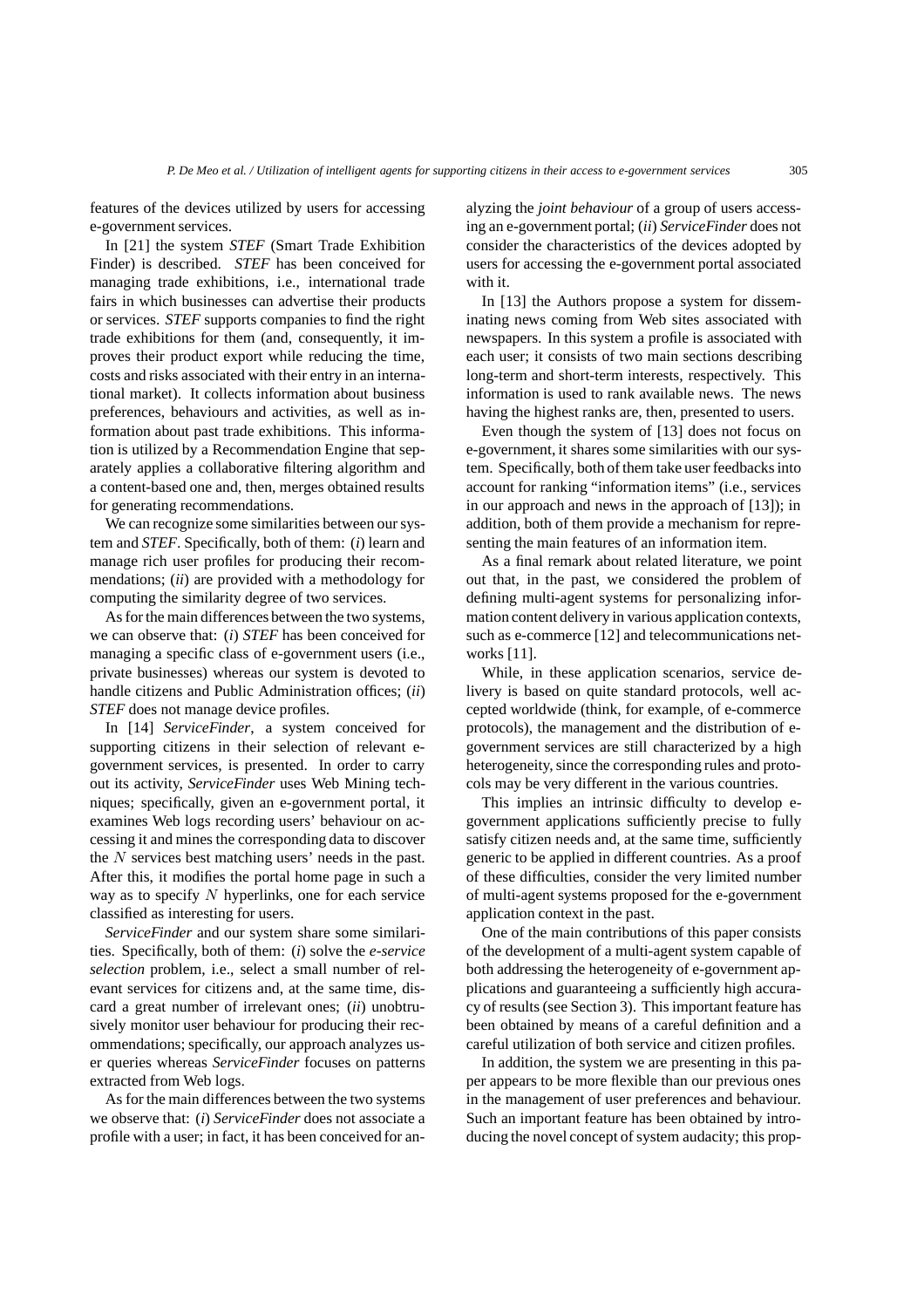erty is directly related to citizen satisfaction for system answers and allows our system to dynamically adapt its behaviour to citizen needs.

Last, but not least, in this paper we have introduced a clear formalization of service requisites; in this way it is possible to formally and unambiguously specify which users can access which services. In addition, as it will be clear in Section 5.3, service requisite formalization allows our system not only to clearly and precisely control service access but also to adapt itself to past citizen behaviour.

# **5. Future work**

In this section we have a look at the future of the approach proposed in this paper; specifically, we first present an overview of three possible enhancements of our system and, then, we glance over some further ideas that we plan to analyze and develop in the future.

#### *5.1. Extension towards semantics*

The mechanism of deriving the most appropriate egovernment services, described in this paper, might be extended in such a way as to include semantics-driven tools, like ontologies.

An ontology can be considered as a taxonomy containing the concepts interesting for an application domain; the concepts stored on the top of an ontology have a generic meaning, whereas those stored at the bottom are more specific. If a concept  $A$  is more generic (resp., specific) than a concept  $B$ , we say that  $A$ is a *super-concept* (resp., a *sub-concept*) of B. Some ontologies defined in the e-government application domain are presented in [15,38].

We argue that the utilization of ontologies might be highly beneficial for both Public Administration officers and citizens.

From the Public Administration officer standpoint, ontologies could support the process of planning, realizing, delivering and, possibly, modifying services. Specifically, when an officer must plan the realization of a new service or the modification of an existing one, he must have a high-level view of the services delivered online, of the relationships existing among them, as well as of the needs that they aim at solving and the relationships existing among these needs. An ontology can provide the officer with this high-level view because it can represent all information mentioned above in a clear, precise and systematic fashion.

The integration of our system with ontologies can be beneficial also for citizens. In fact, an ontology can effectively help a citizen to submit queries that precisely specify his needs and, consequently, can improve our system's capability of proposing the most relevant services for him.

To understand this aspect better, consider that Public Administration offices might use different terminologies for naming and describing the services delivered by them. This heterogeneity makes the detection of desired services, as well as their comparison, quite a difficult task. As a consequence, queries formulated by citizens might return too few or too many results.

If a query returns too few results, it is necessary to relax it. This task can be performed by replacing some of its terms with more general ones; for this purpose, the ontology can be traversed in such a way as to detect one or more super-concepts for each term to be substituted. If a query returns too many results, it is necessary to restrict it. This task can be carried out by replacing some of its terms with more specific ones; for this purpose the ontology can be traversed for detecting the most appropriate sub-concepts.

Clearly, ontology utilization for deriving superconcepts and sub-concepts should be performed by the user by means of a friendly graphical interface, handled by the User-Device Interface Agent.

# *5.2. Integration with collaborative filtering techniques*

From the Recommender Systems point of view, our system can be considered as a content-based one; a future research effort might be devoted to study the possibility to include also collaborative filtering algorithms in it.

In this context, observations presented in [42], where the Authors show how collaborative filtering algorithms can positively benefit from user personal data (like age, gender and educational background), appear to be extremely interesting.

In this section we sketch a collaborative filtering algorithm that, in the future, could be carefully analyzed and, possibly, integrated in our system; it extends the core ideas of the user-based collaborative filtering algorithm described in [35] in such a way as to consider also personal data of involved citizens.

The proposed algorithm considers m citizens and *n* services; it receives a pair  $\langle C_a, S_b \rangle$ , where  $C_a$  is a citizen and  $S_b$  is a service, and predicts the rating that  $C_a$  will assign to  $S_b$ ; the higher this rating is, the more relevant  $S_b$  will be for  $C_a$ .

The algorithm consists of the following steps: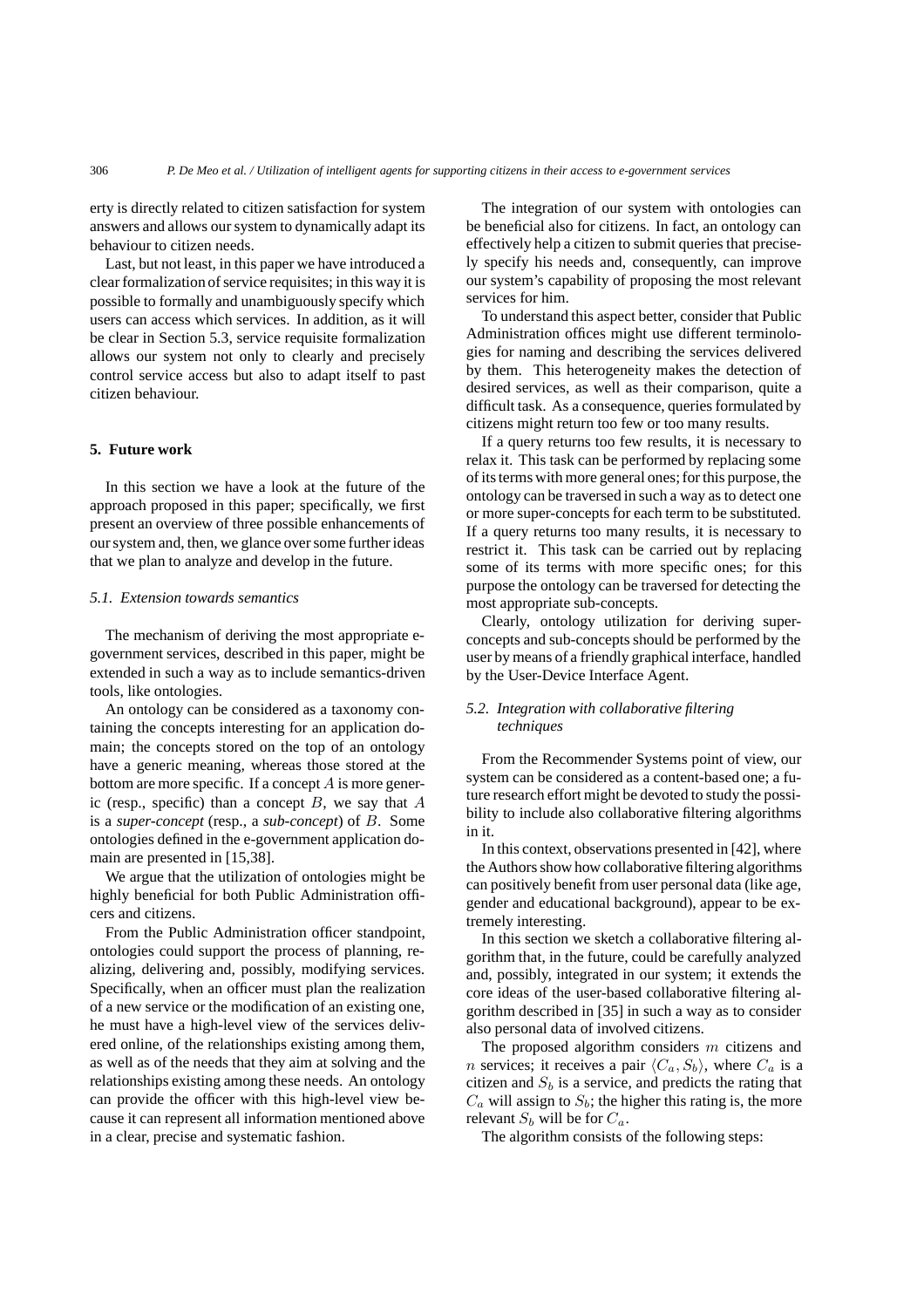- **–** *Step 1*: *construction of the Rating Matrix* R. R is a  $m \times n$  matrix whose generic element  $R_{ij}$  belongs to the real interval  $[0, 1]$  and specifies the rating that the citizen  $C_i$  assigned to the service  $S_i$  in the past. It is worth pointing out that some elements of  $R$  could be missing.
- **–** *Step 2*: *construction of the Past Behaviour Matrix PB*. *PB* is a  $m \times m$  matrix whose element  $PB_{hk}$ belongs to the real interval  $[0, 1]$  and specifies the similarity degree of the past behaviours of the citizens  $C_h$  and  $C_k$ . The computation of PB is based on the knowledge of the past ratings specified by  $C_h$  and  $C_k$  and stored in  $R$ .
- **–** *Step 3*: *construction of the Personal Data Matrix PD. PD* is a  $m \times m$  matrix whose generic element  $PD_{hk}$  belongs to the real interval [0, 1] and specifies the similarity degree of the personal data of the citizens  $C_h$  and  $C_k$ .
- **–** *Step 4*: *construction of the Citizen Affinity Matrix* CA. CA is a  $m \times m$  matrix whose generic element  $CA_{hk}$  belongs to the real interval [0, 1] and specifies the overall similarity degree between C*<sup>h</sup>* and  $C_k$ .  $CA_{hk}$  can be computed as:

$$
CA_{hk} = PB_{hk} \times PD_{hk}
$$

- **–** *Step 5*: *citizen partitioning*. A clustering algorithm is applied to  $CA$  in such a way as to partition involved citizens into homogeneous clusters  $Cl_1$ ,  $Cl_2, \ldots, Cl_p$ . At the end of this step each citizen will belong to only one cluster.
- **–** *Step 6*: *rating prediction*. The algorithm is, now, able to predict ratings assigned to services by citizens. For rating computation it is possible to adapt, to our application context, the formula proposed in [35]. Specifically, let  $C_a$  be a citizen and let  $S_b$ be a service; let  $Cl_a$  be the cluster of  $C_a$  and let  $\overline{r}_b$  be the average rating assigned by the citizens of  $Cl_a$  to  $S_b$ ; finally, let  $\overline{r}_a$  be the current average rating for  $C_a$ . The predicted rating  $R_{ab}$ , assigned by  $C_a$  to  $S_b$ , can be computed as:

$$
R_{ab} = \sqrt{\max \left(0, \overline{r}_a + \frac{\sum_{C_i \in Cl_a} (R_{ib} - \overline{r}_b) \cdot CA_{ai}}{\sum_{C_i \in Cl_a} CA_{ai}}\right)}
$$
  

$$
\text{if } \overline{r}_a + \frac{\sum_{C_i \in Cl_a} (R_{ib} - \overline{r}_b) \cdot CA_{ai}}{\sum_{C_i \in Cl_a} CA_{ai}} \leq 0
$$
  

$$
\min \left(1, \overline{r}_a + \frac{\sum_{C_i \in Cl_a} (R_{ib} - \overline{r}_b) \cdot CA_{ai}}{\sum_{C_i \in Cl_a} CA_{ai}}\right)}
$$
  

$$
\text{if } \overline{r}_a + \frac{\sum_{C_i \in Cl_a} (R_{ib} - \overline{r}_b) \cdot CA_{ai}}{\sum_{C_i \in Cl_a} CA_{ai}} > 0
$$

#### *5.3. Enhancement of requisite management policy*

In our system each service can be associated with a set of requisites that a citizen must satisfy for gaining access to it. These requisites are represented as a set of conditions; a user can access a service only if he can satisfy *all* conditions associated with it.

In the current version of our system the set of conditions can be seen as a conjunction of comparisons. A possible enhancement for requisite management might consist in allowing more complex and refined formulas for composing the various comparisons; as an example, the various comparisons might be connected by AND, OR and NOT operators.

However, we point out that the requisite management policy currently adopted by our system, if coupled with a careful and complete definition of the requisites associated with each service, already allows quite a fruitful utilization of the rich information stored in citizen profiles; in its turn, this allows very interesting situations to be faced.

As an example of these situations, consider a citizen interested to know how to get a new passport. Assume that he accesses the service "passport issue" (hereafter denoted by  $S_p$ ), allowing him to apply for a new passport; assume, also, that he eventually obtained his passport.

After this, assume that the same citizen continues to access our system for asking information about "passport usage". Now, without an accurate definition of service requisites, our system would propose to him, among others, also the service  $S_p$ , although he will be no longer interested in it for, at least, the next five years.

On the contrary, if  $S_p$  is associated with the requisite  $\langle$  passport expiry date,  $\leq$ , \$today  $\rangle$  (here "\$today" stands for a dynamic parameter returning the current date), when the citizen asks for "passport usage",  $S_p$  is filtered out until his passport needs to be issued again.

As a final remark about this argument, note that the personal and economic data of a citizen are stored in his profile (see Section 2.2.1); in our application context (i.e., an e-government scenario) much of this data might be updated by our system without citizen intervention, since Public Administration offices are entitled to access a wide variety of information about citizens, including that concerning passport existence and validity.

#### *5.4. A glance to some further ideas*

In the previous sections we have provided quite a detailed overview of three possible future developments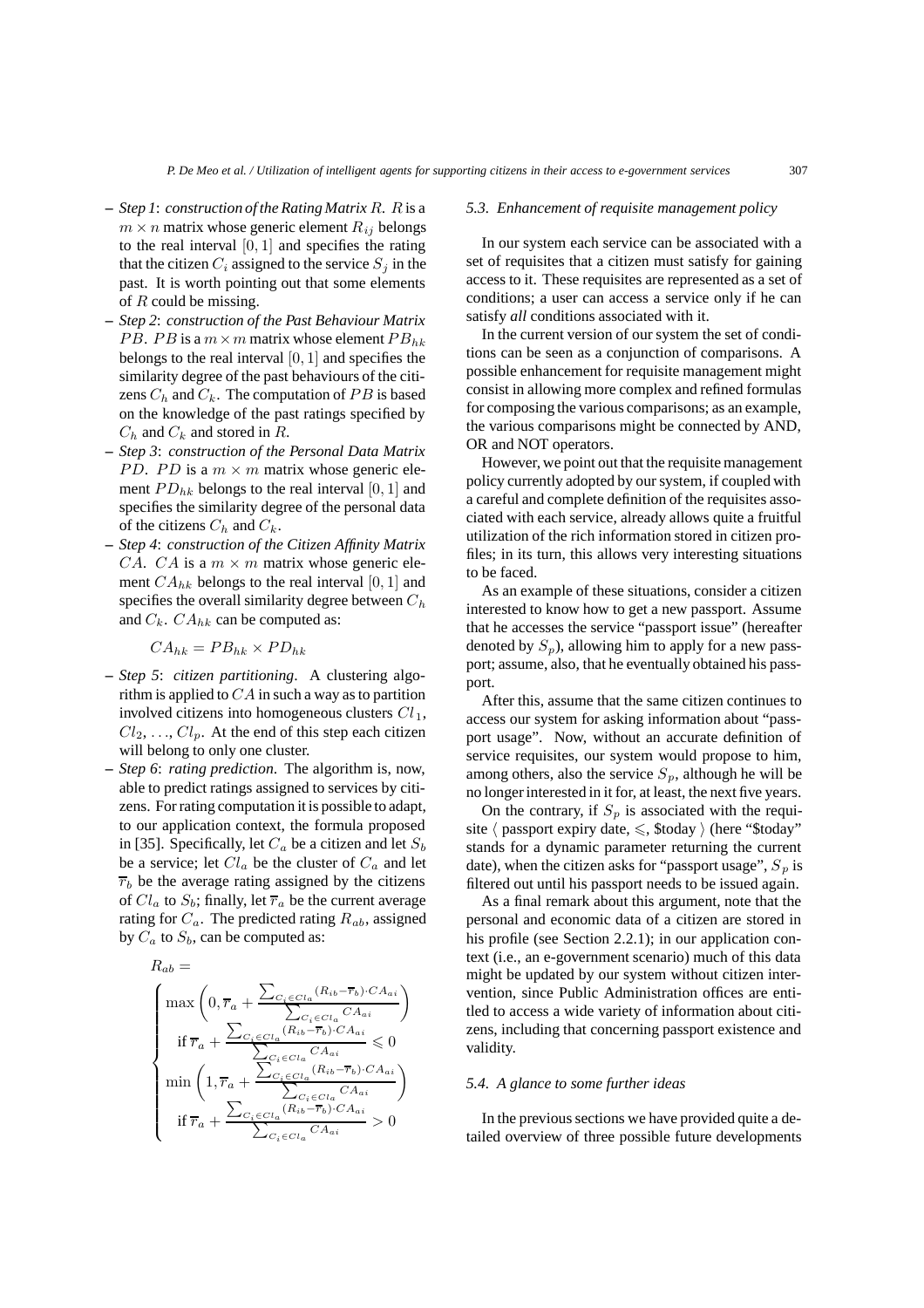of our system. In this section we glance over some further ideas that, presently, we have only touched on but that we plan to analyze carefully in the future. Specifically:

- **–** It would be interesting to add new functionalities to our system in such a way as to make it capable of helping not only citizens but also Public Administration offices with their decision making. As an example, our system could help the manager of a Public Administration office to decide, on the basis of citizens preferences, needs and past behaviour, if it is necessary to suspend the delivery of some existing services and/or to propose new ones.
- **–** Another, presumably interesting, research direction could consider the possibility to define more sophisticated profiles of citizens, storing not only their preferences/needs but also the quality of a recommended service as it has been perceived by them during their access. Such an information could play a key role in the evaluation of the overall quality of the set of services delivered by a Public Administration office.
- **–** In order to speed up query processing activities, it would be interesting to adopt, in our system architecture, a pool of SRAs, that cooperatively handle user queries, instead of only one SRA. These SRAs would share some computational resources, like CPU or storage devices; as a consequence, *ad-hoc* mechanisms, relying on *concurrency management*, should be used for handling common resources. For this purpose, it would be interesting to define an approach capable of merging the approach for coordinating resource management in a multi-agent system, proposed in [27], with the approach for planning/replanning, outlined in [40].
- **–** It would be interesting to study how to provide our system with a high level of security and prevention from privacy attacks. This requires some specific software modules to be implemented in our User-Device Agent. These modules might inherit, for instance, some of the ideas outlined in [26], where an encryption scheme conceived for mobile settings and based on homomorphic functions is proposed.
- **–** It would be interesting to verify the possibility of defining a more refined formalism for representing user interests. In the current version of our system, these interests are represented by means of keywords in the corresponding User Profile. In the future we plan to verify the possibility of ap-

plying, in our system, some of the ideas outlined in [45], where a theoretical framework for representing and identifying the information needs of a team of agents is proposed. As shown in [45], this framework is particularly suited for gathering information in a multi-agent setting, as well as for supporting decision making activities.

# **6. Conclusions**

In this paper we have presented a multi-agent system supporting citizens in their selection of services delivered by Public Administration offices. The proposed system identifies and suggests the most interesting services for a citizen; in order to achieve this, it considers both his profile and the characteristics of the devices utilized by him.

In our opinion, our system represents an interesting attempt to apply the Intelligent Agent technology in the e-government context. We argue that this technology, which has already proved to be successful in other application domains, such as e-commerce and e-learning, can significantly improve the quality of the interaction between citizens and Public Administration offices.

#### **Acknowledgments**

The authors thank Danilo De Benedetto for his contribution to the implementation of the proposed approach, and Diane Selvanayagam for helping them with the improvement of their English in the paper.

#### **References**

- [1] Document Object Model. http://www.w3.org/DOM/.
- [2] e-care cup 2000. http://www.cup2000.it/cup2000/eng/cup 2000.asp.
- [3] Foundation for Intelligent Physical Agents (FIPA) Specifications. http://www.fipa.org.
- [4] World Wide Web Consortium XML query. http://www.w3. org/XML/Query.
- [5] R. Baeza-Yates and B. Ribeiro-Neto, *Modern Information Retrieval,* Addison Wesley Longman, 1999.
- [6] A. Bivens, R. Gupta, I. McLean, B. Szymanski and J. White, Scalability and performance of an agent-based network management middleware, *International Journal of Network Management* **14**(2) (2004), 131–146.
- [7] A. Cesta and D. D'Aloisi, Building interfaces as personal agents: a case study, *ACM SIGCHI Bullettin* **28**(3) (1996), 108–113.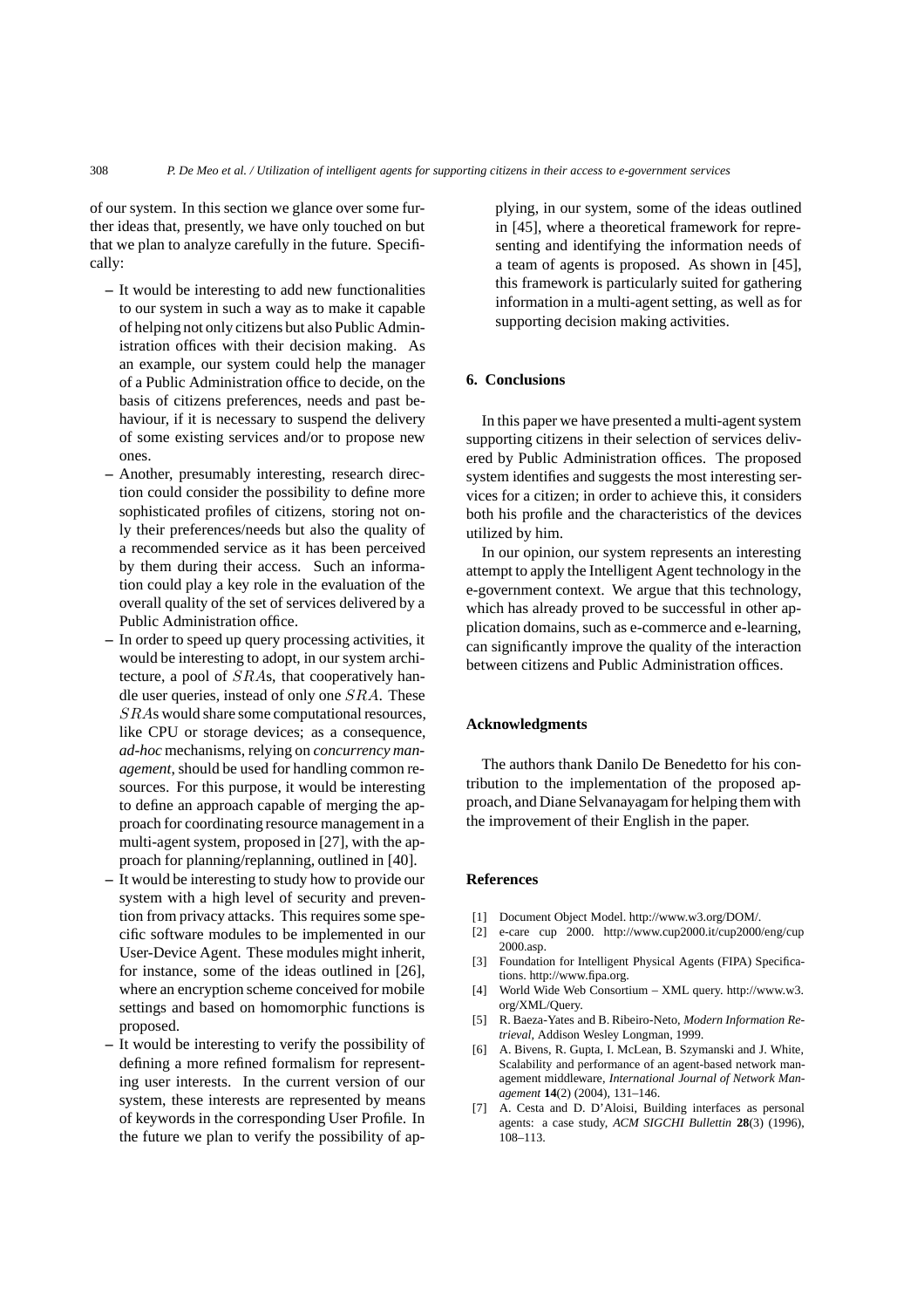- [8] Accenture Consulting. e-Government Leadership Rhetoric vs. Reality"Closing the Gap. Technical report, Available at www.accenture.com/xdoc/en/industries/government/final.pdf, 2001.
- [9] E. Cortese, F. Quarta and G. Vitaglione, Scalability and performance of JADE message transport system. Technical report, Available at jade.tilab.com/papers/Final-ScalPerfMessJADE.pdf, 2002.
- [10] P. De Meo, A. Garro, G. Terracina and D. Ursino, *X-Learn: an XML-based, multi-agent system for supporting "user-device" adaptive e-learning,* in Proc. of the International Conference on Ontologies, Databases and Applications of SEmantics (ODBASE 2003), pages 739–756. Taormina, Italy, 2003. Lecture Notes in Computer Science, Springer.
- [11] P. De Meo, J. Mbale, G. Terracina and D. Ursino, XICO-MASQ: an XML-based Information Content Oriented Multi-Agent System for QoS management in telecommunications networks, *Web Intelligence and Agent Systems Journal* **2**(1) (2004), 55–70.
- [12] P. De Meo, D. Rosaci, G.M.L. Sarnè, G. Terracina and D. Ursino, *EC-XAMAS: supporting e-commerce activities by an XML-based adaptive multi-agent system,* Intelligenza Artificiale, Forthcoming.
- [13] A. Diaz and P. Gervas, Personalisation in News Delivery Systems: Item Summarization and Multi-Tier Item Selection Using Relevance Feedback, *Web Intelligence and Agent Systems: An International Journal* **3**(3) (2005), 135–154.
- [14] X. Fang and O.R. Liu Sheng, *Designing a better Web portal for digital government: a Web-mining based approach,* in Proc. of the National Conference on Digital Government Research (DG.O 2005), pages 277–278, Atlanta, Georgia, USA, 2005. Digital Government Research Center.
- [15] A. Gomez-Perez, F. Ortiz-Rodriguez and B. Villazon-Terrazas, *Ontology-based legal information retrieval to improve the information access in e-government,* in Proc. of the International Conference on World Wide Web (WWW '06), pages 1007–1008, Edinburgh, Scotland, UK, 2006. ACM Press.
- [16] K. Goto and Y. Kambayashi, *A new passenger support system for public transport using mobile database access,* in Proc. of the International Conference on Very Large Databases (VLDB 2002), pages 908–919, Hong Kong, China, 2002. VLDB Endowement.
- [17] D. Gouscos, G. Mentzas and P. Georgiadis, *PASSPORT, a novel architectural model for the provision of seamless crossborder e-government services,* in Proc. of the International Workshop on Database and Expert Systems Applications (DEXA 2001), pages 318–322, Munich, Germany, 2001. IEEE Computer Society.
- [18] B. Grosof and Y. Labrou, *An approach to using XML and a rule-based content language with an agent communication language,* In Proc. of the IJCAI-99 Workshop on Agent Communication Language, pages 96–117, Stockol, Sweden, 1999.
- [19] N.F. Guler and E.D. Ubeyli, Theory and applications of telemedicine, *Journal of Medical Systems* **26**(3) (2002), 199– 220.
- [20] L. Guo, F. Shao, C. Botev and J. Shanmugasundaram, *XRANK: Ranked keyword search over XML documents,* in Proc. of the ACM International Conference on Management of Data (SIGMOD 2003), pages 16–27, San Diego, California, USA, 2003. ACM Press.
- [21] X. Guo and J. Lu, *Recommending trade exhibitions by integrating semantic information with collaborative filtering,* in Proc. of the International Conference on Web Intelligence (WI

2005), pages 747–750, Compiegne, France, 2005. IEEE Computer Society.

- [22] V. Hristidis, L. Gravano and Y. Papakonstantinou, *Efficient IR-style keyword search over relational databases,* in Proc. of the International Conference on very large Databases (VLDB 2003), pages 850–861, Berlin, Germany, 2003.
- [23] M. Janssen, R.W. Wagenaar and J. Beerens, *Towards a exible ICT-architecture for multi-channel e-government service provisioning,* in Proc. of the Hawaii International Conference on System Sciences (HICSS 2003), page 148, Big Island, Hawaii, USA, 2003. IEEE Computer Society Press.
- [24] W. Ke and K.K. Wei, Successful e-government in Singapore, *Communications of the ACM* **47**(6) (2004), 95–99.
- [25] A. Kobsa, Generic user modeling systems, *User Modeling and User-Adapted Interaction* **11** (2001), 49–63.
- [26] H. Lee, J. Alves-Foss and S. Harrison, The construction of secure mobile agents via evaluating encrypted functions, *Web Intelligence and Agent Systems: An International Journal* **2**(1) (2004), 1–20.
- [27] X. Li and L. Soh, Hybrid negotiation for resource coordination in multiagent systems, *Web Intelligence and Agent Systems: An International Journal* **3**(4) (2005), 231–259.
- [28] L. Lu, G. Zhu and J. Chen, *An infrastructure for e-government based on semantic Web Services,* in Proc. of the IEEE International Conference on Services Computing (SCC'04), pages 483–486, Shangai, China, 2004. IEEE Computer Society Press.
- [29] N. Mallat, M. Rossi and V.K. Tuunainen, Mobile banking services, *Communications of the ACM* **47**(5) (2004), 42–46.
- [30] G. Marchionini, H. Samet and L. Brandt, Introduction to the special issue on Digital Government, *Communications of the ACM* **46**(1) (2003), 24–27.
- [31] M. Mecella and C. Batini, Enabling italian e-government through a cooperative architecture, *IEEE Computer* **34**(2) (2001), 40–45.
- [32] B. Medjahed, A. Rezgui, A. Bouguettaya and M. Ouzzani, Infrastructure for e-government Web Services, *IEEE Internet Computing* **7**(1) (2003), 58–65.
- [33] S. Melnik, H. Garcia-Molina and E. Rahm, *Similarity Flooding: A versatile graph matching algorithm and its application to schema matching,* in Proc. of the IEEE International Conference on Data Engineering (ICDE 2002), pages 117–128, San Jose, California, USA, 2002. IEEE Computer Society Press.
- [34] R. Ramakrishnan and J. Gehrke, *Database Management Systems,* McGraw-Hill, 2003.
- [35] P. Resnick, N. Iacovou, M. Suchak, P. Bergstrom and J. Riedl, *Grouplens: An open architecture for collaborative filtering of netnews,* in Proc. of the Conference on Computer Supported Cooperative Work (CSCW'94), pages 175–186, Chapel Hill, North Carolina, USA, 1994. ACM Press.
- [36] G. Sacco, *User-centric access to e-government information: e-citizen discovery of e-services,* in Proc. of the International Simposium The Semantic Web meets eGovernment (SWEG'06), pages 114–116, Stanford, California, USA, 2006. AAAI Spring Symposium Series.
- [37] B.M. Sarwar, G. Karypis, J.A. Konstan and J. Riedl, *Analysis of recommendation algorithms for e-commerce,* in Proc. of the ACM Conference on Electronic Commerce (EC-00), pages 158–167, Minneapolis, Minnesota, USA, 2000. ACM Press.
- [38] L. Stojanovic, A. Abecker, N. Stojanovic and R. Studer, *On managing changes in the ontology-based e-government,* in Proc. of the International Conference on Ontologies, Databases and Applications of SEmantics (ODBASE 2004), pages 1080–1097, Agia Napa, Cyprus, 2004. Springer.